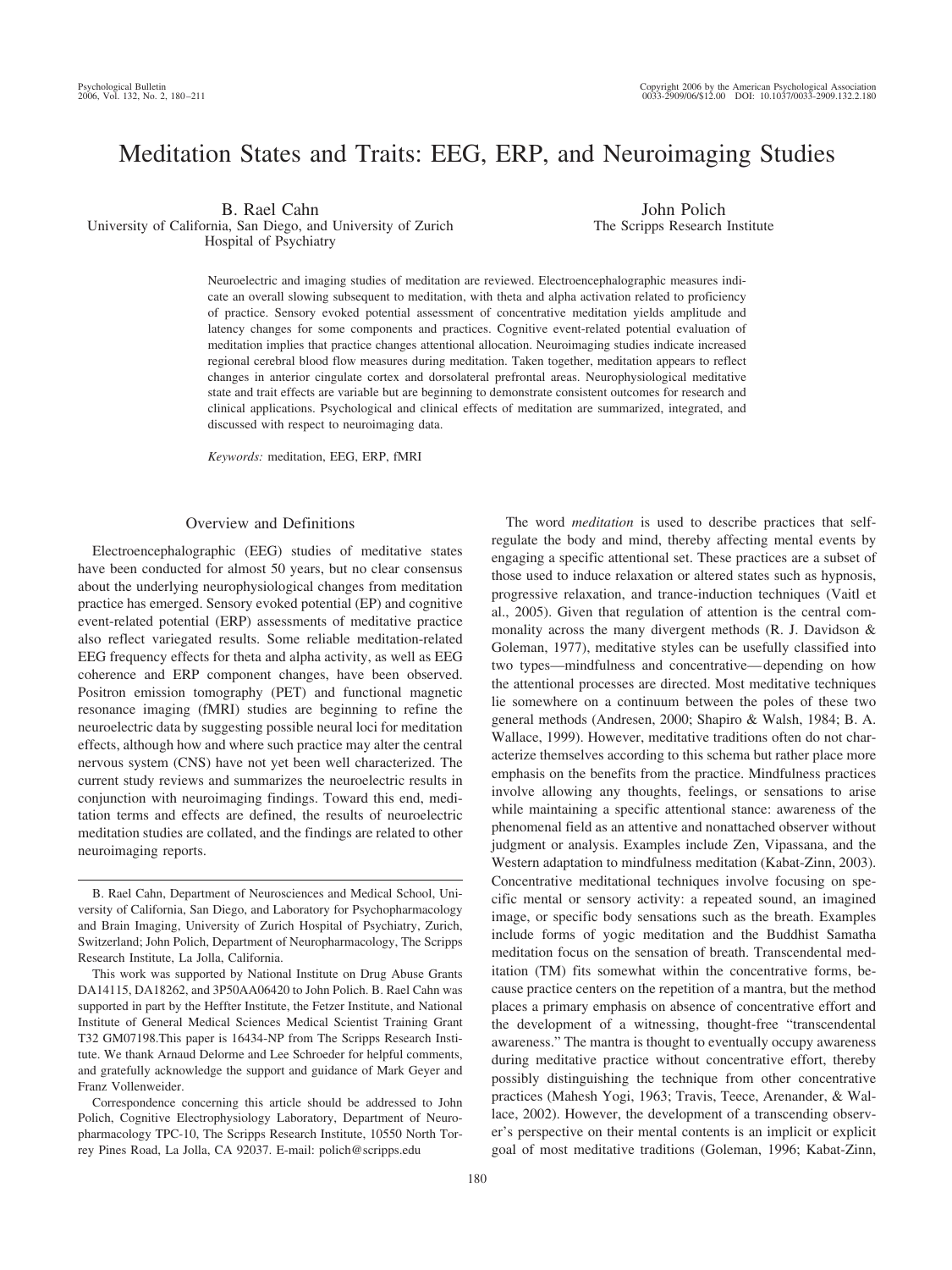1990; Walsh, 1982). This distinction, if more thoroughly assessed across meditative traditions, might evolve as a second dimension for the state space into which different techniques could be categorized usefully.

Although these perspectives make it difficult to classify a given meditative practice as purely mindfulness or concentrative meditation, the two styles overlap in their approach toward similar goals. The former requires the maintenance of attention in a state of open perceptivity, and the latter requires narrowing of attentional focus. Mindfulness-based practices tend to encourage a continual return to an attentive set that is characterized by open, nonjudgmental awareness of the sensory and cognitive fields and include a meta-awareness or observation of the ongoing contents of thought. Concentrative techniques incorporate mindfulness by allowing other thoughts and sensations to arise and pass without clinging to them and bringing attention back to a specific object of concentrative awareness to develop an internal "witnessing observer." Thus, the methods used to elicit specific states differ across practices, but the results similarly produce reported trait changes in self-experience: eliciting shift toward expanded experience of self not centered on the individual's body schema and mental contents (Mahesh Yogi, 1963; Naranjo & Ornstein, 1971; Ornstein, 1972; Wallace, 1999; West, 1987).

An early theoretical model for understanding the neurophysiology of meditative states and traits used a continuum of autonomic arousal from parasympathetic (trophotropic) to sympathetic (ergotrophic) dominance (Fischer, 1971; Gellhorn & Kiely, 1972). Mystical experiences of consciousness can be considered related to ergotrophic states similar to those seen in psychiatric disturbance, ecstatic ritual, and hallucinogenic drug intoxication, but they also can be elicited through trophotropic meditative practice by means of a hypothetical rebound effect (Fischer, 1971). This framework has utility in reconciling the neurophysiological arousal of peak experiences in meditative states with the more commonly observed hypoarousal of meditative practice (J. M. Davidson, 1976). However, broad and encompassing statements about "the neurophysiology of meditation" are as yet unrealistic, because brain differences among meditative practices have not been well established (Dunn, Hartigan, & Mikulas, 1999; Lazar et al., 2003; Lehmann et al., 2001; Lou et al., 1999; Lutz, Greischar, Rawlings, Ricard, & Davidson, 2004). Some progress has been made to identify structure–function CNS relationships of meditative states and traits (Travis & Wallace, 1999); changes in arousal and attentional state involved in meditation are also related to hypnosis (Holroyd, 2003; Otani, 2003), drowsiness, sleep, and unconsciousness (Austin, 1998; Vaitl et al., 2005).

#### Meditation States and Traits

Measurement of the brain response to meditative practice is based on the premise that different conscious states are accompanied by different neurophysiological states and on reports that meditation practice induces distinct states and traits of consciousness. *State* refers to the altered sensory, cognitive, and selfreferential awareness that can arise during meditation practice, whereas *trait* refers to the lasting changes in these dimensions that persist in the meditator irrespective of being actively engaged in meditation (Austin, 1998; Shapiro & Walsh, 1984; West, 1987). Regular meditation practice can produce relatively short-term states as well as long-term changes in traits.

State changes from the meditative and religious traditions are reported to include a deep sense of calm peacefulness, a cessation or slowing of the mind's internal dialogue, and experiences of perceptual clarity and conscious awareness merging completely with the object of meditation, regardless of whether a mantra, image, or the whole of phenomenal experience is the focal point (D. P. Brown, 1977; Wallace, 1999; West, 1987). A common experience of many meditative practices is a metacognitive shift in the relationship between thoughts and feelings; they come to be observed as arising phenomena instead of occupying full attention (Wallace, 1999; West, 1987). Also possible are "peak experiences," characterized by blissful absorption into the current moment (e.g., Samadhi, nirvana, oneness); different traditions use specific names to describe the resulting ineffable states (Forman, 1990; Goleman, 1996; Mahesh Yogi, 1963; Wilber, 1977) that are affected by the extent of practice (Travis et al., 2002; Wallace, 1999). Although such peak–mystical states spurred the evolution of different meditation traditions, the practice is centered on trait effects (Dalai Lama & Cutler, 1998; Goleman, 1996, 2003; Kwon, Hahm, & Rhi, 1996), because peak experiences can occur under circumstances unrelated to meditation (James, 1902/1985; Maslow, 1964).

Trait changes from long-term meditation include a deepened sense of calmness, increased sense of comfort, heightened awareness of the sensory field, and a shift in the relationship to thoughts, feelings, and experience of self. States of awareness sometimes referred to as "the witness" or "transcendental experience" are also claimed to ensue over time. This experience consists of contentless awareness that is independent of mental activities, can be present during deep sleep, and produces the perception of an altered self-identity wherein the separation perceived between the observer and the observed grows ever fainter (Austin, 2000; Forman, 1990; Travis et al., 2002; West, 1987). As the perceived lack of separation develops, the sense of self seems to shift from mental thought centered in the body to an impersonal *beingness*. This awareness is related to the essential emptiness of a separate and isolated self-identity.

Studies to date have not been optimally designed to assess both meditation state and trait effects, in part because of the administrative challenge, difficulty in defining appropriate control groups and conditions, and complications arising from the synergistic association between meditative states and traits (Goleman, 1996; Travis, Arenander, & DuBois, 2004; Walsh, 1980; Wilber, 1977). Meditators consistently evince a witnessing awareness stance to their emotional and cognitive fields through their meditative practice and, therefore, cannot disengage this metacognitive shift. Hence, an observed state of meditation in a meditator may be a deeper reflection of the trait and may be observed in a meditator told to keep the mind busy with thoughts instead of meditating (Goleman, 1996; Mahesh Yogi, 1963). Moreover, nonmeditators simply cannot keep themselves in a state of physical immobility for the long lengths of time trained meditators can exhibit, making comparisons with the prolonged meditative state of a meditator practically impossible. Attempts to assess state versus trait effects have largely ignored these issues and used protocols that omit counterbalancing of meditation versus nonmeditation states, minimized the duration of nonmeditation simulations (Aftanas &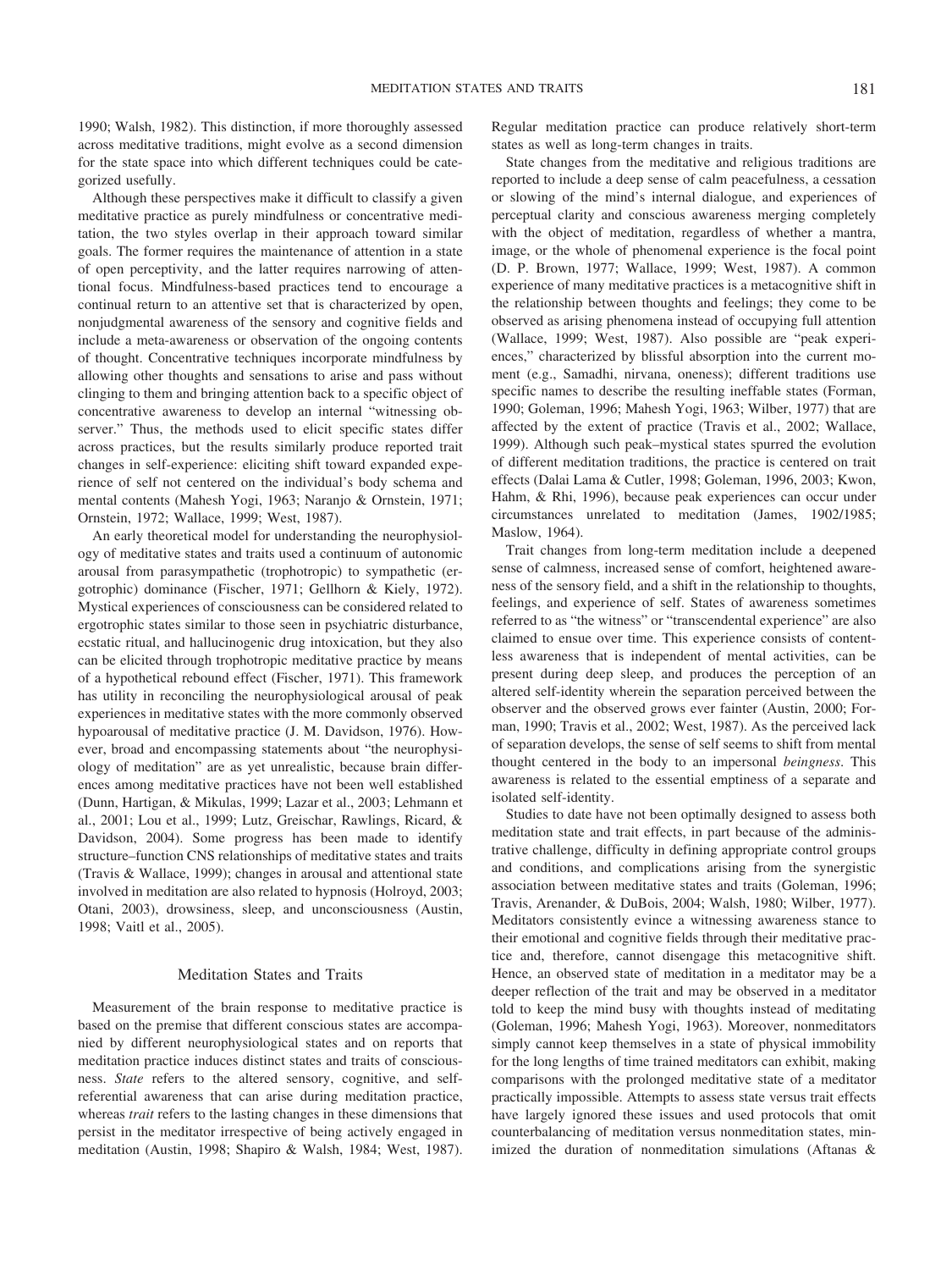Golocheikine, 2002; Hebert & Lehmann, 1977; Kwon et al., 1996; Wallace, 1970), or only compared meditators and controls at rest to measure trait effects (R. J. Davidson et al., 2003; Travis et al., 2002; Travis, Tecce, & Guttman, 2000).

The developing field of neurophenomenology emphasizes the need to define the underlying neurophysiological correlates of conscious states and internal experience (Delacour, 1997; Gallagher, 1997; Jack & Roepstorff, 2002; Jack & Shallice, 2001; Lutz, Lachaux, Martinerie, & Varela, 2002; McIntosh, Fitzpatrick, & Friston, 2001; Varela, 1996). The goal is to use first-person reports to correlate internal experience with brain activity to guide neuroimaging analysis. For example, studies of TM states have begun to incorporate protocol methodology that marks the neurophysiological data with repeated reports from meditative participants to inform the neurophenomenological correlation (Mason et al., 1997; Travis, 2001; Travis & Pearson, 1999; Travis & Wallace, 1997); similar efforts are used for neuroimaging of hypnosis states (Rainville & Price, 2003). Collaborations between members of meditative traditions and neuroscientists have begun to distill the range of phenomenological changes from long-term contemplative practice (Goleman, 2003; Mason et al., 1997; Rapgay, Rinpoche, & Jessum, 2000; Travis et al., 2004). This approach is a necessary step to avoid the confound of meditation self-selection characteristics underlying the observed effects (Schuman, 1980; Shapiro & Walsh, 1984; West, 1980a), with trait measured using longitudinal prospective studies of meditative practice compared with nonmeditating controls (R. J. Davidson et al., 2003).

One common parameter of internal experience secondary to meditative practices is the expansiveness in the experience of self, which includes agency, autobiographical memory referencing, and psychiatric or drug-induced changes in self-experience and depersonalization phenomena (Farrer et al., 2003; Farrer & Frith, 2002; Kircher & David, 2003; MacDonald & Paus, 2003; Mathew et al., 1999; Sierra, Lopera, Lambert, Phillips, & David, 2002; Simeon et al., 2000; Vollenweider, 1998; Vollenweider & Geyer, 2001; Vollenweider et al., 1997). However, neurophysiological studies of the altered self-experience from meditative practice are largely absent because of the difficulty in quantifying self-experience. Psychometric state and trait measures have been constructed (Dittrich, 1998; Friedman, 1983; Friedman & MacDonald, 1997; Vaitl et al., 2005), and some studies have begun use this approach to amplify meditation CNS findings (Lehmann et al., 2001; Travis et al., 2002, 2004).

#### EEG and Meditation

#### *Continuous EEG*

The EEG signal generated by alpha  $(8-12 \text{ Hz})$  activity was first described by Hans Berger in 1929, when he demonstrated that closing the eyes decreased sensory input and increased alpha power over the occipital scalp (Berger, 1929). EEG studies have used these methods to limn the neurophysiological changes that occur in meditation. Although the neuroelectric correlates of meditative altered consciousness states are not yet firmly established, the primary findings have implicated increases in theta and alpha band power and decreases in overall frequency (for reviews, see Andresen, 2000; J. M. Davidson, 1976; Delmonte, 1984b; Fenwick, 1987; Pagano & Warrenburg, 1983; Schuman, 1980; Shapiro, 1980; Shapiro & Walsh, 1984; Shimokochi, 1996; West, 1979, 1980a; Woolfolk, 1975).

The association between alpha changes and cortical activation has been assessed with combined EEG and fMRI–PET studies, with increased alpha power related to decreased blood flow in inferior frontal, cingulate, superior temporal, and occipital cortices (Goldman, Stern, Engel, & Cohen, 2002; Sadato et al., 1998). Stimulation of the sensory systems or by attentional focusing is associated with decreases in alpha power from the corresponding sensory area as well (Başar, Schurmann, Başar-Eroglu, & Karakaş, 1997; Niedermeyer & Lopes da Silva, 1999; Schurmann & Başar, 2001). Results suggest a positive correlation between thalamic activity and alpha power at some but not all locations (Schreckenberger et al., 2004). Although an integrated model of the neural generators for alpha and other frequencies has not yet been established (Başar, Başar-Eroglu, Karakaş, & Schurmann, 2001; Niedermeyer, 1997), alpha appears to be a dynamic signal with diverse properties that is sensitive to stimulus presentation and expectation (Schurrmann & Basar, 2001; Steriade, 2000).

Table 1 summarizes the findings from EEG meditation studies. Alpha power increases are often observed when meditators are evaluated during meditating compared with control conditions (Aftanas & Golocheikine, 2001; Anand, Chhina, & Singh, 1961; Arambula, Peper, Kawakami, & Gibney, 2001; Banquet, 1973; Deepak, Manchanda, & Maheshwari, 1994; Dunn et al., 1999; Echenhofer, Coombs, & Samten, 1992; Ghista et al., 1976; Kamei et al., 2000; Kasamatsu & Hirai, 1966; Khare & Nigam, 2000; Lee et al., 1997; Litscher, Wenzel, Niederwieser, & Schwarz, 2001; Saletu, 1987; Taneli & Krahne, 1987; Wallace, 1970; Wallace, Benson, & Wilson, 1971; Wenger & Bagchi, 1961), and this band is stronger at rest in meditators compared with nonmeditator controls (Aftanas & Golocheikine, 2001, 2005; Corby, Roth, Zarcone, & Kopell, 1978; Deepak et al., 1994; Elson, Hauri, & Cunis, 1977; Kasamatsu & Hirai, 1966; Khare & Nigam, 2000; Satyanarayana, Rajeswari, Rani, Krishna, & Rao, 1992; Travis, 1991; Travis et al., 2002), suggesting that both state and trait alpha changes emerge from meditation practice (Delmonte, 1984a; Fenwick, 1987; West, 1980a). This outcome has been related to early biofeedback studies in which greater levels of alpha activity were found to be correlated with lower levels of anxiety and feelings of calm and positive affect (B. B. Brown, 1970a, 1970b; Hardt & Kamiya, 1978; Kamiya, 1969). However, subsequent reports suggested that the apparent increased alpha trait effect could be correlated with relaxation and selection bias for those who choose to meditate or stay with the practice, and not all meditation studies show an alpha state effect (Aftanas & Golocheikine, 2001; Benson, Malhotra, Goldman, Jacobs, & Hopkins, 1990; Drennen & O'Reilly, 1986; Hebert & Lehmann, 1977; G. D. Jacobs, Benson, & Friedman, 1996; Kwon et al., 1996; Pagano & Warrenburg, 1983; Schuman, 1980; Travis & Wallace, 1999). In sum, alpha power increases are associated with relaxation, which is observed in some individuals when meditating compared with baseline (Morse, Martin, Furst, & Dubin, 1977).

What is much less clear is whether and how meditation practices produce increased alpha beyond that obtained from reducing general arousal, which may become apparent only when fine-grained topographic mapping is combined with other neuroimaging methods. Studies using counterbalanced control relaxation conditions (*text continues on page 186*)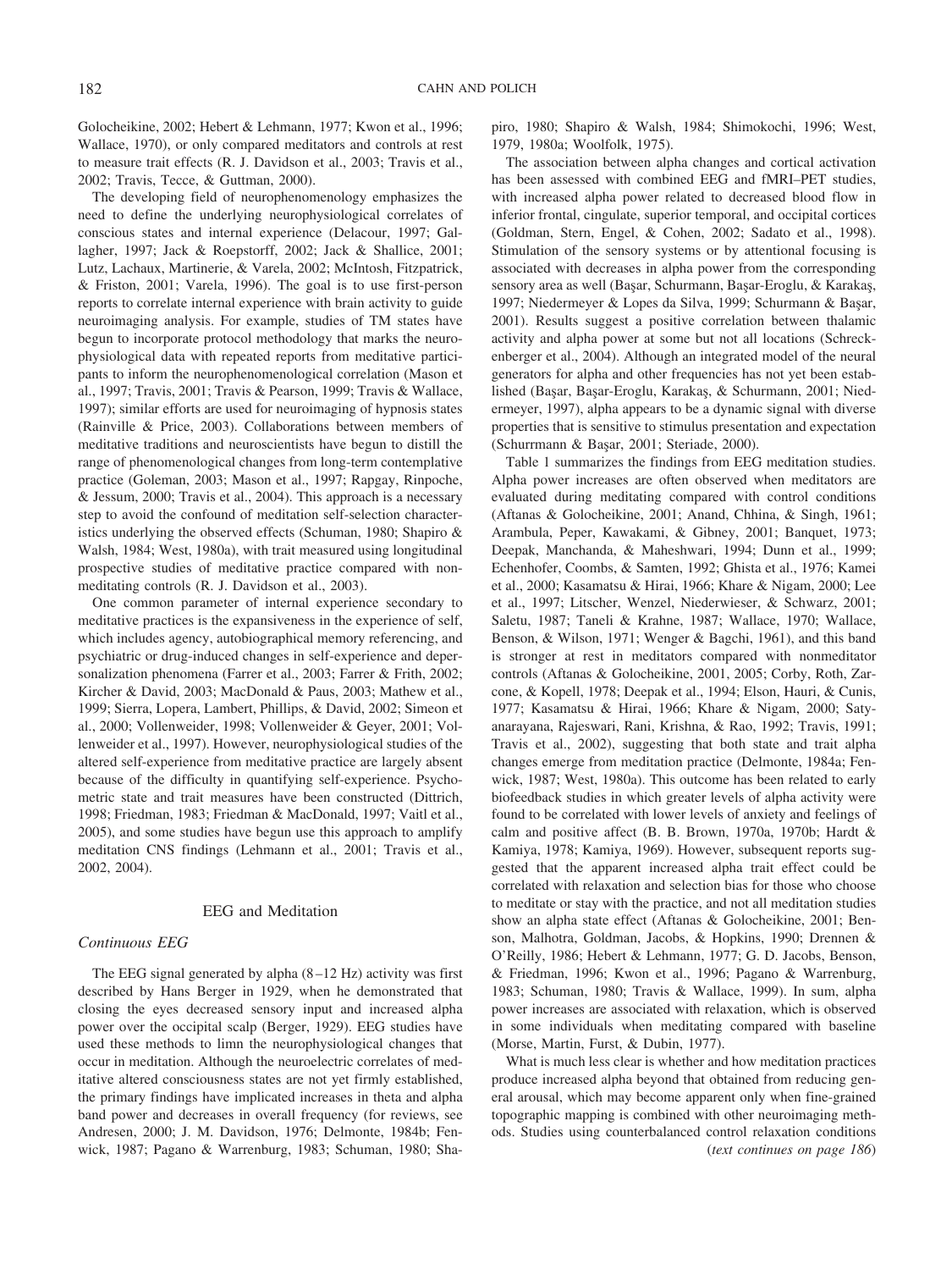| Table 1 |                                                                           |  |
|---------|---------------------------------------------------------------------------|--|
|         | Summary of Meditation Studies Using Electroencephalographic (EEG) Methods |  |

| Study                       | Meditation type   | N       | Experimental design                                                                                                                                   | Findings                                                                                                                                                                                                                                                          |
|-----------------------------|-------------------|---------|-------------------------------------------------------------------------------------------------------------------------------------------------------|-------------------------------------------------------------------------------------------------------------------------------------------------------------------------------------------------------------------------------------------------------------------|
| Das & Gastaut (1957)        | Kriya yoga        | 7       | Advanced yogic meditators<br>$Rest \rightarrow \text{mediation} \rightarrow \text{rest}$                                                              | State: alpha activity decrease, frequency increase;<br>Samadhi with increased amplitude fast beta<br>activity; no alpha blocking to stimuli; resting<br>alpha with increased amplitude and wider<br>distribution after meditation vs. before<br>Trait: NA         |
| Wenger & Bagchi (1961)      | Yoga              | 14      | Rest vs. meditation                                                                                                                                   | State: Alpha activity increase, no alpha blocking<br>Trait: NA                                                                                                                                                                                                    |
| Anand et al. (1961)         | Raj yoga          | 6       | Rest vs. meditation                                                                                                                                   | State: increased alpha power during Samadhi; no<br>alpha blocking to visual, auditory, or painful<br>stimuli during meditation<br>Trait: high alpha amplitude at rest, beginners<br>with higher alpha showed greater zeal to<br>continue                          |
| Kasamatsu & Hirai (1966)    | Zen               | 70      | Meditators vs. controls EEG<br>during eyes-open rest or<br>meditation                                                                                 | State: increased alpha amplitude $\rightarrow$ decreased<br>alpha frequency $\rightarrow$ alpha activity spreading<br>frontally $\rightarrow$ theta bursts ( $\rightarrow$ alpha persists in<br>eyes open rest state), nonhabituating alpha<br>blocking           |
| R. K. Wallace (1970)        | TМ                | 15      | Rest vs. meditation Some<br>photic and auditory stimuli                                                                                               | Trait: increased alpha amplitude<br>State: decreased alpha frequency and increased in<br>alpha amplitude; alpha blocking with no<br>habituation<br>Trait: NA                                                                                                      |
| R. K. Wallace et al. (1971) | TM                | 36      | Rest vs. meditation                                                                                                                                   | State: increased alpha (8-10 Hz) amplitude, some<br>participants with theta bursts<br>Trait: NA                                                                                                                                                                   |
| Banquet (1973)              | TM                | 24      | Rest vs. meditation, with<br>repeated sessions Some<br>photic and auditory stimuli                                                                    | State: decreased alpha frequency $\rightarrow$ theta activity<br>in some; deep meditation states with<br>generalized fast frequencies at 20 and 40 Hz,<br>persistent alpha activity after meditation, no<br>alpha blocking, no statistics<br>Trait: none reported |
| Williams & West (1975)      | TM                | 19      | Photic stimulation during rest                                                                                                                        | State: NA<br>Trait: more early alpha induction, less alpha<br>blocking during rest session; maintenance of<br>low-arousal state without progression toward<br>sleep                                                                                               |
| Younger et al. (1975)       | TM                | 8       | Meditation-4 sessions per<br>participant                                                                                                              | State: 40% in sleep Stages I or II (range 0-70%)                                                                                                                                                                                                                  |
| Tebecis (1975)              | TM, self-hypnosis | 42      | $Rest \rightarrow \text{mediation/self}$<br>hypnosis, meditation/self-<br>hypnosis $\rightarrow$ rest                                                 | Trait: NA<br>State: none                                                                                                                                                                                                                                          |
|                             |                   |         |                                                                                                                                                       | Trait: higher theta power in meditators and self-<br>hypnosis                                                                                                                                                                                                     |
| Pagano et al. (1976)        | TM                | 5       | Napping vs. meditation, 5<br>conditions per individual                                                                                                | State: 40% time in meditation met criteria for<br>sleep Stages II-IV<br>Trait: NA                                                                                                                                                                                 |
| Ghista et al. (1976)        | Ananda Marga      | 5       | Before, during, and after<br>meditation                                                                                                               | State: increases in alpha and theta power                                                                                                                                                                                                                         |
| Bennett & Trinder (1977)    | TM                | 32      | Meditators vs. controls, each<br>participant had 2 analytic<br>tasks and 2 spatial tasks; tasks<br>and meditation-relaxation<br>order counterbalanced | Trait: NA<br>State: trend toward less variation in asymmetry<br>during meditation compared with control<br>relaxation; only alpha asymmetry assessed                                                                                                              |
| Hebert & Lehmann (1977)     | TM                | 13      | Meditators vs. controls                                                                                                                               | Trait: greater left asymmetry on analytical tasks,<br>right asymmetry on spatial tasks<br>State: frontal-central theta bursts more common<br>during meditation, associated with peaceful<br>"drifting," not drowsy                                                |
| Morse et al. (1977)         | TM, hypnosis, PR  | 2<br>48 | $Rest \rightarrow \text{mediation} \rightarrow \text{rest}$<br>Randomized order induction of<br>various relaxation states                             | Trait: more theta burst subjects $(30\% \text{ vs. } 0\%)$<br>State: all relaxation methods induced equal alpha<br>in some but not all participants<br>Trait: none reported<br><i>(table continues)</i>                                                           |

(*table continues*)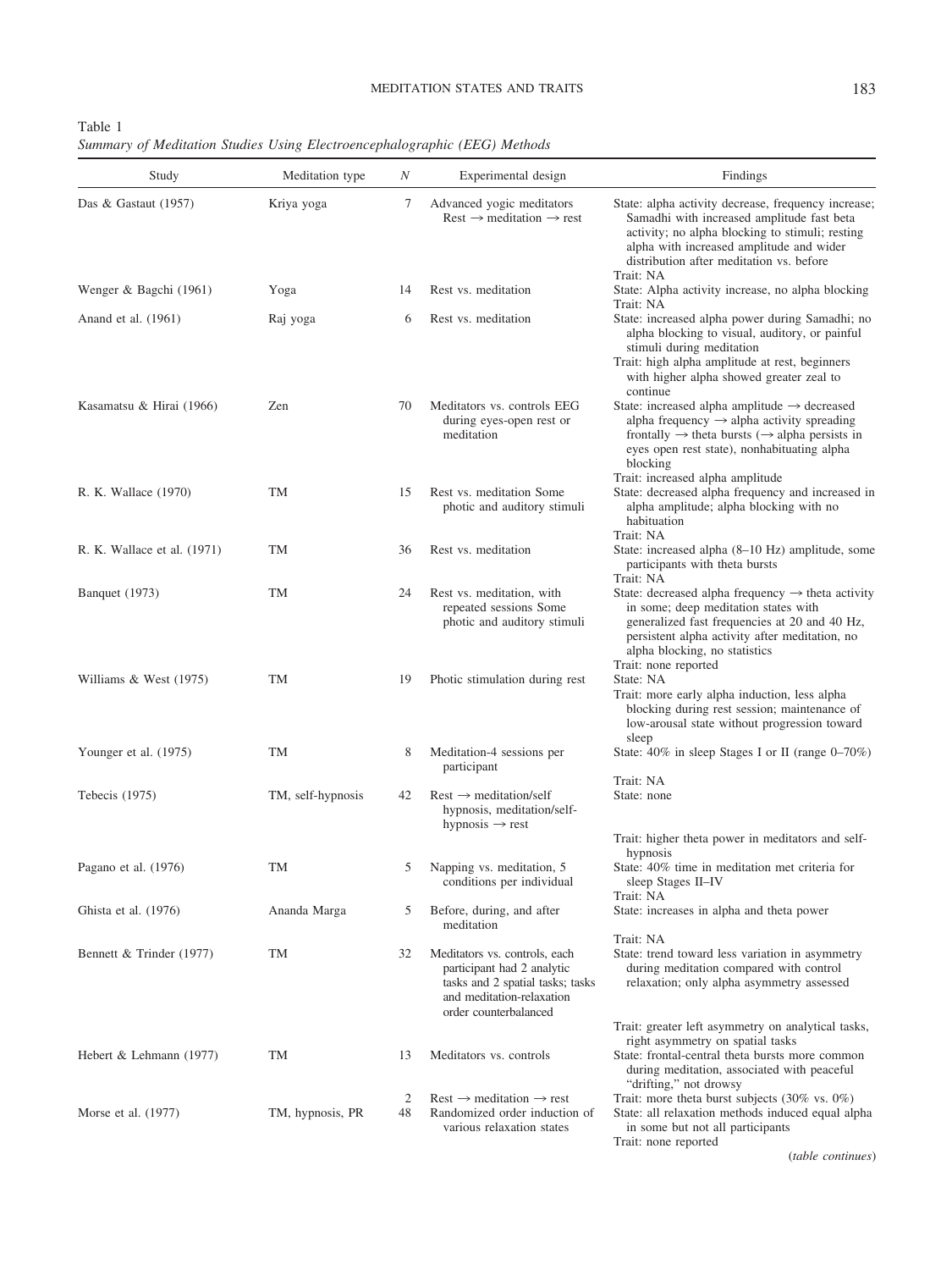## Table 1 (*continued*)

| Study                        | Meditation type    | N       | Experimental design                                                                                                       | Findings                                                                                                                                                                                                                                                          |
|------------------------------|--------------------|---------|---------------------------------------------------------------------------------------------------------------------------|-------------------------------------------------------------------------------------------------------------------------------------------------------------------------------------------------------------------------------------------------------------------|
| Fenwick et al. (1977)        | TM                 |         | $Rest \rightarrow meditate \rightarrow rest$                                                                              | State: theta bursts in some; meditation<br>indistinguishable from stage-onset sleep;<br>meditation appeared as drowsiness that does<br>not descend to sleep as in rest periods<br>Trait: NA                                                                       |
| Elson et al. $(1977)$        | Ananda Marga yoga  | 22      | $Rest \rightarrow meditate \rightarrow rest$                                                                              | State: nondescending alpha-theta (Stage I like)<br>controls descend to Stage II during relaxation,<br>increased alpha-theta in eyes-open rest after<br>meditation; very advanced practitioner in<br>nondescending alpha-theta with eyes open had<br>highest theta |
| Corby et al. (1978)          | Ananda Marga yoga  | 30      | LTM vs. STM vs. controls<br>Rest $\rightarrow$ breath focus $\rightarrow$<br>mantra                                       | Trait: higher alpha-theta power<br>State: theta power proportional to proficiency,<br>experts with lowest percentage of sleep scores<br>during meditation or relaxation                                                                                           |
| Warrenburg et al. (1980)     | TM, PR             | 27      | LTM vs. PR vs. controls                                                                                                   | Trait: higher theta and alpha power<br>State: none<br>Trait: increased theta                                                                                                                                                                                      |
| Lehrer et al. $(1980)$       | Passive meditation | 32      | Novices with 5 week passive<br>meditation vs. PR vs.<br>controls: tones                                                   | State: increased frontal alpha after auditory<br>stimulation                                                                                                                                                                                                      |
| Stigsby et al. (1981)        | TM                 | 26      | Meditators vs. controls                                                                                                   | Trait: NA<br>State: decreased mean frequency in left frontal<br>area, intra- and interhemispheric values stable,<br>alpha-theta power for TM was between<br>wakefulness and drowsiness and remained<br>stable                                                     |
| Becker & Shapiro (1981)      | TM, Zen, yoga      | 50      | Different groups vs. attend and<br>ignore controls                                                                        | Trait: slower mean frequency in meditators (1)<br>Hz)<br>State: no effect of meditation on alpha blocking                                                                                                                                                         |
| Dillbeck & Bronson $(1981)$  | TM                 | 15      | Beginning meditators,<br>longitudinal study: 2 weeks<br>of relaxation vs. 2 weeks<br>TM                                   | Trait: NA<br>State: increase in frontal alpha coherence                                                                                                                                                                                                           |
| Orme-Johnson & Haynes (1981) | TМ                 | 22      | Meditators vs. controls at rest                                                                                           | Trait: NA<br>State: NA                                                                                                                                                                                                                                            |
| Farrow & Hebert (1982)       | TM                 | 1       | Advanced TM meditator                                                                                                     | Trait: increased alpha coherence<br>State: increased alpha power and coherence<br>during reported thought-free pure conscious<br>experiences                                                                                                                      |
| Pagano & Warrenburg (1983)   | TМ                 | 48      | LTM vs. STM vs. PR<br>practitioners vs. controls<br>$Rest \rightarrow \text{mediation} \rightarrow \text{PR} \rightarrow$ | Trait: NA<br>State: increased theta, decreased alpha, no<br>hemispheric asymmetry<br>Trait: increased theta in long-term practitioners                                                                                                                            |
| Persinger (1984)             | TM                 |         | rest<br>Case study                                                                                                        | State: during TM practice peak experience<br>accompanied by right temporal lobe delta<br>wave-dominant seizure                                                                                                                                                    |
| Badawi et al. (1984)         | TM                 | 11      | Meditation with subjective<br>reports                                                                                     | Trait: NA<br>State: thought-free respiratory suspension with<br>increased delta, theta, alpha, and beta<br>coherence; increased theta power                                                                                                                       |
| Dillbeck $& Vesely (1986)$   | TM                 | 5<br>22 | EEG during a cognitive<br>learning task                                                                                   | Trait: NA<br>State: NA                                                                                                                                                                                                                                            |
| Heide (1986)                 | TM                 | 34      | Meditators vs. controls Tones<br>presented                                                                                | Trait: Increased alpha coherence<br>State: no changes in alpha blocking or<br>habituation                                                                                                                                                                         |
| Taneli & Krahne (1987)       | TM                 | 10      | Repeated rest and meditation<br>recordings, subjective<br>reports                                                         | Trait: NA<br>State: increased alpha amplitude                                                                                                                                                                                                                     |
| Saletu (1987)                | TM                 | 4       | Experienced meditators Rest<br>$\rightarrow$ meditation                                                                   | Trait: NA<br>State: increased alpha and theta power                                                                                                                                                                                                               |
|                              |                    |         |                                                                                                                           | Trait: NA                                                                                                                                                                                                                                                         |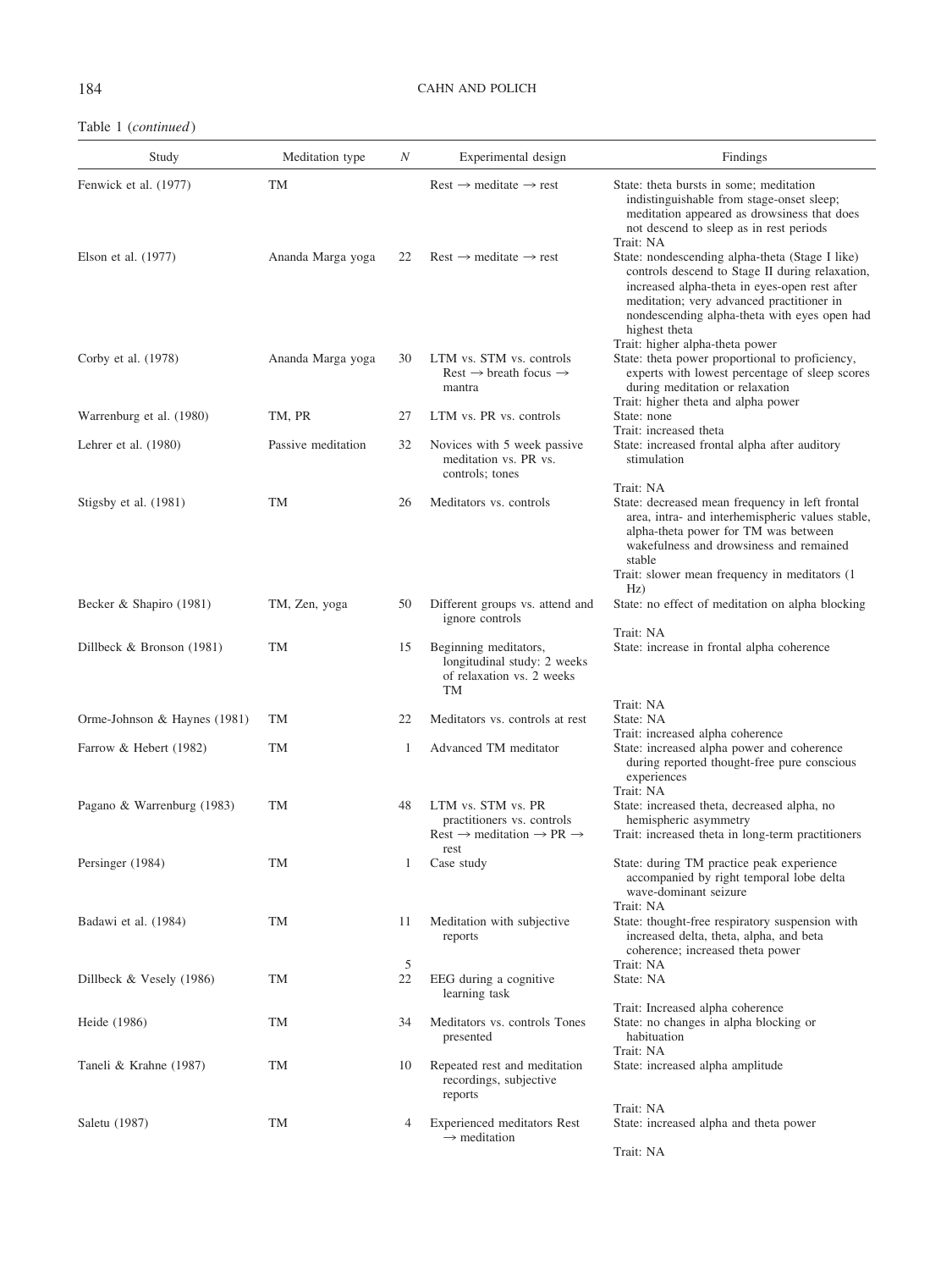## Table 1 (*continued*)

| Study                       | Meditation type                                    | $\boldsymbol{N}$ | Experimental design                                                                                      | Findings                                                                                                                                                                                                                                      |
|-----------------------------|----------------------------------------------------|------------------|----------------------------------------------------------------------------------------------------------|-----------------------------------------------------------------------------------------------------------------------------------------------------------------------------------------------------------------------------------------------|
| Ikemi (1988)                | <b>SRM</b>                                         | 12               | Before vs. during SRM vs.<br>during drowsiness, novices                                                  | State: increased theta power, decreased beta power                                                                                                                                                                                            |
| J. Z. Zhang et al. (1988)   | Qigong                                             | 32               | LTM vs. STM vs. controls<br>$Rest \rightarrow \text{mediation}$                                          | Trait: NA<br>State: LTM increased alpha power frontally and<br>decreased occipitally, decreased alpha frequency                                                                                                                               |
| Gaylord et al. (1989)       | TM                                                 | 83               | TM vs. PR vs. controls<br>Longitudinal study, novices                                                    | Trait: not reported<br>State: increased alpha and theta coherence                                                                                                                                                                             |
| Jacobs & Lubar (1989)       | Autogenic training                                 | 28               | Longitudinal 7 weeks Relaxed<br>listening to radio vs.<br>autogenic training                             | Trait: none<br>State: with training increased theta power,<br>increased theta power (35%), decreased alpha<br>power $(41\%)$<br>Trait: none observed                                                                                          |
| Benson et al. (1990)        | Tibetan Buddhist<br>"gTum-mo" (heat<br>generating) | 3                | Comparative study of rest<br>meditation, stabilization<br>meditation, g Tum-mo                           | State: increased beta activity, greater asymmetries<br>(right sided), increased finger and toe<br>temperature of up to 8.3 $^{\circ}$ C<br>Trait: NA                                                                                          |
| Travis (1991)               | TM                                                 | 20               | LTM vs. STM                                                                                              | State: NA<br>Trait: increased alpha power and alpha coherence<br>at rest                                                                                                                                                                      |
| Satyanarayana et al. (1992) | Santhi Kriya yoga                                  | 8                | Before and after meditation on                                                                           | State: none                                                                                                                                                                                                                                   |
|                             | meditation                                         |                  | Training Days 1, 10, 20, 30                                                                              | Trait: increased occipital and prefrontal alpha<br>power                                                                                                                                                                                      |
| Echenhofer et al. (1992)    | Tibetan Buddhism                                   | 6                | LTM vs. STM Meditation $\rightarrow$<br>rest                                                             | State: increased theta-alpha (6-12 Hz) power                                                                                                                                                                                                  |
| Deepak et al. (1994)        | Mantra                                             | 20               | Epileptic patients in 1-year<br>clinical trial using EEG                                                 | Trait: none reported<br>State: patients, no effects, LTM increased alpha                                                                                                                                                                      |
|                             |                                                    |                  |                                                                                                          | Trait: increased alpha with decreased seizure<br>frequency                                                                                                                                                                                    |
| Pan et al. (1994)           | Concentrative vs.<br>nonconcentrative<br>Qigong    | 73               | Two groups of Qigong<br>meditators vs. controls, Rest<br>$\rightarrow$ meditation                        | State: concentrative Qigong associated with<br>increased frontal midline theta activity                                                                                                                                                       |
| Jacobs et al. $(1996)$      | Relaxation response<br>(mantra based)              | 20               | Novices guided meditation<br>tape vs. listening to talk<br>radio                                         | Trait: none reported<br>State: decreased frontal beta power                                                                                                                                                                                   |
| Kwon et al. (1996)          | <b>Traditional Korean</b><br>meditation            | 11               | $Rest \rightarrow \text{mediation} \rightarrow \text{rest}$                                              | Trait: NA<br>State: variable; 6 participants with signs of<br>drowsiness, 5 with highly individual patterns                                                                                                                                   |
| Mason et al. (1997)         | TM                                                 | 31               | LTM vs. STM vs. controls,<br>sleep records                                                               | Trait: NA<br>State: NA                                                                                                                                                                                                                        |
|                             |                                                    |                  |                                                                                                          | Trait: increased 6–10 Hz spectral power in Stage<br>III-IV sleep with increased meditation and<br>reports of awareness during sleep                                                                                                           |
| Lee et al. (1997)           | Qigong                                             | 13               | $Rest \rightarrow \text{mediation}$                                                                      | State: increased alpha power                                                                                                                                                                                                                  |
| Travis & Wallace (1999)     | TM                                                 | 20               | 10-min rest and meditation<br>counterbalanced order                                                      | Trait: NA<br>State: increased intrahemispheric frontal-central<br>and interhemispheric frontal alpha (8-10 Hz)<br>coherence<br>Trait: NA                                                                                                      |
| Dunn et al. (1999)          | Breath-focused<br>Concentrative vs.<br>Mindfulness | 10               | Relaxation and 2 meditation<br>conditions counterbalanced,<br>each practiced for 15 min                  | State: meditation vs. relaxation (increased beta and<br>posterior alpha, decreased delta and theta<br>power; mindfulness vs. concentrative<br>meditation), increased anterior theta, central-<br>posterior alpha, and beta power<br>Trait: NA |
| Kamei et al. (2000)         | Yoga                                               | 8                | Rest $\rightarrow$ yoga with postures $\rightarrow$<br>yogic breathing $\rightarrow$ yogic<br>meditation | State: increased alpha power and decreased serum<br>cortisol, inverse correlation between alpha<br>power and cortisol levels<br>Trait: NA                                                                                                     |
| Khare $&$ Nigam (2000)      | Yogic meditation,<br>TM                            | 40               | Yogic vs. TM meditators vs.<br>controls, rest $\rightarrow$ meditation                                   | State: increased alpha power and coherence<br>Trait: increased alpha power<br>(tabla constant)                                                                                                                                                |

(*table continues*)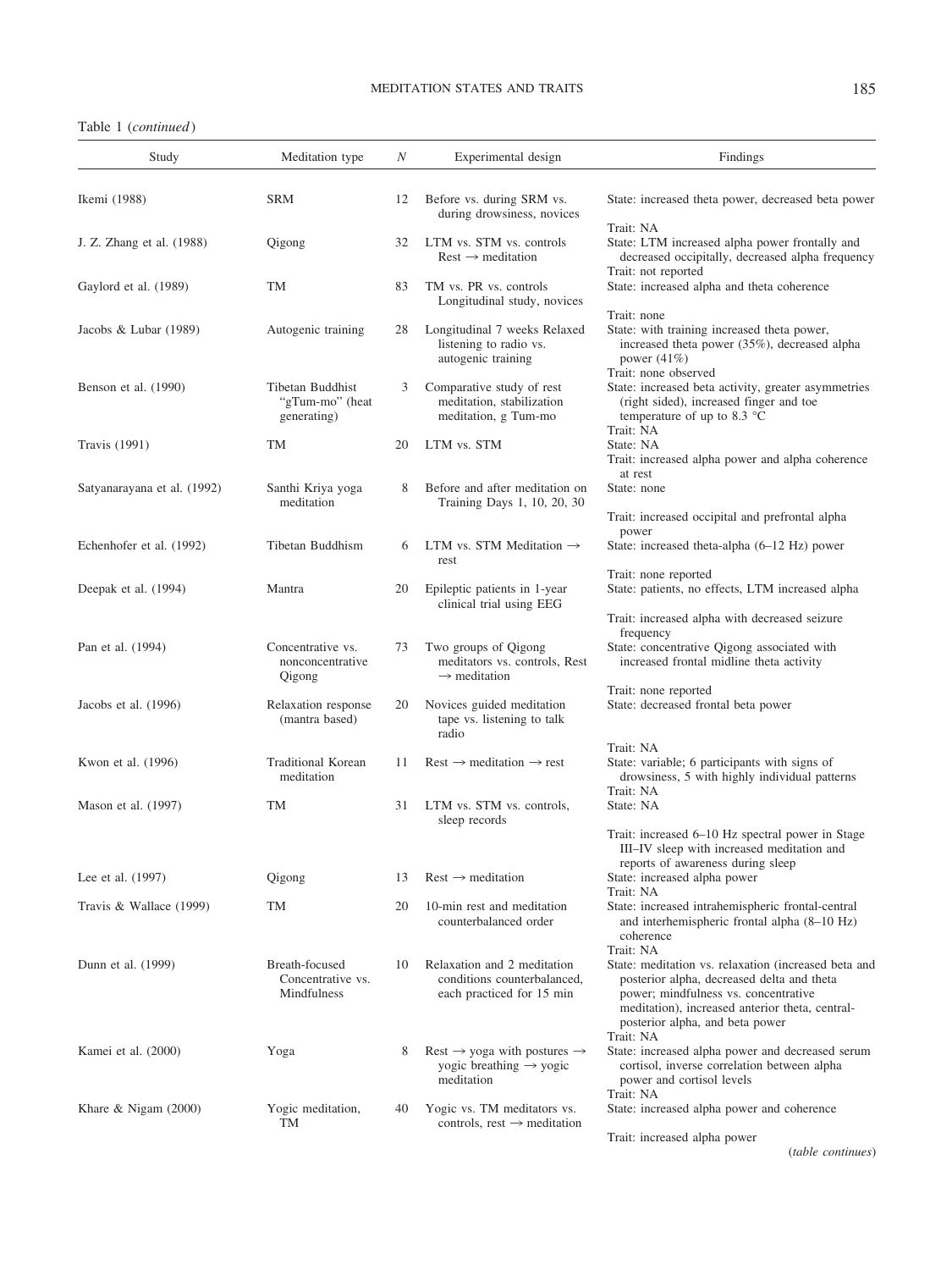#### Table 1 (*continued*)

| Study                                        | Meditation type                                       | N            | Experimental design                                                                              | Findings                                                                                                                                                                                   |
|----------------------------------------------|-------------------------------------------------------|--------------|--------------------------------------------------------------------------------------------------|--------------------------------------------------------------------------------------------------------------------------------------------------------------------------------------------|
| Arambula et al. (2001)                       | Kundalini yoga                                        | $\mathbf{1}$ | $Rest \rightarrow \text{mediation} \rightarrow \text{rest}$                                      | State: increased alpha power (P4-O2 electrodes)<br>Trait: NA                                                                                                                               |
| Litscher et al. $(2001)$                     | Qigong                                                | 2            | Qigong masters, meditation $\rightarrow$<br>mentally recite poem                                 | State: increased alpha power                                                                                                                                                               |
| Travis (2001)                                | <b>TM</b>                                             | 30           | Meditation with periodic bell<br>rings eliciting subjective<br>reports                           | Trait: NA<br>State: increased theta-alpha (6–12 Hz) power and<br>anterior-posterior coherence with pure conscious<br>experiences<br>Trait: NA                                              |
| Lehmann et al. (2001)                        | Tibetan Buddhist<br>practices                         | 1            | Five different meditative<br>practices in succession for 2<br>min, with each repeated            | State: different gamma (35–44 Hz) power<br>increases associated with each practice                                                                                                         |
| Travis et al. (2002)                         | TM                                                    | 51           | LTM vs. STM vs. controls<br>recorded during cognitive<br>task                                    | Trait: NA<br>State: NA                                                                                                                                                                     |
|                                              |                                                       |              |                                                                                                  | Trait: increased theta-alpha (6–10 Hz) power and<br>increased frontal coherence across all bands<br>during cognitive CNV task                                                              |
| Aftanas & Golocheikine (2001,<br>2002, 2003) | Sahaja yoga                                           | 27           | STM vs. LTM Rest $\rightarrow$<br>meditation                                                     | State: increased theta and alpha power (frontal-<br>central), increased theta coherence, decreased<br>dimensional complexity<br>Trait: decreased alpha frequency, increased theta-         |
| Davidson et al. (2003)                       | Mindfulness based<br>stress reduction                 | 32           | Before and after meditation<br>training intervention, EEG at<br>rest and to emotional films      | alpha power<br>State: NA                                                                                                                                                                   |
| Lutz et al. $(2003)$                         | Tibetan Buddhist                                      | 11           | LTM vs. controls Rest $\rightarrow$<br>meditation $\rightarrow$ rest $\rightarrow$<br>meditation | Trait: leftward shift of frontal asymmetry<br>State: increased gamma power, different gamma<br>coherence patterns among practices                                                          |
|                                              |                                                       |              |                                                                                                  | Trait: none reported                                                                                                                                                                       |
| Hebert & Tan (2004)                          | TМ                                                    | 30           | LTM vs. controls                                                                                 | State: NA<br>Trait: increase in anterior-posterior alpha<br>coherence                                                                                                                      |
| Faber et al. (2004)                          | Zen                                                   | 1            | Repeated measures, 4 days<br>with one control and 3<br>meditation scans                          | State: increased theta coherence, decreased gamma<br>coherence except increased gamma coherence<br>temporally<br>Trait: NA                                                                 |
| Lutz et al. $(2004)$                         | Tibetan Buddhist<br>nonreferential<br>love-compassion | 18           | LTM vs. controls Rest $\rightarrow$<br>meditation $\rightarrow$ rest $\rightarrow$<br>meditation | State: increased gamma power ratio, increased<br>absolute gamma power, increased gamma<br>synchrony<br>Trait: increased gamma power ratio correlated<br>with length of meditative training |
| Murata et al. (2004)                         | Zen                                                   | 22           | Novice meditators                                                                                | State: increased frontal alpha coherence                                                                                                                                                   |
| Takahashi et al. (2005)                      | Zen                                                   | 20           | Novice meditators                                                                                | Trait: NA<br>State: increased frontal theta and low alpha                                                                                                                                  |
| Aftanas & Golocheikine (2005)                | Sahaja yoga                                           | 50           | LTM vs. controls                                                                                 | Trait: NA<br>State: NA<br>Trait: increased theta and low alpha power at rest,<br>decreased left hemispheric laterality in                                                                  |
|                                              |                                                       |              |                                                                                                  | temporoparietal areas at rest, decreased<br>induction of frontal gamma synchrony to<br>aversive movie viewing                                                                              |

*Note.*  $NA = not applicable; TM = transcendental prediction; PR = progressive relaxation; LTM = long-term mediators; STM = short-term mediators;$  $SRM = self-regulation method$ .

consistently have found a lack of alpha power increases or even decreases in a comparison of relaxation and meditation for both TM and yogic meditation (Corby et al., 1978; Hebert & Lehmann, 1977; G. D. Jacobs & Lubar, 1989; Lehrer, Schoicket, Carrington, & Woolfolk, 1980; Lehrer, Woolfolk, Rooney, Mc-Cann, & Carrington, 1983; Lou et al., 1999; Pagano & Warrenburg, 1983; Tebecis, 1975; Travis & Wallace, 1999). However, some forms of meditation may affect alpha selectively, because a highly accomplished Kundalini yoga meditator was reported to produce a fivefold increase in alpha during meditative practice; only moderate increases in theta were found after the meditation period (Arambula et al., 2001). Further, advanced, but not beginner, Qigong meditators increased alpha power selectively over frontal cortex; decreases in alpha power over occipital cortex and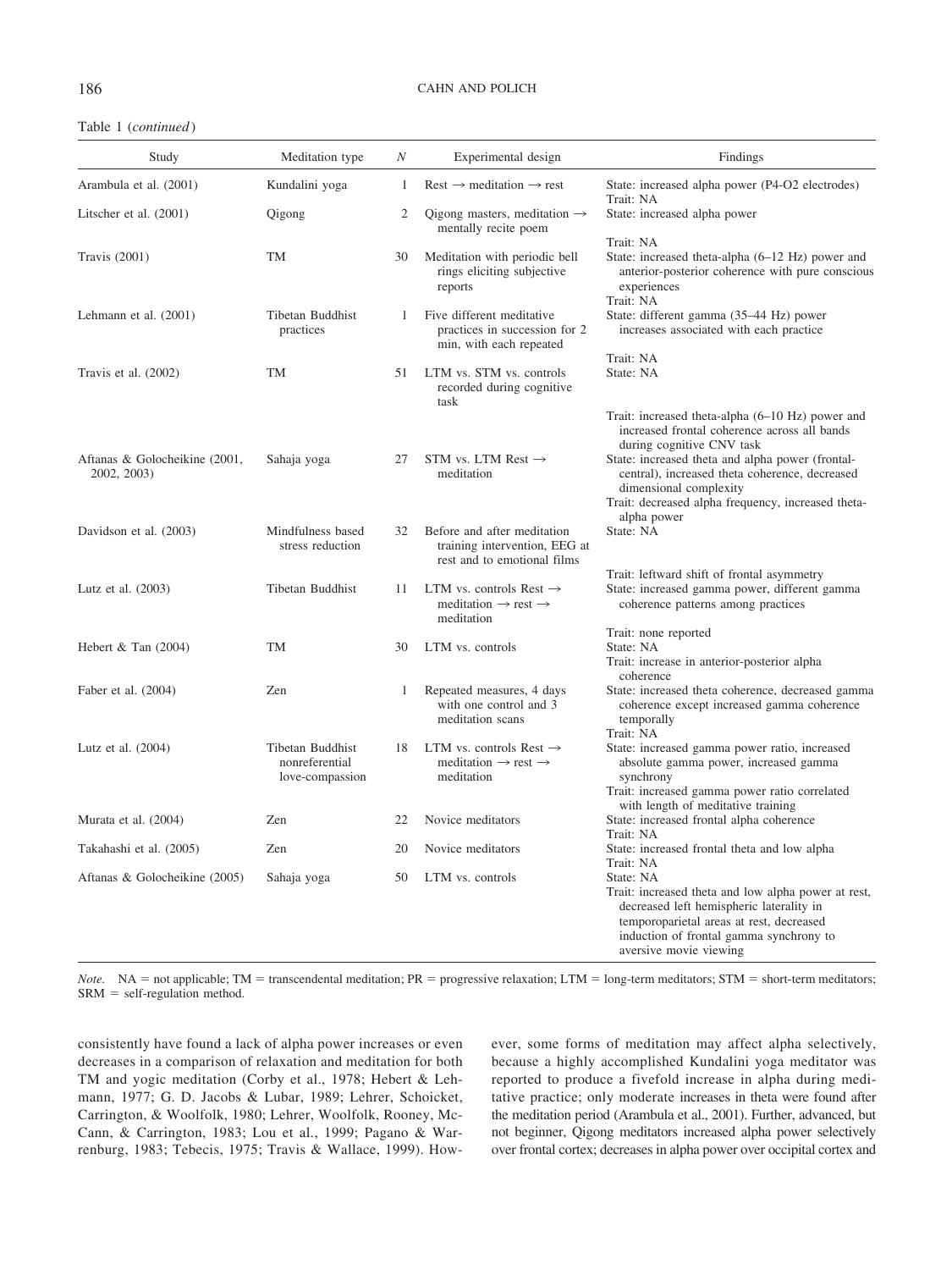concomitant decreases in peak alpha frequency were observed (J. Z. Zhang, Li, & He, 1988).

Meditation appears to affect the EEG frequency distribution within the alpha band as both a state and a trait effect; a staterelated alpha band slowing was observed in conjunction with increases in power (Banquet, 1973; Hirai, 1974; Kasamatsu & Hirai, 1966; Taneli & Krahne, 1987). A group of epileptics who were taught a yogic concentrative meditation and who were assessed at baseline and at 1 year demonstrated a decrease in the 1 to 8-Hz band and an increase in the 8- to 12-Hz band (Deepak et al., 1994). TM meditators produced an overall 1-Hz slower mean frequency relative to controls (Stigsby, Rodenberg, & Moth, 1981), and a 0.8-Hz trait-related alpha frequency difference between novices and long-term Sahaja yoga meditators of the same age was observed (Aftanas & Golocheikine, 2001).

A number of reports have suggested that increased theta  $(4-8)$ Hz) rather than increases in alpha power during meditation may be a specific state effect of meditative practice (Aftanas & Golocheikine, 2001, 2002; Anand et al., 1961; Banquet, 1973; Corby et al., 1978; Elson et al., 1977; Fenwick et al., 1977; Hebert & Lehmann, 1977; Hirai, 1974; G. D. Jacobs & Lubar, 1989; Pagano & Warrenburg, 1983; Travis et al., 2002; Wallace et al., 1971; Warrenburg, Pagano, Woods, & Hlastala, 1980). Some studies of yogic meditative practice found increases in theta to be associated with proficiency in meditative technique (Aftanas & Golocheikine, 2001; Corby et al., 1978; Elson et al., 1977; Kasamatsu & Hirai, 1966), and early investigations with Zen meditation indicate theta increases to be characteristic of only the more advanced practitioners (Kasamatsu & Hirai, 1966). Long-term meditators relative to nonmeditator controls exhibit trait higher theta and alpha power, perhaps related to the specific meditative technique and a slower baseline EEG frequency (Aftanas & Golocheikine, 2005; Andresen, 2000; J. M. Davidson, 1976; Delmonte, 1984a; Jevning, Wallace, & Beidebach, 1992; Schuman, 1980; West, 1979, 1980a; Woolfolk, 1975). However, self-selection effects cannot be ruled out, because EEG slowing is a typical finding for both state and trait meditation effects (Corby et al., 1978; Elson et al., 1977; J. Z. Zhang et al., 1988). In addition, there are some findings of alpha power decreases instead of increases for meditators (G. D. Jacobs & Lubar, 1989; Pagano & Warrenburg, 1983), with other suggestions of no systematic EEG change related to meditation state (Kwon et al., 1996; Tebecis, 1975; Travis & Wallace, 1999). This variability may stem from technical environments that impair relaxation or focus before or during a meditative session as well as participant– experimenter interactions and expectation influences during psychophysiological recordings (Cuthbert, Kristeller, Simons, Hodes, & Lang, 1981; Delmonte, 1985).

Theta power increases for meditative practice have been widely reported (Aftanas & Golocheikine, 2001; Ghista et al., 1976; Kasamatsu & Hirai, 1966; Kasamatsu et al., 1957; Lehmann et al., 2001; Lou et al., 1999; Pagano & Warrenburg, 1983; Schacter, 1977; Tebecis, 1975; R. K. Wallace, 1970; West, 1980b). Increased frontal midline theta power during meditation also has been observed (Aftanas & Golocheikine, 2002; Hebert & Lehmann, 1977; Kubota et al., 2001; Pan, Zhang, & Xia, 1994), although a similar activation occurs in non-meditation-related studies of sustained attention (Asada, Fukuda, Tsunoda, Yamaguchi, & Tonoike, 1999; Gevins, Smith, McEvoy, & Yu, 1997; Ishii et al., 1999; Mizuki, Tanaka, Isozaki, Nishijima, & Ianaga, 1980). Attempting to relate the frontal midline theta to the concentrative aspect of meditational practices, Qigong practitioners of two different forms were assayed. One form of Qigong is a concentrationbased practice, and the other is more mindfulness based (Pan et al., 1994). Even though the level of expertise in the two groups was equal, the concentrative Qigong technique produced frontal midline theta activity in practitioners, whereas the other more passive form did not. Although mindfulness-based practices have been assessed with EEG less often than concentrative practices, a comparative study found that mindfulness meditation produced greater frontal theta than concentrative meditation (Dunn et al., 1999). This is an odd outcome given the presumed association between frontal theta and focused concentration. Moreover, novice meditators were assessed, and global theta was shown to be higher during resting relaxation than either of the two meditative conditions, thereby implicating drowsiness as the source of the theta activity in this study.

Frontal midline theta activity is generated by anterior cingulate cortex, medial prefrontal cortex, or dorsolateral prefrontal cortex (Asada et al., 1999; Ishii et al., 1999). This activity is correlated with attention-demanding tasks (Gevins et al., 1997; Mizuki et al., 1980), and individuals exhibiting greater theta activity tend to have lower state and trait anxiety scores (Inanaga, 1998). Hence, increased frontal theta for both state and trait effects in meditation is associated with reported decreases in anxiety level resulting from practice (Shapiro, 1980; West, 1987), a finding that may be associated with the feelings of peace or blissfulness and low thought content that have been correlated with theta burst occurrence (Aftanas & Golocheikine, 2001; Hebert & Lehmann, 1977). Hypnotic states also appear associated with frontal midline theta and anterior cingulate cortex activation (Holroyd, 2003; Rainville, Duncan, Price, Carrier, & Bushnell, 1997; Rainville, Hofbauer, Bushnell, Duncan, & Price, 2002; Rainville et al., 1999), which has been observed during autonomic self-regulation as assessed by galvanic skin response biofeedback (Critchley, Melmed, Featherstone, Mathias, & Dolan, 2001, 2002). The scalp topography of the theta meditation effect is an important issue (e.g., Gevins et al., 1997), because most early reports used only a few parietal or occipital electrodes, so that claims for frontal midline theta may be unwarranted. Indeed, assessment of a relaxation-focused yogic nidra meditation with 16 electrodes found increases in theta power for all electrodes, suggesting that this type of practice may produce generalized rather than frontal-specific theta activity increases (Lou et al., 1999).

EEG coherence refers to the squared cross-correlation between EEG power from two scalp locations within a frequency band and indexes the functional covariation of activity among different cortical areas (Gevins, Bressler, et al., 1989; Gevins, Cutillo, et al., 1989; Nunez et al., 1997, 1999; Thatcher, Krause, & Hrybyk, 1986). Increased alpha–theta range coherence among recording sites has been observed intra- and interhemispherically for state effects during meditation (Aftanas & Golocheikine, 2001; Badawi, Wallace, Orme-Johnson, & Rouzere, 1984; Dillbeck & Bronson, 1981; Faber, Lehmann, Gianotti, Kaelin, & Pascual-Marqui, 2004; Farrow & Hebert, 1982; Gaylord, Orme-Johnson, & Travis, 1989; Hebert & Tan, 2004; Travis, 2001; Travis & Pearson, 1999; Travis & Wallace, 1999); similar trait effects were found in long-term meditators at rest or engaged in cognitive tasks (Dillbeck & Vesely, 1986; Hebert & Tan, 2004; Orme-Johnson & Haynes,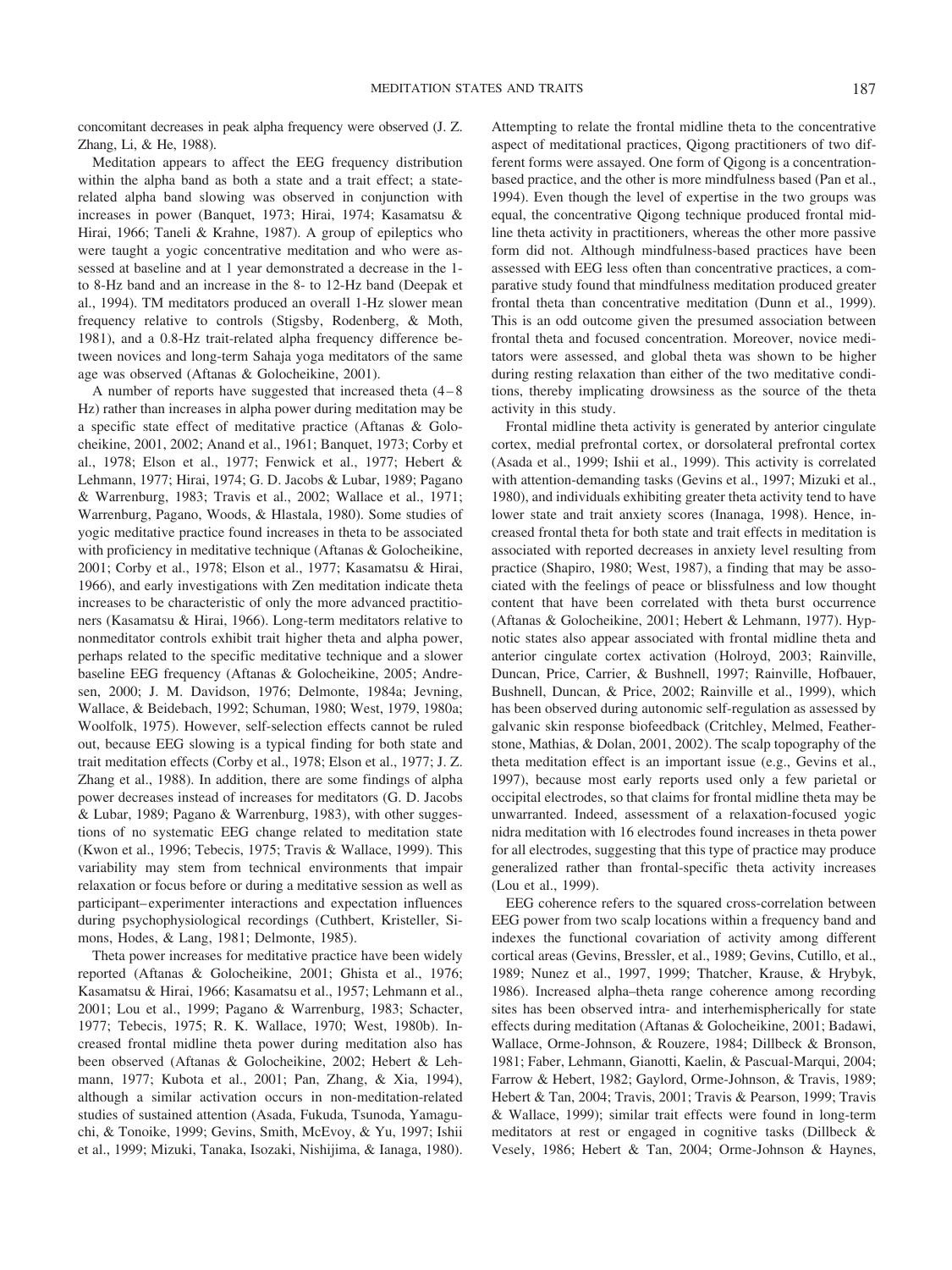1981; Travis, 1991; Travis et al., 2002). Interpreting coherence requires consideration of methodological issues; false-positive results from different electrode configurations may color the interpretation of early coherence reports (Fenwick, 1987; Shaw, 1984).

EEG measures of phasic states during meditation have been described across studies, but the lack of a standardized phenomenological description compounds the problem: One mediator's ecstasy may not have much in common with another's pure conscious event, bliss, or absolute unitary being (d'Aquili & Newberg, 2000; Newberg et al., 2001). Some assessments of meditators in subjectively reported deep states of meditation found alpha desynchronization with fast beta rhythms predominant (Anand et al., 1961; Banquet, 1973; Das & Gastaut, 1955; Elson, 1979; Elson et al., 1977; Lo, Huang, & Chang, 2003). Other investigations have found increased activity in the temporal lobes for absorptive states of meditative ecstasy (Persinger, 1983, 1984). These activity patterns are similar to temporal lobe epilepsy and reports of profound ecstasy and spiritual, mystical, or religious experience from seizures (Asheim Hansen & Brodtkorb, 2003; Cirignotta, Todesco, & Lugaresi, 1980; Dewhurst & Beard, 1970; Foote-Smith & Smith, 1996; Persinger, 1993). Given the infrequent number of ecstatic states assayed, temporal involvement in peak experiences may occur, but the evidence is unclear.

Studies of TM have indicated increases of alpha coherence and respiratory suspension during episodes of thoughtless awareness or transcendent experiences (Badawi et al., 1984; Farrow & Hebert, 1982; Travis, 2001). A report of yogic meditation found respiratory suspension but no observable EEG changes for the experience of "near Samadhi" (Corby et al., 1978). These discrepancies may originate from the focus on affectively neutral pure consciousness events and thoughtless awareness as the main phenomenological correlate in the TM studies, whereas the assayed yogic states were characterized by blissful affect and unity of awareness (Travis & Pearson, 1999).

Although meditative practice can influence EEG measures, how meditation affects cognitive states and alters CNS traits is unclear. Some techniques may change alpha power as a trait effect toward the beginning of meditation training (Aftanas & Golocheikine, 2003; Deepak et al., 1994; Elson, 1979; Elson et al., 1977; Glueck & Stroebel, 1975; Khare & Nigam, 2000; Satyanarayana et al., 1992; Stigsby et al., 1981; Takahashi et al., 2005; Travis, 1991; Travis et al., 2002; Vassiliadis, 1973). Because baseline alpha levels equilibrate at higher power, theta power or theta–alpha coherence state effects might be manifested (Aftanas & Golocheikine, 2001; Corby et al., 1978; Travis & Wallace, 1999). A major limitation to date is the lack of sufficient topographic information, because most studies have used relatively few recording sites with little consistency of location (frontal, parietal, temporal, or occipital). Evaluation of different meditation techniques to characterize possible attentional and psychological set variation also is needed (R. J. Davidson & Goleman, 1977).

## *Lateralized EEG Measures*

Following early theories of hemispheric specialization, the hypothesis developed that meditation practice was associated with right-hemispheric activity (Ornstein, 1972; West, 1987). State effects sometimes have been found: right-hemisphere relative to left-hemisphere decreases in alpha activity for meditators meditating compared with resting (Ehrlichman & Wiener, 1980; Fenwick, 1987). Trait effects were observed, suggesting that, compared with nonmeditators, meditators demonstrated greater lateralized EEG alpha for hemispheric analytical versus spatial discrimination tasks (Bennett & Trinder, 1977). Further, an assessment of lateralization trait differences in long-term Sahaja yoga meditators versus controls found no hemispheric lateralization in the meditator group and greater right- than left-hemispheric power over temporal and parietal cortices, suggesting relatively greater left-sided activation in the control group (Aftanas & Golocheikine, 2005). However, no general difference in hemispheric functioning has been found during meditation (Bennett & Trinder, 1977; Pagano & Warrenburg, 1983; Schuman, 1980). A randomized controlled trial involving an 8-week training course in mindfulness meditation produced increases in right-sided alpha power at baseline and in response to emotion-inducing stimuli, an effect that was strongest at the medial central (C3 and C4) lateral recording sites (R. J. Davidson et al., 2003). Antibody titers to a flu shot also increased in the meditation group relative to controls, and the titer increase correlated with the degree of leftward lateralization observed in hemispheric cortical activity (cf. Smith, 2004; Travis & Arenander, 2004).

These outcomes may reflect the relative activation of left and right prefrontal cortices, which indexes emotional tone and motivation such that greater left than right alpha power is associated with greater right frontal hemisphere activation (Coan & Allen, 2004; R. J. Davidson, 1988, 2003). In this framework, appetitive and approach-oriented emotional styles are characterized by a left-over-right prefrontal cortical activity, whereas avoidance and withdrawal-oriented styles are characterized by right-over-left prefrontal cortical dominance (R. J. Davidson, 1992; R. J. Davidson, Ekman, Saron, Senulis, & Friesen, 1990; R. J. Davidson & Irwin, 1999). Normal variation of positive versus negative affective states suggests left dominance for happier states and traits; left-over-right frontal hemispheric dominance is primarily related to the approach–withdrawal spectrum of emotion and motivation (R. J. Davidson, Jackson, & Kalin, 2000; Harmon-Jones, 2004; Harmon-Jones & Allen, 1998; Wheeler, Davidson, & Tomarken, 1993). In sum, meditation practice may alter the fundamental electrical balance between the cerebral hemispheres to modulate individual differences in affective experience; additional studies are warranted to assess this possibility.

#### *Sleep and Meditation*

After initial reports advocating a fourth state of consciousness originating from TM (R. K. Wallace, 1970; R. K. Wallace et al., 1971), several EEG meditation studies reported sleeplike stages during meditation with increased alpha and then theta power (Pagano, Rose, Stivers, & Warrenburg, 1976; Younger, Adriance, & Berger, 1975). Subsequent studies also seemed to suggest that meditation was a physiological twilight condition between waking and sleep, although this viewpoint did little to explain meditation state other than to indicate that it is not waking or sleeping as normally experienced (Fenwick et al., 1977; Williams & West, 1975). However, the ability to stay suspended between normal sleep and waking influenced meditation state assessment; EEG differences were found among meditation, baseline, and sleep (Corby et al., 1978; Elson et al., 1977; Stigsby et al., 1981;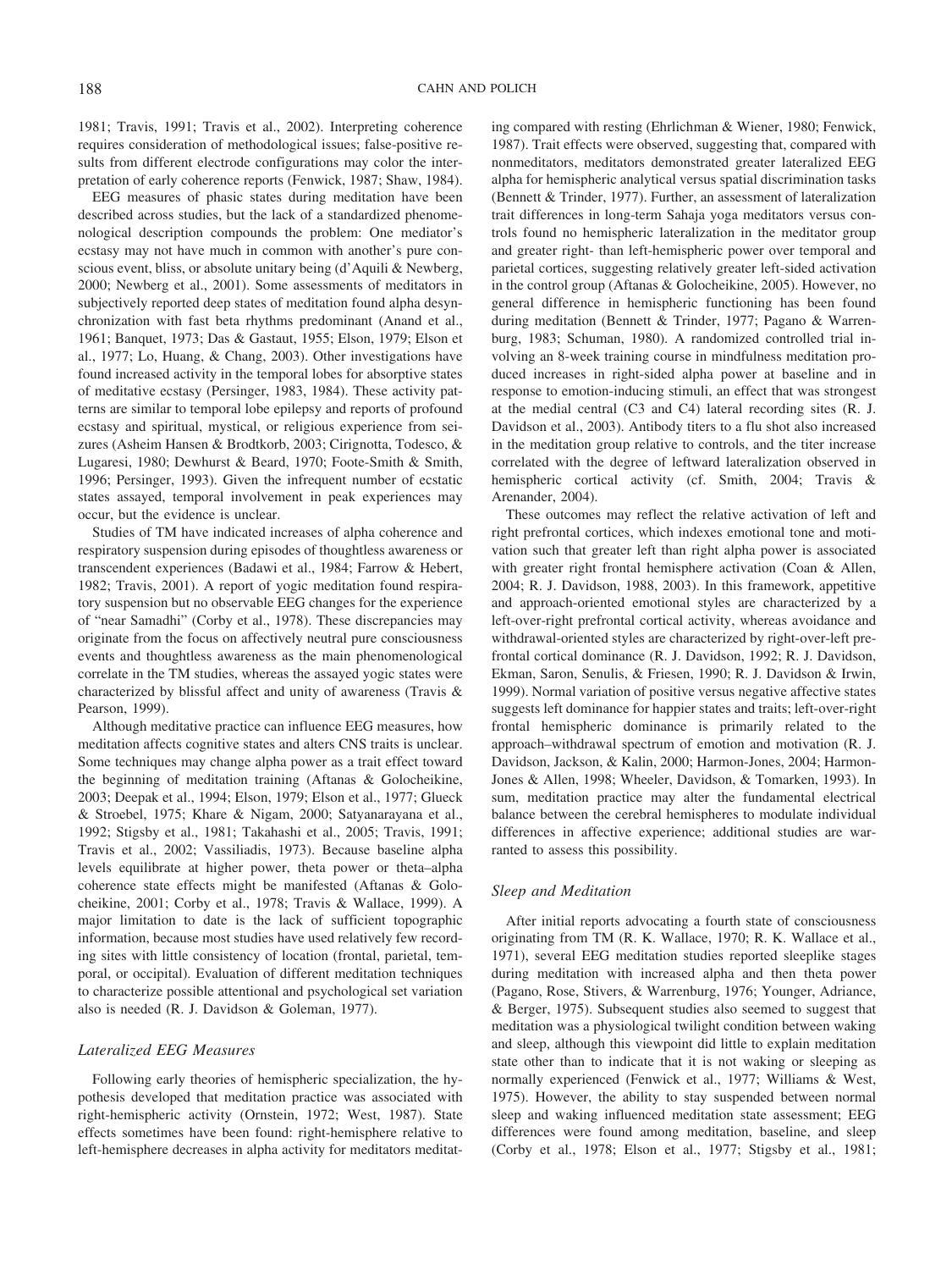Williams & West, 1975). These results contributed to the perspective that meditation training affects conscious awareness at a level similar to sleep Stage I, with marked increased alpha–theta power and a suspension of hypnagogic effects in a manner not reported by nonmeditators (Fenwick, 1987; Fenwick et al., 1977; Schuman, 1980; Stigsby et al., 1981; Tebecis, 1975; Young & Taylor, 1998). Meditators may stay suspended in a physiological state similar to the brief period of Stage I, in which theta predominates before transitioning to Stage II in normal individuals; such an explanation may account for increased theta levels observed in proficient meditators (Elson et al., 1977).

Early reports attempted to distinguish between meditative state and Stage I sleep by presenting auditory stimuli. It was found that during meditation theta desynchronization occurred, whereas during Stage I sleep alpha activity was induced (Banquet, 1973; Kasamatsu & Hirai, 1966). Differential EEG band patterns are observed in meditation compared with Stage I sleep: Meditationrelated increases in theta are accompanied by stable or increased alpha power (Lou et al., 1999), whereas the increased theta power in sleep Stage I is accompanied by about a 50% decrease in alpha power (Rechtschaffen & Kales, 1968). Relative to relaxed but alert wakefulness, alpha coherence decreases are observed in drowsiness (Cantero, Atienza, Salas, & Gomez, 1999). In contrast, increases in theta and alpha coherence above baseline resting wakefulness are commonly found during meditation, further dissociating meditation from drowsiness and early sleep stages (Aftanas & Golocheikine, 2003; Faber et al., 2004; Travis, 1991; Travis et al., 2002; Travis & Wallace, 1999). Increases in overall cerebral blood flow during meditation have been observed, whereas decreases are characteristic of sleep (Jevning, Anand, Biedebach, & Fernando, 1996). This outcome may be related to findings of increased melatonin levels in meditators at baseline and increased levels in meditators during sleep on nights after meditating (Harinath et al., 2004; Solberg et al., 2004; Tooley, Armstrong, Norman, & Sali, 2000). These results support subjective reports that meditation and sleep are not equivalent states (Aftanas & Golocheikine, 2001; Banquet & Sailhan, 1974; Corby et al., 1978; Delmonte, 1984b; Hebert & Lehmann, 1977; Ikemi, 1988; Naveen & Telles, 2003; Paty, Brenot, Tignol, & Bourgeois, 1978; Stigsby et al., 1981).

The effects of meditation on sleep also have been assessed. An early study comparing sleep in TM meditators with controls reported higher levels of alpha activity for the meditators during sleep Stages III and IV (Banquet & Sailhan, 1974). Accomplished TM meditators who reported maintaining witnessing awareness throughout their sleep cycles demonstrated greater amounts of fast theta and slow alpha  $(6-10$  Hz) power during sleep Stages III and IV (when such activity is at a minimum) relative to controls. Long-term meditators not reporting awareness throughout the sleep cycle also exhibited increased theta and alpha activity during deep sleep but of smaller amplitude (Mason et al., 1997). These findings have been hypothesized to reflect the development of a transcendental consciousness that persists during waking, dreaming, and deep sleep. Meditation experience may, therefore, produce neurophysiological changes during sleep that correspond to a progression along a continuum from being totally unconscious to totally conscious during deep sleep (Varela, 1997).

## *Alpha Blocking and Alpha Habituation*

An initial conceptualization of meditation effects proposed that deautomization was induced, such that each stimulus occurrence was perceived as fresh under mindfulness, open-awareness meditative states relative to rest conditions (Deikman, 1966; Kasamatsu & Hirai, 1966). A possible measure of this process is EEG alpha blocking, which is defined as a decrease in ongoing alpha  $(8-12)$ Hz) power when comparing prestimulus to poststimulus activity. Prototypical alpha blocking occurs when alpha power is reduced after closed eyes are opened and is most pronounced in the occipital cortex, reflecting the association between alpha activity and decreases in cortical processing (Başar et al., 1997; Niedermeyer, 1997). Alpha blocking also is observed when a series of discrete stimuli are presented, such that small alpha power decreases are obtained between pre- and poststimulus alpha activity. This effect habituates over the course of a stimulus train after 10 to 20 stimuli, and an absence of alpha decrement from stimulus presentations is typical (Barlow, 1985; Morrell, 1966). In addition, increased alpha activity is induced when normal individuals are aroused from drowsiness or sleep by stimuli (Niedermeyer, 1997).

Field recordings of meditating Indian yogis found no alpha blocking in response to both auditory and physical stimuli such as hands placed into ice water (Anand et al., 1961; Das & Gastaut, 1957; Wenger & Bagchi, 1961). However, subsequent studies of Japanese Zen monks reported alpha blocking to auditory stimuli that did not habituate (Hirai, 1974; Kasamatsu & Hirai, 1966). Similar early studies of TM practitioners while meditating yielded conflicting results; one found an absence of alpha blocking, and another indicated that most participants demonstrated no alphablocking habituation to auditory stimuli (Banquet, 1973; R. K. Wallace, 1970). Both Zen and TM meditators, however, produced theta activity during meditation that was associated with states of consciousness different than those observed for drowsiness, because auditory stimuli produced a general EEG desynchronization compared with the alpha induction found in drowsy nonmeditator controls (Blake & Gerard, 1937; Morrell, 1966). These early findings suggest that specific meditation practices might produce EEG measures that reflect baseline levels, stimulus reactivity, and brain state differences.

EEG studies of meditation in response to stimuli have attempted to characterize state and trait effects for alpha reactivity. Longterm TM meditators were instructed to "just rest" with eyes closed as photic stimulator light flashes were presented (Williams & West, 1975). The major findings for meditators compared with controls were as follows: (a) Alpha activity during the prestimulus interval was greater, (b) alpha induction occurred earlier with more regularity, and (c) alpha blocking continued throughout the stimulus train (i.e., less habituation was observed). These results suggested that the TM individuals in a resting state demonstrated substantially less EEG shifting along the wake– drowsy continuum. A subsequent study assessed TM, Zen, and yoga mantra meditation techniques in advanced practitioners; separate nonmeditator "attend" and "ignore" control groups were included (Becker & Shapiro, 1981). The attend group was told to "pay strong attention" to each click, notice all of its sound qualities and subtleties, and count the number of clicks; the ignore group was told to "try not to let the clicks disturb your relaxed state." Pre- and poststimulus amplitude measures indicated comparable alpha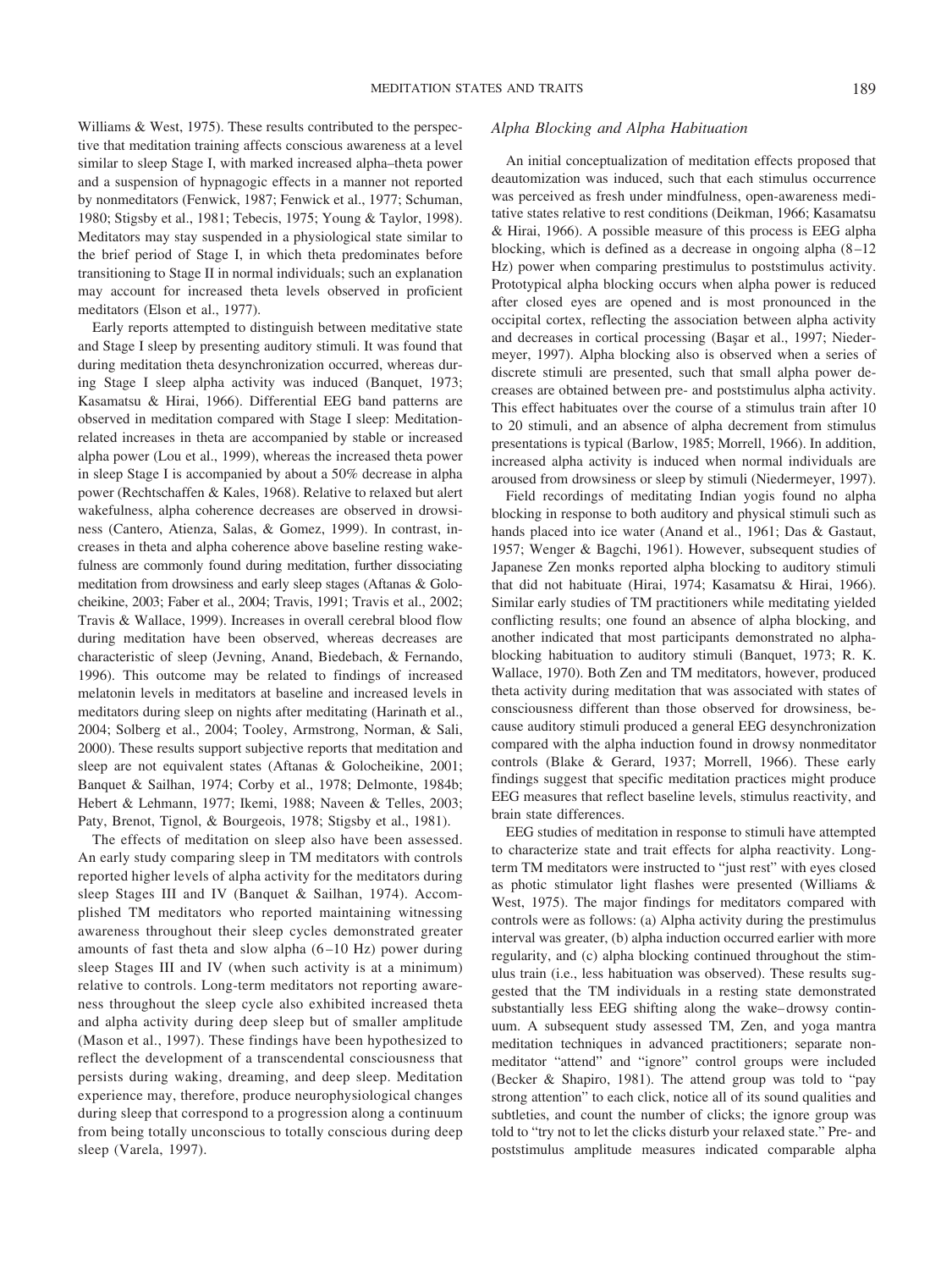blocking and habituation among groups. Another study of TM meditators likewise found no effects of meditation on alpha blocking (Heide, 1986). Thus, comparison of well-defined meditating and appropriate nonmeditating controls failed to produce the previously reported findings on alpha blocking and habituation to auditory stimuli.

Variation in meditation experience, recording environments, and methodological details may have contributed to the differences between the initial field and later laboratory findings. The early studies demonstrated that yogic (toward the extreme of concentrative-based) practice was characterized by the absence of alpha blocking and Zen (toward the extreme of mindfulness-based) practice was characterized by a lack of alpha-blocking habituation. These outcomes are consistent with the reported subjective states of being deeply immersed and removed from sensory experience during yogic practices, even while being more present to the ongoing moment-to-moment sensory experiences during Zen. Hence, literature reviews that highlight different meditative techniques have accepted the differential effects for the two techniques as fact (Andresen, 2000; Jevning et al., 1992; West, 1980a; Woolfolk, 1975). The lack of replication for these effects may reflect an absence of adequate control conditions or the challenge in finding sufficiently trained meditators (Becker & Shapiro, 1981).

Additional early meditation studies have shown relatively increased alpha power after aversive stimuli. Comparison of meditation intervention and a progressive relaxation training intervention in controls found greater frontal alpha power in response to loud stimuli for the meditation group (Lehrer et al., 1980). In experiments with affectively arousing name calling, highly experienced Zen practitioners showed no alpha blocking (Kinoshita, 1975). Subsequent assessment of highly experienced Tibetan Buddhist monks indicated that dramatically reduced alpha blocking could occur, because an accomplished monk engaged in an openawareness meditative technique yielded a complete lack of startle response, a finding consistent with a possible underlying lack of alpha blocking (Goleman, 2003). In sum, the effects of different meditative practices and induced states on EEG alpha responsiveness to stimuli are still unclear with respect to both state and trait effects.

#### *Advanced EEG Meditation Studies*

Specificity of neuroelectric measures in meditation has been increased by assessment of EEG coherency and high-frequency gamma band (30 – 80 Hz) in attempts to characterize mechanisms of conscious awareness and perceptual binding (Croft, Williams, Haenschel, & Gruzelier, 2002; Engel & Singer, 2001; Llinas & Ribary, 1993; Meador, Ray, Echauz, Loring, & Vachtsevanos, 2002; Rodriguez et al., 1999; Sauve, 1999; Sewards & Sewards, 2001; Uchida et al., 2000). The low-resolution electromagnetic tomography algorithm (LORETA) of EEG signals selects the smoothest of all possible three-dimensional current distributions to localize scalp signals in a manner compatible with fMRI localization obtained in conjunction with simultaneous EEG and intracranial measurements (Lantz et al., 1997; Pascual-Marqui, Michel, & Lehmann, 1994; Vitacco, Brandeis, Pascual-Marqui, & Martin, 2002). A single highly experienced meditation teacher was evaluated using LORETA across four meditative states—visualization, mantra, self-dissolution, and self-reconstruction—in a case study with repeated elicitation of the meditative states but no resting condition (Lehmann et al., 2001). Gamma activity was the only band demonstrating differential spatial distributions for the various meditations; gamma power increased during the visualization and verbalization meditations in the right posterior occipital and left central–temporal regions, respectively. Increased gamma activity also was observed during the self-dissolution meditation in the right superior frontal gyrus, a brain area linked to an altered sense of self from cannabinoid-induced depersonalization and cognitive self-detachment from lesions (Mathew et al., 1999; B. L. Miller et al., 2001). These findings are consistent with right frontal involvement in the experience of agency, self-awareness, and selfreferenced memory (Keenan, Nelson, O'Connor, & Pascual-Leone, 2001; Keenan, Wheeler, Gallup, & Pascual-Leone, 2000; Wheeler, Stuss, & Tulving, 1997).

Highly experienced Tibetan Buddhist meditators and novices who practiced the method for just 1 week were compared while engaged in three separate techniques: one-pointed concentration on an object, attention without object, and a state of nonreferential love and compassion (Lutz et al., 2004; Lutz, Greischar, Ricard, & Davidson, 2003). Large increases in 40-Hz gamma power were recorded in the meditators for the meditative state compared with the rest state. Different synchrony patterns between the two groups and among the meditative states were observed that imply changes in both state and trait effects in the gamma band. Another study of advanced Tibetan Buddhist meditators using ambiguous bistable visual stimuli found different effects for concentrative compared with compassion meditation, thereby supporting the idea that these forms of practice lead to distinct mind– brain states (Carter et al., 2005). For the nonreferential love state, some meditators demonstrated greater average gamma power over frontal areas during meditation than alpha power; an absence of similar spectral changes was found in the nonmeditator controls. Further, the ratio of gamma to theta power was larger in the meditators at baseline; increases were observed during the meditative practice. A significant increase in gamma synchrony also was found in the meditator but not the control group during meditation. These findings indicate that, at least for meditative practices involving affective regulation, gamma activity may play a prominent role.

Sahaja yoga meditators, who practiced daily for 5 years, were compared with a group with less than 6 months experience (Aftanas & Golocheikine, 2001, 2002, 2003). The long-term meditators relative to novices exhibited slower mean frequency and greater theta–alpha power at rest, widespread increases in theta and early alpha power, and enhanced theta coherence at frontal– central locations. Theta coherence was most pronounced in the left frontal pole, and the theta power increases correlated positively with self-reported blissful affect and negatively with thought appearance rates. As EEG frequencies for long-term meditators were slowed, alpha frequency was defined individually with early alpha at 5.6 to 7.5 Hz, which most previous studies would have attributed to theta activity. To date, this is the only meditation study to define individual alpha frequencies before analysis, and the results may help account for the variegated previous findings. Decreased chaotic dimensional complexity over midline frontal and central cortical regions also was observed and may reflect decreased information processing mediated by frontal midline theta exerting an inhibitory influence on the normally automatic processing of association cortices. A related report assessing trait effects found that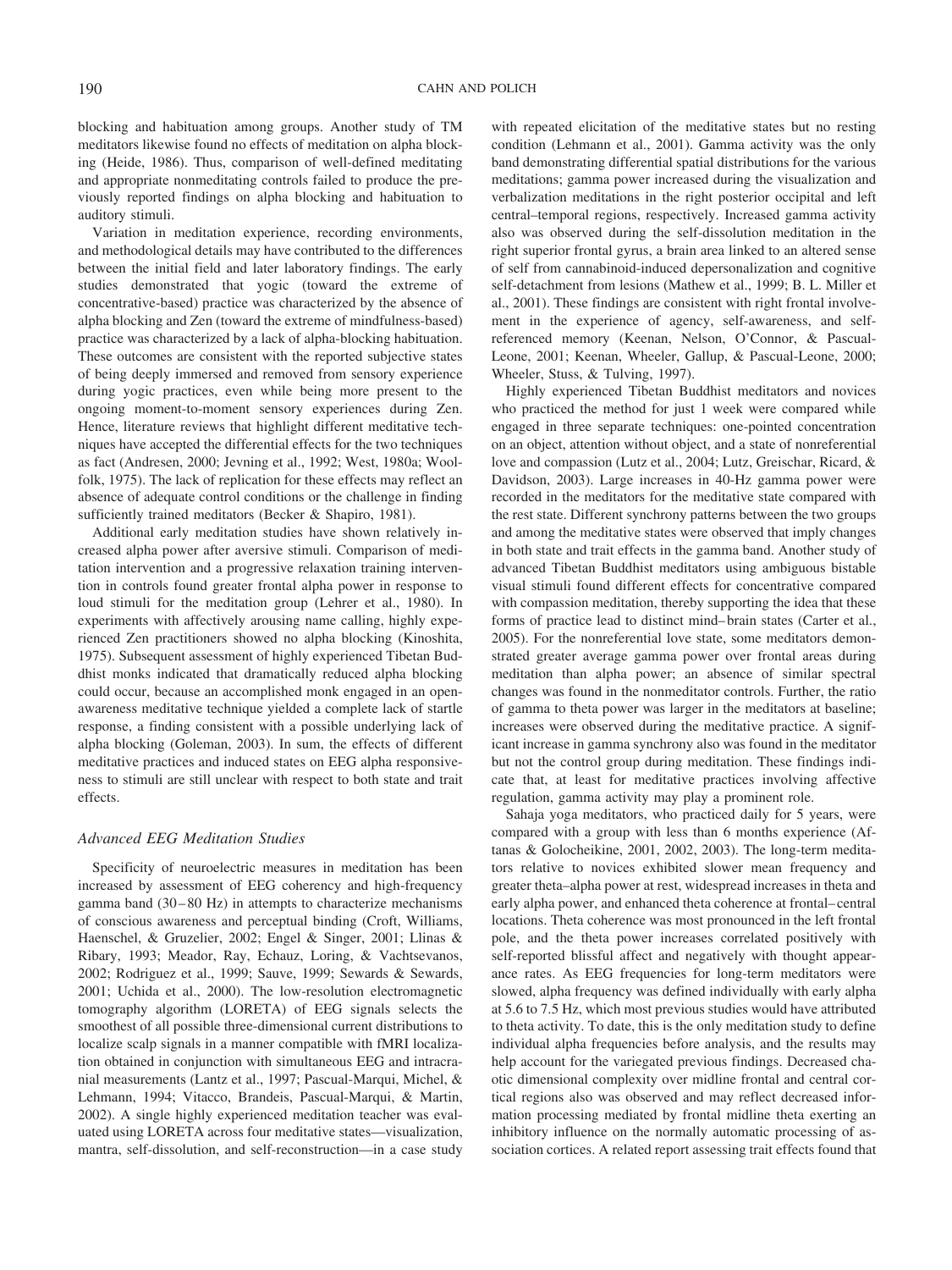long-term Sahaja yoga meditators differed from controls in their lack of frontal gamma power increases to emotionally aversive movie clips (Aftanas & Golocheikine, 2005). These findings are intriguing because it has long been claimed that one of the primary benefits from meditative training is greater emotional stability for challenging life events (Kabat-Zinn, 1990).

#### *Conclusions From EEG Meditation Studies*

It is difficult to draw specific inferences from these studies other than the fact that theta and alpha band activity seems affected by meditation (state), which may alter the long-term neuroelectric profile (trait). The effects suggest that meditation practice is related to increased power in theta and alpha bands and decreased frequency at least in the alpha band, with overall slowing and alteration of coherence and gamma effects. Several factors could contribute to the observed variability. First, the word *meditation* includes many different techniques, and the specific practices may lead to different state and trait changes. Second, within a specific meditation tradition, individuals can vary in their degree of meditative practice, and their self-selection for participating in EEG studies could affect state and especially trait measurement outcome; that is, how constitutional variables such as affective valence, introversion versus extroversion, and anxiety level affect these measures is unknown. Third, neurophysiological markers of meditative states could alter baseline EEG patterns, such that clear

within-group meditation effects are obscured (e.g., overall large spectral power would mask pre- versus postmeditation state changes). Fourth, how EEG measures might be affected by meditator age has not been determined despite the neuroelectric changes that occur from early to middle age adulthood in humans (Polich, 1997). Fifth, methodological difficulties limit the generalizability of early recordings and analysis, especially when stimuli were used to elicit different alpha activity levels.

#### ERPs and Meditation

Figure 1 schematically illustrates brain potentials that can be elicited after a stimulus is presented. EPs are evoked automatically with repetitive sensory stimulation, whereas ERPs are elicited with cognitive task processing (Hall, 1992; Picton & Hillyard, 1974; Picton, Hillyard, Krausz, & Galambos, 1974). Auditory stimuli produce the auditory brainstem response and middle latency response. The longer latency auditory EPs are thought to reflect the activation of primary auditory cortex (Polich & Starr, 1983; Wood & Wolpaw, 1982). Visual and somatosensory EPs also can be evoked; standard clinical procedures are now well defined (Chiappa, 1996). The P300 component is usually elicited by assigning individuals a stimulus discrimination task and can be obtained across modalities (Donchin, 1981; Johnson, 1988; Picton, 1992; Polich, 2003, 2004).



*Figure 1.* Schematic illustration of evoked and event-related brain potentials from auditory stimuli. Logarithmic scales for amplitude and latency are used for illustrative purposes only. MMN = Mismatch Negativity. From "Human Auditory Evoked Potentials: I. Evaluation of Components," by T. W. Picton, S. A. Hillyard, H. I. Drausz, and R. Galambos, 1974, *Electroencephalography and Clinical Neurophysiology, 36,* p. 181. Copyright 1974 by Elsevier Scientific Publishing Company. Adapted with permission.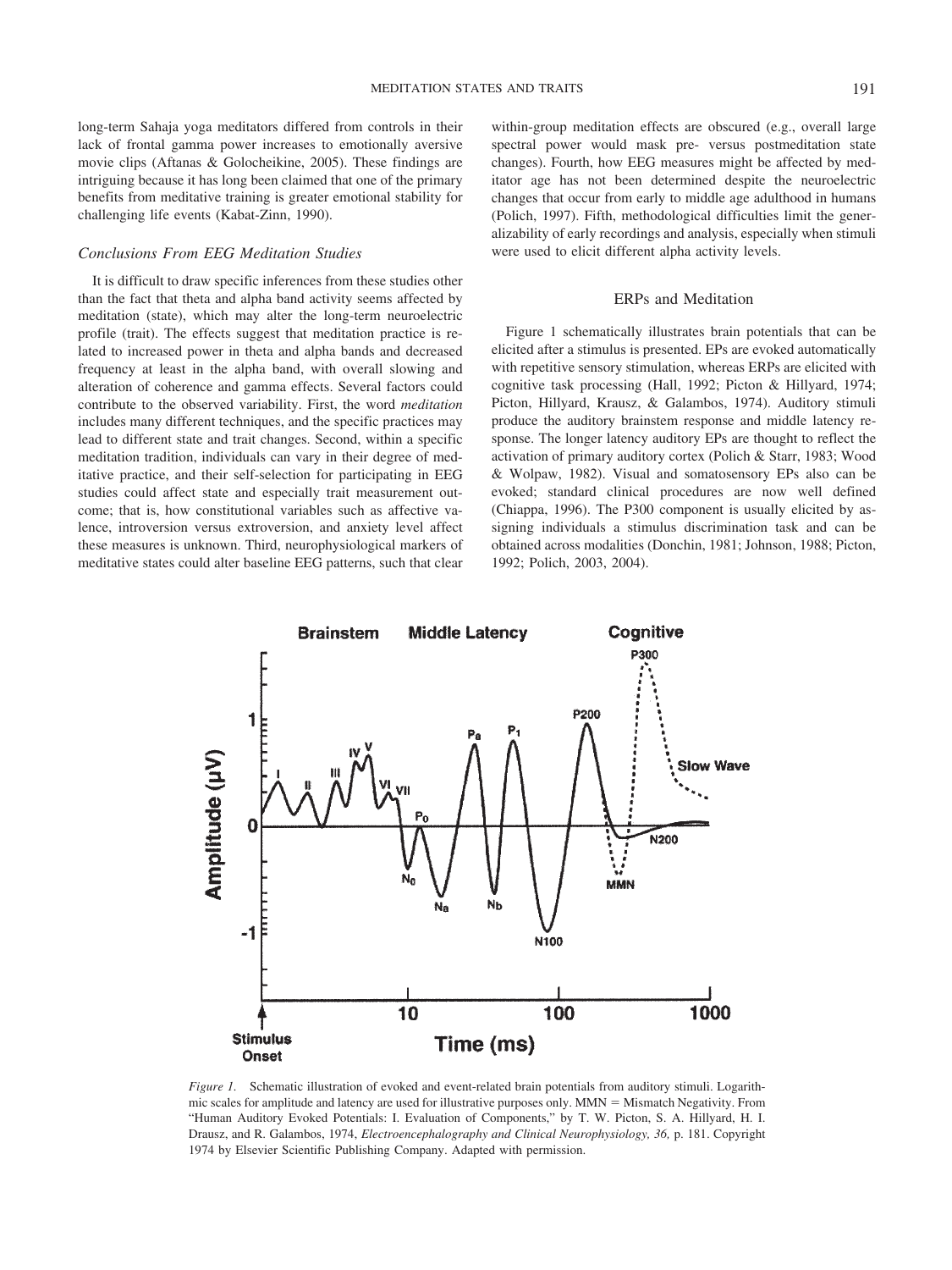## 192 CAHN AND POLICH

| Table 2                                                                                            |  |
|----------------------------------------------------------------------------------------------------|--|
| Summary of Meditation Studies Using Evoked Potential (EP) or Event-Related Potential (ERP) Methods |  |

| Study                    | Meditation type              | N  | Experimental design                                                                      | EP/ERPs                                  | Findings                                                                                                                                                                                                                         |
|--------------------------|------------------------------|----|------------------------------------------------------------------------------------------|------------------------------------------|----------------------------------------------------------------------------------------------------------------------------------------------------------------------------------------------------------------------------------|
| Paty et al. (1978)       | TM                           | 25 | Meditators vs. controls,<br>before vs. after<br>meditation/relaxation                    | <b>CNV</b>                               | State: increased CNV amplitude after<br>meditation, decreased amplitude<br>after sleeplike relaxation control<br>period                                                                                                          |
| Barwood et al. (1978)    | TM                           | 8  | Before, during, and after<br>meditation; sleeping                                        | <b>AEP</b>                               | Trait: NA<br>State: nonsignificant decrease in N1<br>latency during meditation                                                                                                                                                   |
| Corby et al. (1978)      | Tantric yoga<br>Ananda Marga | 30 | LTM vs. STM vs. controls,<br>before vs. breath-focused<br>vs. mantra meditation          | EEG, passive<br>auditory<br>oddball task | Trait: NA<br>State: no findings; all groups showed<br>equivalent decreases in component<br>amplitudes across sessions<br>Trait: NA                                                                                               |
| Banquet & Lesévre (1980) | Yoga                         | 20 | Meditators vs. controls,<br>before vs. after<br>meditation or rest                       | Visual oddball<br>task                   | State: after meditation, increased P300<br>amplitude; after rest, decreased<br>P300 amplitude<br>Trait: shorter RT, fewer mistakes,<br>increased N120 and P200<br>amplitudes                                                     |
| McEvoy et al. (1980)     | TM-Siddhi                    | 5  | Meditators vs. controls,<br>before vs. after<br>meditation                               | <b>ABR</b>                               | State: Wave V latency increased at<br>45–50 dB and decreased at 60–70<br>dB; intensity-latency relationship<br>increased in slope from 45-70 dB,<br>central transmission time (Wave<br>V-Wave I) increased at 50 dB<br>Trait: NA |
| Becker & Shapiro (1981)  | TM, Zen, yoga                | 50 | Different meditation<br>groups; attend and<br>ignore control groups                      | AEP and EEG                              | State: AEP, no effect of meditation on<br>average N1, P2, P3, early larger N1<br>amplitude that habituated to the<br>mean in yoga and TM groups<br>Trait: NA                                                                     |
| Ikemi (1988)             | <b>SRM</b>                   | 12 | Before vs. during SRM vs.<br>during drowsiness,<br>beginning meditators                  | <b>CNV</b>                               | State: during SRM, decreased CNV<br>amplitude, error rate; during<br>drowsiness, decreased CNV<br>amplitude, increased RT, error rate<br>Trait: NA                                                                               |
| Goddard (1989)           | TM                           | 26 | Elderly meditators vs.<br>elderly controls                                               | Auditory and<br>visual oddball<br>task   | State: NA<br>Trait: visual P300 latencies shorter in                                                                                                                                                                             |
| Liu et al. (1990)        | Qigong                       | 21 | Before, during, and after<br>meditation                                                  | ABR, MLR,<br>AEP                         | meditators, no auditory P300 effects<br>State: ABR Waves I-V amplitudes<br>increased, MLR Na-Pa amplitude<br>decrease; AEP P2 amplitude<br>decrease<br>Trait: NA                                                                 |
| Cranson et al. (1990)    | TM                           | 39 | LTM vs. STM vs. controls                                                                 | Auditory oddball<br>task                 | State: NA<br>Trait: P300 latency inversely correlated<br>with length of meditation practice:                                                                                                                                     |
| Goddard (1992)           | TM                           | 32 | Elderly meditators vs.<br>elderly controls vs.<br>young meditators vs.<br>young controls | Visual oddball<br>task                   | none > short > long<br>State: NA                                                                                                                                                                                                 |
|                          |                              |    |                                                                                          |                                          | Trait: P300 latencies longer in elderly<br>than young; elderly meditators vs.<br>elderly controls had shorter P300<br>latencies and longer RTs;<br>dissociation of P300 latency and RT                                           |
| Gordeev et al. (1992)    | Yogic                        | 29 | Meditators vs. controls                                                                  | VEPs, SEP                                | State: amplitude of intermediate and<br>late components of VEPs and SEPs<br>diminished 2-4 fold; SEP early<br>components decreased in amplitude<br>in hemisphere ipsilateral to<br>stimulation only                              |
|                          |                              |    |                                                                                          | Trait: none                              |                                                                                                                                                                                                                                  |

reported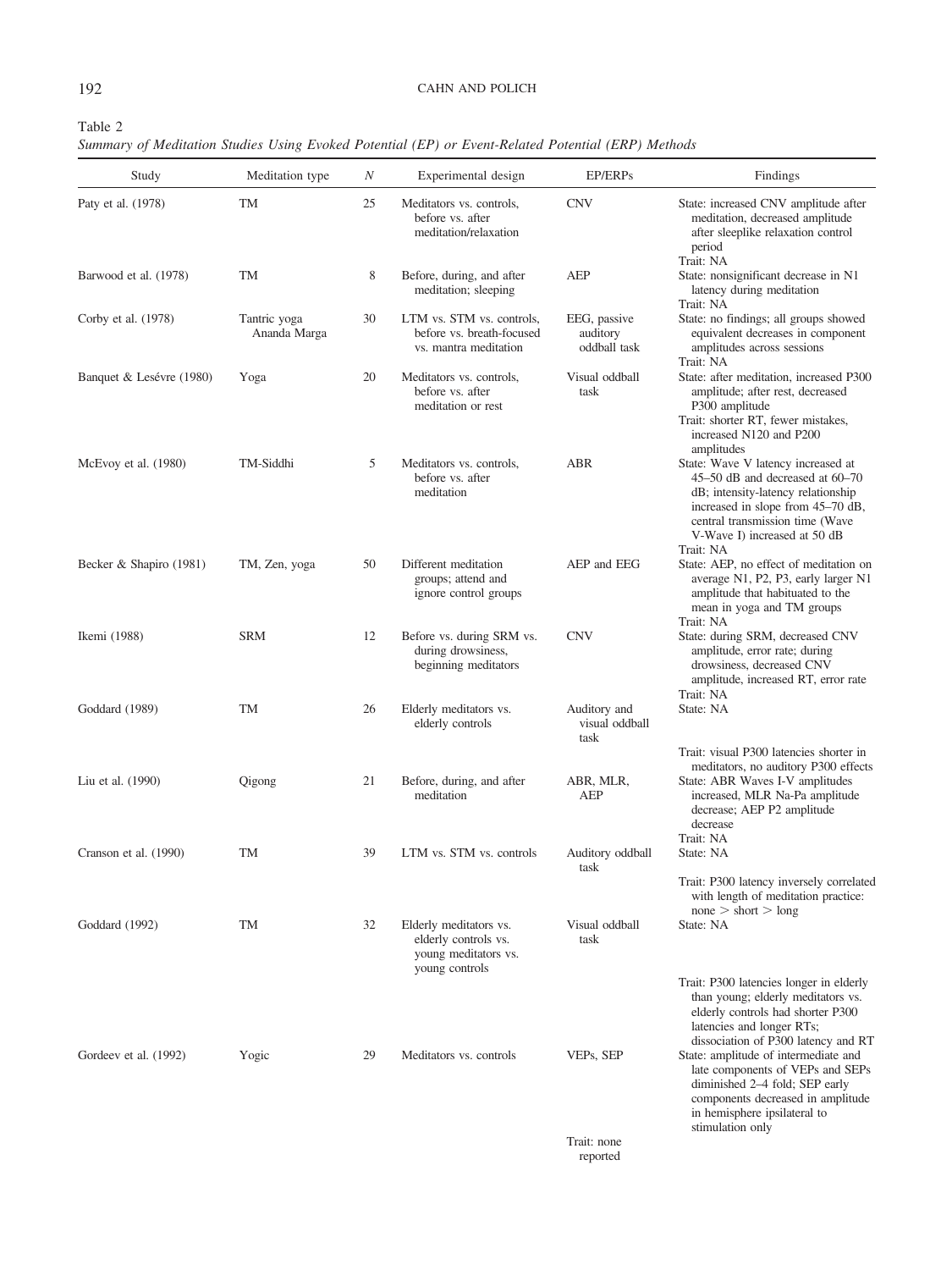Table 2 (*continued*)

| Study                      | Meditation type                  | N  | Experimental design                                                                   | <b>EP/ERPs</b>                              | Findings                                                                                                                                                                                                                         |
|----------------------------|----------------------------------|----|---------------------------------------------------------------------------------------|---------------------------------------------|----------------------------------------------------------------------------------------------------------------------------------------------------------------------------------------------------------------------------------|
| Telles & Desiraju (1993)   | $Om$ mantra<br>meditation        | 14 | Meditators vs. controls,<br>before vs. during<br>meditation technique                 | <b>MLR</b>                                  | State: NA                                                                                                                                                                                                                        |
|                            |                                  |    |                                                                                       |                                             | Trait: Nb latency decrease in meditator<br>group but no effect seen in controls,<br>small effect size                                                                                                                            |
| W. Zhang et al. (1993)     | 2 types of Qigong                | 48 | Two groups of LTM vs.<br>STM vs. controls                                             | Flash VEP                                   | State: VEP amplitude increase in one<br>form of Qigong and decreased in the<br>other                                                                                                                                             |
| Telles et al. (1994)       | $Om$ mantra<br>meditation        | 18 | Meditators vs. controls,<br>baseline vs. om<br>meditation vs. one<br>meditation       | <b>MLR</b>                                  | Trait: NA<br>State: Na amplitude increased in<br>meditators and decreased in<br>nonmeditators during om; Na<br>amplitude decreased in meditators<br>during one                                                                   |
| Travis & Miskov (1994)     | TM                               | 11 | Before vs. after meditation<br>vs. after rest                                         | Auditory oddball<br>task                    | Trait: NA<br>State: decreased latency P300 after TM<br>but not rest; trend toward higher<br>amplitude P300 after TM<br>Trait: NA                                                                                                 |
| Murthy et al. (1997, 1998) | Kriya yoga, 3-<br>month training | 45 | Patients: depressed vs.<br>dysthymic vs. controls                                     | Auditory oddball<br>task                    | State: NA                                                                                                                                                                                                                        |
| Panjwani et al. (2000)     | Sahaja yoga                      | 34 | Epilepsy patients: yoga                                                               | ABR, MLR,                                   | Trait: improvement in depressive<br>symptoms and increase of P300<br>amplitude in novice meditators;<br>effect perhaps from arousal due to<br>alleviation of depression<br>State: NA                                             |
|                            |                                  |    | group vs. sham yoga<br>group vs. controls                                             | <b>VCS</b>                                  | Trait: ABR, no effects; MLR,<br>increased Na-Pa amplitude at 6<br>months in meditation group, VCS<br>increased                                                                                                                   |
| Travis et al. (2000)       | TM                               | 41 | Three groups varying in<br>TM experience,<br>frequency of<br>transcendent experiences | CNV, simple;<br>CNV.<br>distraction<br>task | State: NA                                                                                                                                                                                                                        |
|                            |                                  |    |                                                                                       |                                             | Trait: CNV amplitude proportional to<br>TM practice and frequency of<br>transcendental experiences;<br>distraction effects (decreases in<br>CNV amplitude) inversely<br>proportional to frequency of<br>transcendent experiences |
| Travis et al. (2002)       | TM                               | 51 | LTM vs. STM vs.<br>controlCNV, simple<br>CNV, choice task                             | State: NA                                   |                                                                                                                                                                                                                                  |
|                            |                                  |    |                                                                                       |                                             | Trait: simple CNV amplitude<br>proportional-choice CNV amplitude<br>inversely proportional to frequency<br>of transcendental experiences and<br>TM practice                                                                      |

*Note.* TM = transcendental meditation; CNV = contingent negative variation; NA = not applicable; AEP = auditory evoked potential (long latency);  $LTM = long-term$  meditators;  $STM = short-term$  meditators;  $EE\ddot{G} = electroencephalographic$ ;  $RT =$  response time;  $AB\dot{R} =$  auditory brain stem response; SRM = self-regulation method; MLR = middle latency response; VEP = visual evoked potential (flash stimulus); SEP = somatosensory evoked potential;  $VCS =$  visual contrast sensitivity.

Table 2 summarizes the major EP and ERP meditation studies. The meditation effects are reviewed next for the sensory and cognitive domains. A summary of studies using contingent negative variation (CNV) is then presented. The rationale for these investigations is derived from the early EEG studies outlined previously. Meditators sometimes produced altered amplitudes and shorter potential latencies when stimuli were presented and EEG was recorded, thereby suggesting increased attentional control and CNS quiescence (Banquet & Lesévre, 1980). This interpretation is consonant with results from the 1970s in normal individuals that selective attention and later cognitive processing were reflected by different ERP components. Advanced concentrative meditation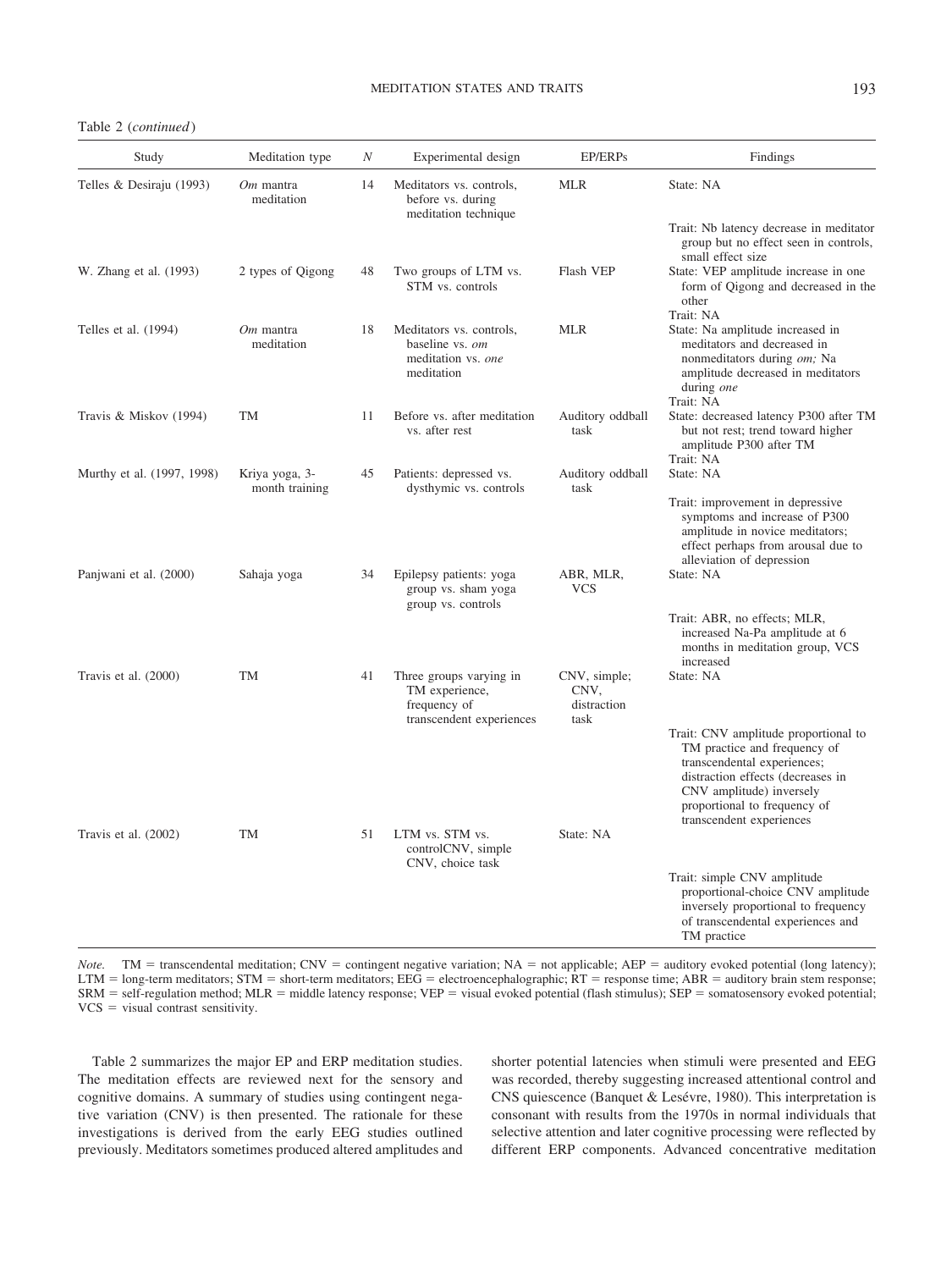practitioners seemed to demonstrate decreased amplitude and latency for several sensory EPs (e.g., Anand et al., 1961; Gordeev, Baziian, & Liubimov, 1992), whereas mindfulness-based practices sometimes induced a decrease in habituation (e.g., Banquet, 1973; Kasamatsu & Hirai, 1966). Thus, these methods were used to characterize sensory and cognitive information processing in meditation as has been done with behavioral measures indicating enhanced perceptual acuity (D. P. Brown, Forte, & Dysart, 1984a, 1984b; Panjwani et al., 2000).

#### *Auditory Stimulus Potentials*

*Brainstem potentials.* Auditory brainstem responses occur within 10 ms after stimulus presentation and reflect initial sensory processing. Assuming that meditation practice affects attentional mechanisms, these potentials should not be influenced by either meditation state or trait. Auditory brainstem responses were obtained from practitioners of TM–Siddhi meditation supposed to augment normal hearing by using attention to special mantras constructed to sensitize the auditory system and lead to awareness of subtle inner sounds not normally perceived (Mahesh Yogi, 1963; McEvoy, Frumkin, & Harkins, 1980). Binaural click stimuli were presented at 5 to 70 dB in different conditions to elicit auditory brainstem responses before and after meditation. As stimulus intensity increased, Wave V latencies were differentially affected by meditation. At threshold intensities of 45 to 50 dB, Wave V latency increased, whereas at intensities of 65–70 dB latencies decreased relative to baseline, thereby leading to an increased intensity–latency relationship between 45 and 70 dB after meditation. Wave V–I latency differences (central transmission time) also increased after meditation for 50 dB but not other intensities. Background noise is 40 to 50 dB, so that meditation may attenuate the sensitivity to these intensities, thereby enhancing sounds at threshold  $(5-40$  dB) and speech  $(60-70)$ dB) intensity levels.

*Middle latency potentials.* Middle latency response potentials are generated post-brain stem and reflect initial cortical auditory processing occurring between 10 and 80 ms. Recordings of meditators using the traditional mantra *om* were made before and during meditation; a nonmeditator control group was comparably assessed while resting quietly at two different times (Telles & Desiraju, 1993). The meditators produced a small but reliable decrease in Nb component latency after meditating relative to the preceding rest period, whereas for the control group no changes were found. In a subsequent study involving novice and expert mantra meditators, Telles, Nagarathna, Nagendra, and Desiraju (1994) compared middle latency response measures before and after meditating on the syllable *om* versus the word *one*. Novice meditators demonstrated a decrease in Na amplitude in the *om* condition; expert meditators demonstrated an increase in Na amplitude for the *om* condition but an amplitude decrease for the *one* condition. Brahmakumaris Raja yoga meditators were assessed before and during meditation; a decrease in Na peak latency was found (Telles & Naveen, 2004). The Na potential is thought to be generated at the midbrain–thalamic level, so that concentrative mantra meditation may affect early thalamic sensory processes.

Sahaja yoga emphasizes adopting the witness posture toward thoughts instead of flowing with them during meditation and is, therefore, very close to the mindfulness end of the meditational spectrum. This method was assessed in three groups of young adult epileptic patients (Panjwani et al., 2000). One group practiced Sahaja meditation, another group sat quietly in sham meditation, and a control patient group had no meditation instruction. Auditory brainstem response and middle latency response measures were obtained before the meditation intervention and again 3 months and 6 months later. No auditory brainstem response effects were obtained, but the Sahaja yoga group demonstrated an increase in middle latency response Na–Pa amplitude at 6 months. Although Sahaja yoga meditation in normal controls was not assessed, this outcome also suggests the influence of meditation on initial cortical auditory processing.

Qigong is a distinct meditation technique that emphasizes becoming aware of the *Qi* or subtle energy in the body, and consciously manipulating it by means of intentionality, physical postures, and movements (McCaffrey & Fowler, 2003). Several different types of brain potentials were observed before, during, and after a Qigong meditation session in a within-subject design (Liu, Cui, Li, & Huang, 1990). Auditory brainstem response Waves I through V increased in amplitude 55% to 76%, whereas middle latency response Na and Pa amplitudes decreased 50% to 73% during Qigong meditation relative to the before and after conditions. The authors hypothesize that the brainstem may be synergistically released from descending inhibition to produce the auditory brainstem response amplitude increase when the initial cortical activity indexed by middle latency response potentials decreases during meditation.

*Long latency potentials.* TM meditators presented with auditory tones (1/s) demonstrated decreased P1, N1, P2, and N2 component latencies for meditators at baseline and meditation–rest states compared with nonmeditator control group values (Wandhofer, Kobal, & Plattig, 1976). Another study used 50 tones (1-s duration) presented in three blocks to TM meditators before, during, and after meditation in a within-subject design; additional recordings were made during sleep. Although N1 latency was longer in the before control condition relative to the meditation condition, this effect was unreliable, and no other condition differences were found for any of the auditory long-latency potential components (Barwood, Empson, Lister, & Tilley, 1978).

Ananda Marga meditative practice focuses initially on withdrawing from external orientation by means of breath-focused concentration, which is then followed by mantra meditation and, therefore, lies toward the concentrative meditation end of the spectrum. Experienced meditators were compared with novice meditators and nonmeditating controls (Corby et al., 1978). Each individual was exposed to a series of tones presented at a rate of 1/s for 20 min, with the inclusion of an oddball tone (1/15) in each of three conditions: baseline rest, breath-focused awareness, and mantra meditation. Nonmeditating controls mentally repeated a randomly chosen two-syllable word; all groups were instructed to ignore the tones. For the experienced meditators compared with other subjects, EEG theta and alpha power was higher in both the baseline and meditative conditions. For all three groups, infrequent tones elicited smaller N1 amplitudes and a positive potential occurring at approximately 250 ms (dubbed "P2-3" but likely a P2). Auditory long-latency potential components during the baseline rest were similar to the meditation conditions for both tones, but during meditation P2-3 amplitude decreased for infrequent tones and increased for frequent tones. Condition order was not counterbalanced, so it is likely that habituation effects produced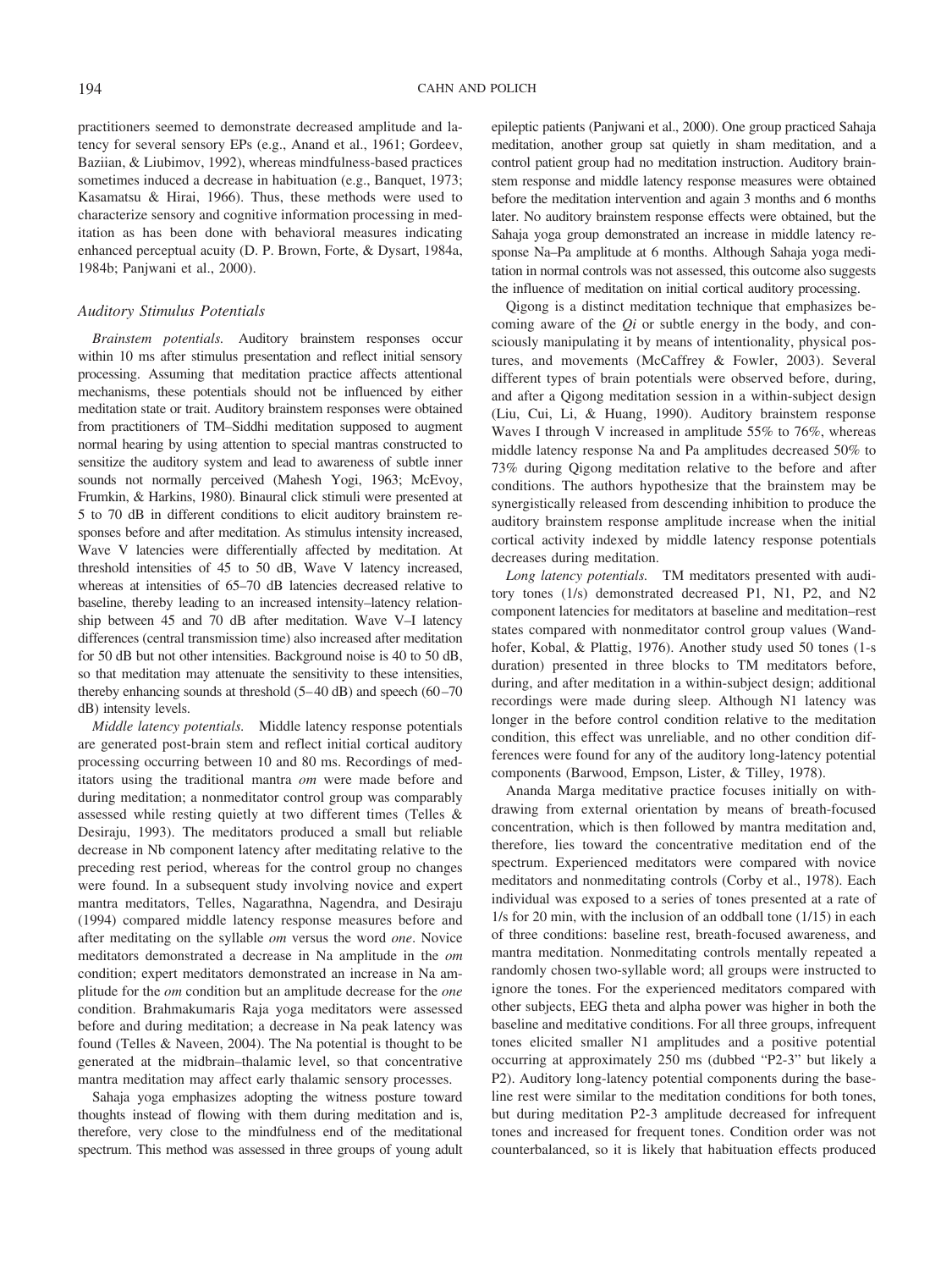the amplitude decrements. The reason for the P2-3 amplitude increase to the frequent tones is unclear.

Auditory long-latency potentials were obtained from five groups of participants—Zen, TM, yoga, and two groups of nonmeditator controls—who were instructed either to attend or ignore loud click stimuli (115 dB) presented at 15-s intervals (Becker & Shapiro, 1981). As noted, no differential alpha blocking was found among the five groups when meditators meditated and controls applied their instructed attentional focus at rest. No auditory long-latency potential components demonstrated any differences other than the production of larger passive P300 amplitudes in the attend group as observed previously (Becker & Shapiro, 1980). N100 amplitude for the TM and yoga meditation participants was increased over the first 30 stimulus presentations and then reduced to the same size as the other groups after 40 to 50 stimulus presentations. The authors suggested that, given the mantras used by both groups, the attentional state of the TM and yoga meditators may have been attuned to inner sounds, which could have contributed to a greater sensitivity for the auditory stimulus input, even above that of the control attend group specifically instructed to pay full attention to the auditory input.

Qigong meditators were assessed by presenting 10-ms tones and recording before, during, and after a 30-min Qigong meditation session (Liu et al., 1990). P200 amplitude decreased 44% from the baseline to the meditation state and returned to baseline after meditation. This outcome suggests that later auditory long-latency potential measures may be sensitive to meditation state.

*Auditory P300.* TM practice was studied using a passive auditory paradigm listening study with variable interstimulus intervals  $(1-4 s)$  between identical tone stimuli (Cranson, Goddard, & Orme-Johnson, 1990). The participants were nonmeditator controls, novice, and highly experienced TM meditators (mean age 20, 28, and 41 years, respectively). IQ scores did not differ among the groups. Passive P300 potential latency was shorter for the two meditation groups; the long-term meditators showed the shortest P300 latency regardless of age (cf. Polich, 1996). These results imply that auditory long-latency potentials might reflect meditation trait differences.

An auditory oddball task was used with eyes closed to assess experienced TM meditators at pretest baseline, after 10 min of rest, and after 10 min of TM practice; conditions were counterbalanced across participants (Travis & Miskov, 1994). P300 latency decreased at Pz after TM practice relative to no change after the rest condition. Sudarshan Kriya yoga is a meditation system that emphasizes breathing techniques. This technique was used as an intervention to assess dysthymic, dysthymic with melancholy, and unaffected control groups (Murthy, Gangadhar, Janakiramaiah, & Subbakrishna, 1997, 1998). At 3 months, P300 amplitude increased to control levels in the patient groups after initial values at baseline (7.5  $\mu$ V) and 1 month (10.4  $\mu$ V) that were well below normal values (14.4  $\mu$ V) at both time points. These reports suggest the possibility of some meditation effects on the P300 component.

#### *Visual Stimulus Potentials*

*Visual EPs.* Sensory potentials evoked by a light flashes were used to compare four populations: (a) long-term Qigong meditation practitioners, (b) long-term Nei Yang Gong practitioners (a variant of the older Qigong method), (c) beginning Nei Yang Gong meditators, and (4) nonmeditating controls (W. Zhang, Zheng, Zhang, Yu, & Shen, 1993). Visual flash potentials were obtained under eyes-open conditions before, during, and after the meditative practice or analogously for a rest period in controls. The flash potentials were classified as early (N80-P115-N150) and late (N150-P200-N280) components, with peak-to-peak amplitudes measured. The long-term traditional Qigong practitioners demonstrated marginally significant decreased amplitude for the early and later flash potentials during meditation. However, the Nei Yang Gong practitioners demonstrated increased amplitudes for both the early and late flash potentials. No effects of meditation were reported for the beginning Nei Yang Gong or control groups. The authors concluded that the two types of Qigong meditative practice produce opposite effects on the relative excitability of the visual cortex, such that the more traditional Qigong leads to cortical inhibition and reduced flash potential amplitudes (Cui & Lui, 1987).

*Visual P300.* ERPs obtained before and after a 30-min meditation period for experienced yogic meditators or a 30-min rest period for matched nonmeditator controls were compared (Banquet & Lesévre, 1980). A go/no-go task visually presented 450 letters, with 10% randomly omitted. Participants were instructed to respond to each stimulus and to refrain from responding whenever they detected an omitted stimulus, so that state and trait effects could be evaluated under response and nonresponse conditions. For the meditators, P300 amplitude increased postmeditation; for the controls P300 amplitude decreased after rest. The meditators also demonstrated shorter response time (RT) and greater accuracy before and after the meditation period relative to controls; RT was shorter than P300 latency for the meditators but longer than P300 latency for the controls in both the pre- and postconditions. For the meditators compared with controls, P200 amplitudes from both the go and no-go stimuli were larger in the pre- and postmeditation– rest conditions, and N120 amplitude increased in the post-no-go task but decreased in latency in pre- and postconditions for the go task. The authors suggest that long-term meditative practice could increase selective attention capacity, which improves vigilance level to affect ERP measures. Such state effects also are consistent with meditation affecting deautomization of stimulus processing.

Meditative practice and aging in TM meditators were evaluated relative to nonmeditating controls (66 years) with visual ERPs elicited by female and male names in a button-press task (Goddard, 1989, 1992). P300 latency was shorter in meditators than controls (543 vs. 703 ms). The same individuals also performed an auditory oddball task, but neither P300 latency nor RT differed between the groups. The results were interpreted as indicating that trait effects of long-term TM practice are observed only if mental processing demands are increased with more difficult visual tasks. A visual oddball task used to compare four groups of young (20 years) and older (69 years) meditators and controls found that P300 latency and RT increased as the discriminability of the targets was made more difficult for all groups (Goddard, 1992). P300 latencies were longer in older participants in all conditions, whereas RTs were shorter only as task difficulty increased. Further, P300 latencies were shorter in the older meditators versus nonmeditators. These results suggest the possibility of primarily P300 latency trait effects for meditating relative to nonmeditating older individuals.

## *Somatosensory Potentials*

Somatosensory potentials are often evoked using mild electric shocks applied to the median nerve, with a series of potentials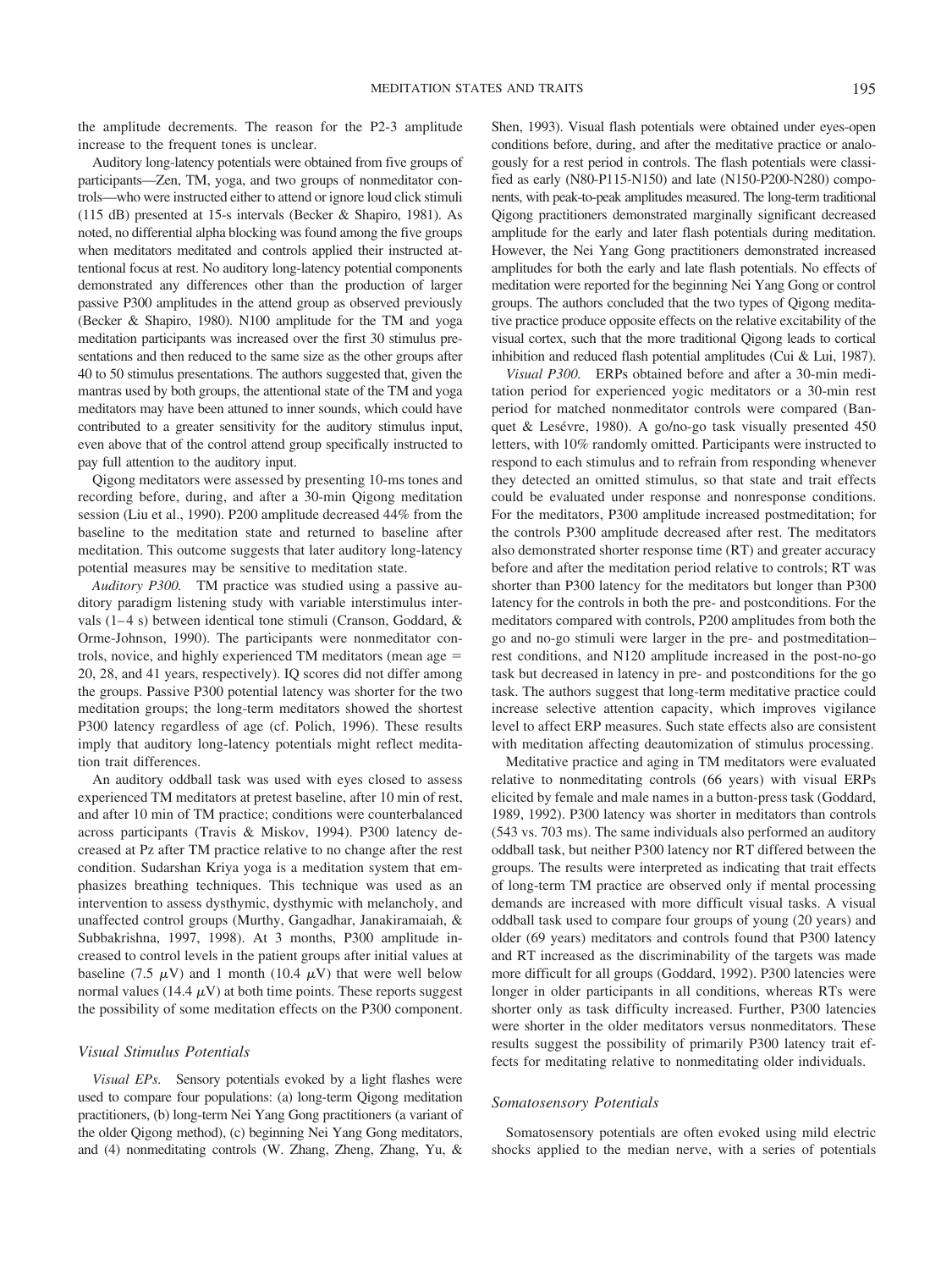indexing transmission of the signal from the periphery to the cortex (Chiappa, 1996). TM meditators with 2 years practice demonstrated increased amplitudes of early components relative to controls (Petrenko, Orlova, & Liubimov, 1993). Yogic concentrative meditators with a 10- to 12-year practice history evinced amplitude decreases in the later components (Lyubimov, 1999). Similar yogic meditators produced somatosensory EP amplitude decreases when instructed to block out the sensory stimuli, whereas the controls produced no effects. Further, the early components decreased only on the recording sites ipsilateral to stimulation side, but late components decreased bilaterally (Gordeev et al., 1992). This outcome implies that some concentrative meditation practices states can block sensory input at a subcortical level.

## *CNV*

CNV is elicited by presenting two stimuli in succession such that the first serves as an indicator for an impending second stimulus to which a response is required (Walter, Cooper, Aldridge, McCallum, & Winter, 1964). This negative-going waveform was one of the first reported cognitive ERPs and consists of an early deflection related to CNS orienting followed by a later deflection that is maximal before the imperative stimulus and thought to reflect stimulus expectancy (Gaillard, 1977; Irwin, Knott, McAdam, & Rebert, 1966; Rohrbaugh et al., 1997).

An early study found meditation-induced state effects of increased CNV amplitudes following TM practice (Paty et al., 1978). The self-regulation method is a meditation technique combining aspects of Zen practice and autogenic training (Ikemi, 1988; Ikemi, Tomita, Kuroda, Hayashida, & Ikemi, 1986). After a 5-week training course, EEG and CNV assessments were carried out before and during practice as well as during a drowsy state. CNV was obtained with a choice task to the imperative second stimulus. During meditation accuracy increased and shorter RTs were observed, whereas during drowsiness accuracy decreased and longer RTs occurred. EEG demonstrated increased theta and decreased beta power for meditation, but during both meditation and drowsiness reduced CNV amplitudes for the choice-task were found. CNV processes, therefore, may be sensitive to meditation state.

Groups of age-matched TM meditators who differed in length of practice and frequency of self-reported transcendental (defined as experiences of pure consciousness, devoid of thought, and marked by awareness of awareness itself) perceptions  $\ll 1$ /year, 10-20/ year, every day) were evaluated using simple and distracter CNV tasks (Travis et al., 2000). No group effects were observed for the earlier orienting CNV component, but greater negativity for the later expectancy wave was obtained as the frequency of reported transcendental experiences increased across groups and tasks (simple RT, distraction stimuli). The decrement in CNV amplitude induced by the distracting stimuli was inversely related to transcendental experience frequency. The findings implied that transcendental feelings may modulate cortical functioning by activating processing resources to facilitate greater attentional resource capacity and thereby increased CNV amplitude.

A follow-up study assessed groups of older individuals who varied in TM background and reported varied transcendental experience levels: (a) no meditation practice (mean age  $= 39.7$ years), (b) TM practice and occasional transcendental events (mean age  $= 42.5$  years, mean years meditating  $= 7.8$ ), (c) long-term TM practice (mean age  $= 46.5$  years, mean years meditating  $= 24.5$ ) and continuous coexistence of transcendent experience in waking and sleeping states (Travis et al., 2002). For the simple RT task, CNV amplitudes were greater for individuals with more TM practice and greater frequency of transcendent experience. For the choice task, smaller CNV amplitudes were associated with more TM practice and transcendent experience frequency. These findings were interpreted as indicating that the brain of the meditators efficiently waited for the second stimulus information rather than automatically committing attentional resources to the imperative event.

EEG recording during CNV task performance demonstrated increased theta–alpha (6 –12 Hz) power across the groups. Frontal broadband coherence values  $(6-12 \text{ Hz}, 12-25 \text{ Hz}, \text{ and } 25-45 \text{ Hz})$ also were increased as meditation practice increased across groups. These effects suggested that development of transcendental awareness was a meditation trait. Follow-up psychometric assessment of these individuals indicated that greater meditation experience was also related to increased inner directedness, higher moral reasoning, lower anxiety, and more emotional stability (Travis et al., 2004). How self-selection bias of individuals choosing to meditate for long time periods may contribute to these outcomes is unknown.

The CNV findings imply that meditation reduces choice-task CNV amplitude for state (Ikemi, 1988) and trait (Travis et al., 2002). In the simple CNV tasks, an increase in amplitude has been observed as both a state effect and a trait effect of meditation (Paty et al., 1978; Travis et al., 2000, 2002). One finding that may be related to these results is the inverse correlation between states of greater sympathetic activation and CNV amplitude, modifiable by autonomic biofeedback procedures (Nagai, Goldstein, Critchley, & Fenwick, 2004). Thus, CNV appears to be affected by meditative practice in a manner related to changes in attentional resource allocation and possibly autonomic activity.

## *Conclusions From ERP Meditation Studies*

Sensory EP and cognitive ERP meditation assessments have produced a variety of effects. The major difficulties in many studies are a lack of methodological sophistication, no replication of critical conditions, and inconsistency of task and study populations. Some intriguing hints of meditation changing early cortical auditory processing appear reliable, with suggestions that P300 also can be affected by meditation practice. Possible stimulus modality differences in assessing meditation have not been systematically ascertained. Simple CNV tasks yield an increase in amplitude for both state and trait effects of meditation, such that CNV effects may reflect changes in attentional resource allocation.

## Brain Imaging and Meditation

Table 3 summarizes the findings from other neuroimaging studies of meditation (reviewed next). The results complement and extend the neuroelectric findings presented previously.

#### *PET*

A PET study measured regional cerebral metabolic rate of glucose (rCMRGlc) in yoga meditation by comparing an eyes-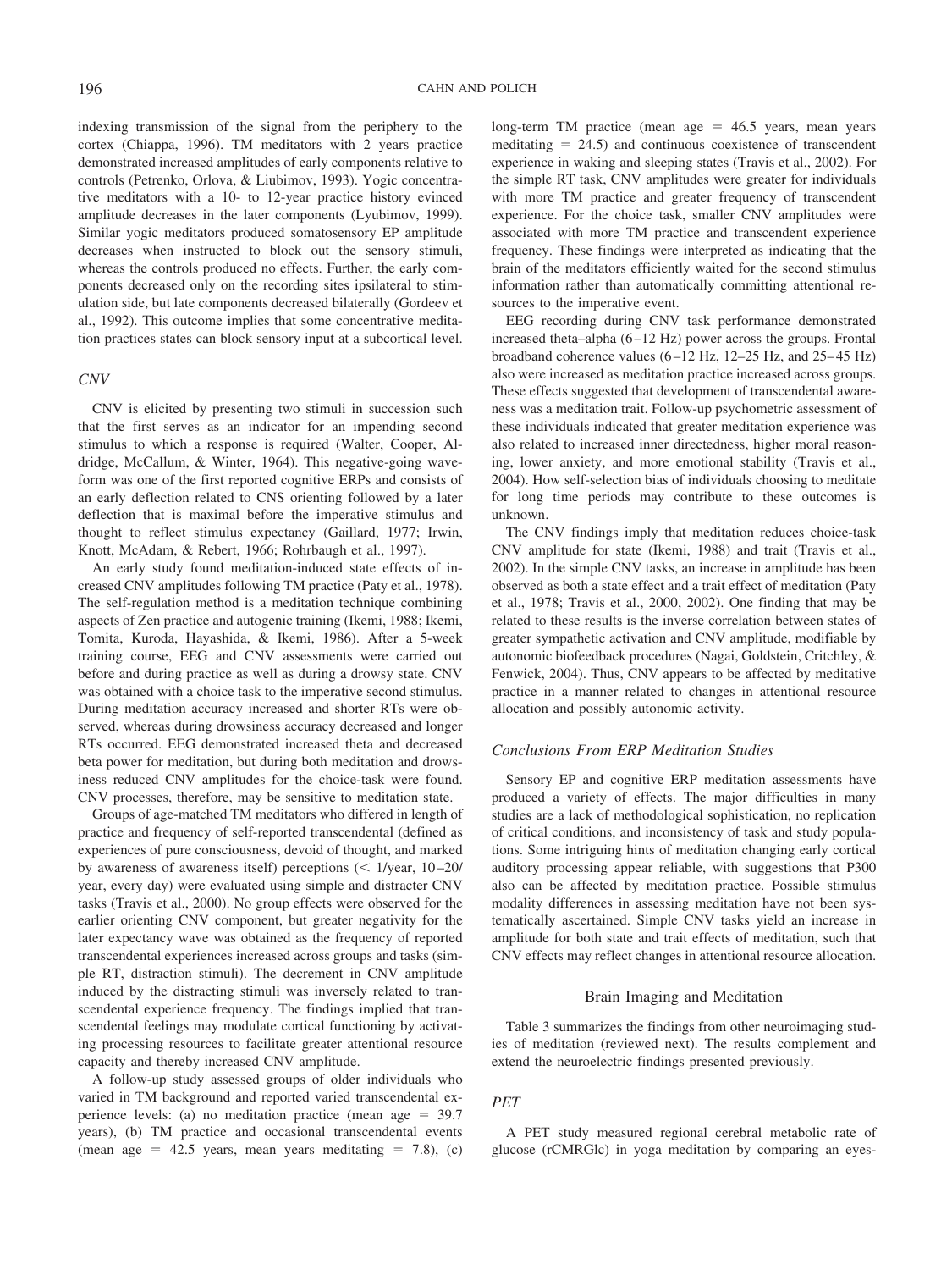| Table 3                                                  |  |  |
|----------------------------------------------------------|--|--|
| Summary of Meditation Studies Using Neuroimaging Methods |  |  |

| Study                    | Meditation type                        | $\boldsymbol{N}$ | Experimental design                                                                                                               | Method                                | Findings (state effects)                                                                                                                                                                  |
|--------------------------|----------------------------------------|------------------|-----------------------------------------------------------------------------------------------------------------------------------|---------------------------------------|-------------------------------------------------------------------------------------------------------------------------------------------------------------------------------------------|
| Herzog et al. (1990)     | Yoga meditation,<br>eyes open          | 8                | Meditation vs. resting thought,<br>separate days                                                                                  | <b>PET</b>                            | Increase: frontal-parietal and frontal-<br>occipital activation ratios, low-<br>resolution analysis<br>Decrease: slight for posterior-anterior<br>ratios                                  |
| Jevning et al. (1996)    | <b>TM</b>                              | 34               | Meditators vs. controls, rest $\rightarrow$<br>meditation                                                                         | Rheoenceph-<br>alography              | Increase: frontal, occipital                                                                                                                                                              |
|                          |                                        |                  |                                                                                                                                   |                                       | Decrease: none, low-resolution<br>analysis                                                                                                                                                |
| Lou et al. (1999)        | Yoga nidra (guided)                    | 9                | $Rest \rightarrow \text{mediation}$                                                                                               | <b>PET</b>                            | Increase: anterior parietal (postcentral<br>gyrus), fusiform gyrus, occipital<br>cortex<br>Decrease: dorsolateral orbital,<br>cingulate, temporal, caudate,<br>thalamus, pons, cerebellum |
| Lazar et al. $(2000)$    | Kundalini yoga<br>mantra               | 5                | Meditation vs. control periods<br>silently generating number lists                                                                | fMRI                                  | Increase: DLPFC, ACC, parietal,<br>hippocampus, temporal, striatum,<br>hypothalamus, pre-post central gyri<br>Decrease: 20% globally                                                      |
| Khushu et al. $(2000)$   | Raja yoga                              | 11               | $Rest \rightarrow \text{mediation}$                                                                                               | fMRI                                  | Increase: PFC<br>Decrease: none, low-resolution<br>analysis                                                                                                                               |
| Baerentsen (2001)        | Mindfulness                            | 5                | $Rest \rightarrow \text{mediation}$                                                                                               | fMRI                                  | Increase: DLPFC, ACC<br>Decrease: occipital                                                                                                                                               |
| Newberg et al.<br>(2001) | Tibetan Buddhist<br>imagery-meditation | 8                | Meditators vs. controls, rest $\rightarrow$<br>meditation (self-reported peak)                                                    | <b>SPECT</b>                          | Increase: cingulate, inferior-orbital,<br>DLPFC, bilateral thalamus,<br>midbrain, sensorimotor<br>Decrease: PSPL; increases in left<br>DLPFC correlated with decreases in                 |
| Azari et al. (2001)      | Psalm 23 recitation                    |                  | 12 Religious vs. nonreligious<br>participants, rest, reading, and<br>reciting Psalm 23 vs. versus<br>nursery rhyme vs. phone book | <b>PET</b>                            | left PSPL<br>Increase: right and left DLPFC, right<br>medial parietal dorsomedial<br>prefrontal (pre-supplemental motor<br>area), cerebellum<br>Decrease: none reported                   |
| Kjaer et al. $(2002)$    | Yoga nidra (guided)                    | 5                | Separate days for meditation and<br>baseline                                                                                      | $PET-11C$ -raclopride<br>binding, EEG | Increase: EEG theta                                                                                                                                                                       |
|                          |                                        |                  |                                                                                                                                   |                                       | Decrease: raclopride binding in ventral<br>striatum, indicating increase<br>dopamine binding                                                                                              |
| Ritskes et al. $(2003)$  | Zen                                    | 11               | Interleaved periods of meditation<br>and rest                                                                                     | fMRI                                  | Increase: DLPFC $(R > L)$ , basal<br>ganglia<br>Decrease: right anterior superior<br>occipital gyrus, ACC                                                                                 |
| Newberg et al.<br>(2003) | Christian prayer                       | 3                | Franciscan nuns, rest $\rightarrow$ prayer                                                                                        | <b>SPECT</b>                          | Increase: PFC, inferior parietal lobes,<br>inferior frontal lobes<br>Decrease: PSPL                                                                                                       |
| Lazar et al. $(2003)$    | Mindfulness vs.<br>Kundalini yoga      | 33               | Mindfulness vs. Kundalini yoga<br>meditators vs. controls.<br>meditation vs. random number<br>generation                          | fMRI                                  | Increase: both showed cingulate<br>activation, right temporal lobe<br>(Vipassana only)                                                                                                    |
|                          |                                        |                  |                                                                                                                                   |                                       | Decrease: none reported; different<br>distribution of activated networks in<br>the two groups                                                                                             |

*Note.* PET = positron emission tomography; TM = transcendental meditation; fMRI = functional magnetic imaging; DLPFC = dorsolateral prefrontal cortex; ACC = anterior cingulate cortex;  $PFC$  = prefrontal cortex;  $SPECT$  = single photon emission computed tomography;  $PSPL$  = posterior superior parietal lobe;  $EEG =$  electroencephalographic;  $R =$  right;  $L =$  left.

open meditation and a control condition in which the participants were instructed to think of daily affairs (Herzog et al., 1990). The meditators reported feeling relaxed, at peace, and detached during meditation but not during the control condition. Half of the participants showed an overall increase, and half showed an overall decrease in general cerebral metabolic rate during meditation. This outcome may have resulted from the necessity of recording the two sessions on different days, so that differential practice effects could underlie arousal differences between the groups. No statistically reliable meditation effects on rCMRGlc for any brain regions were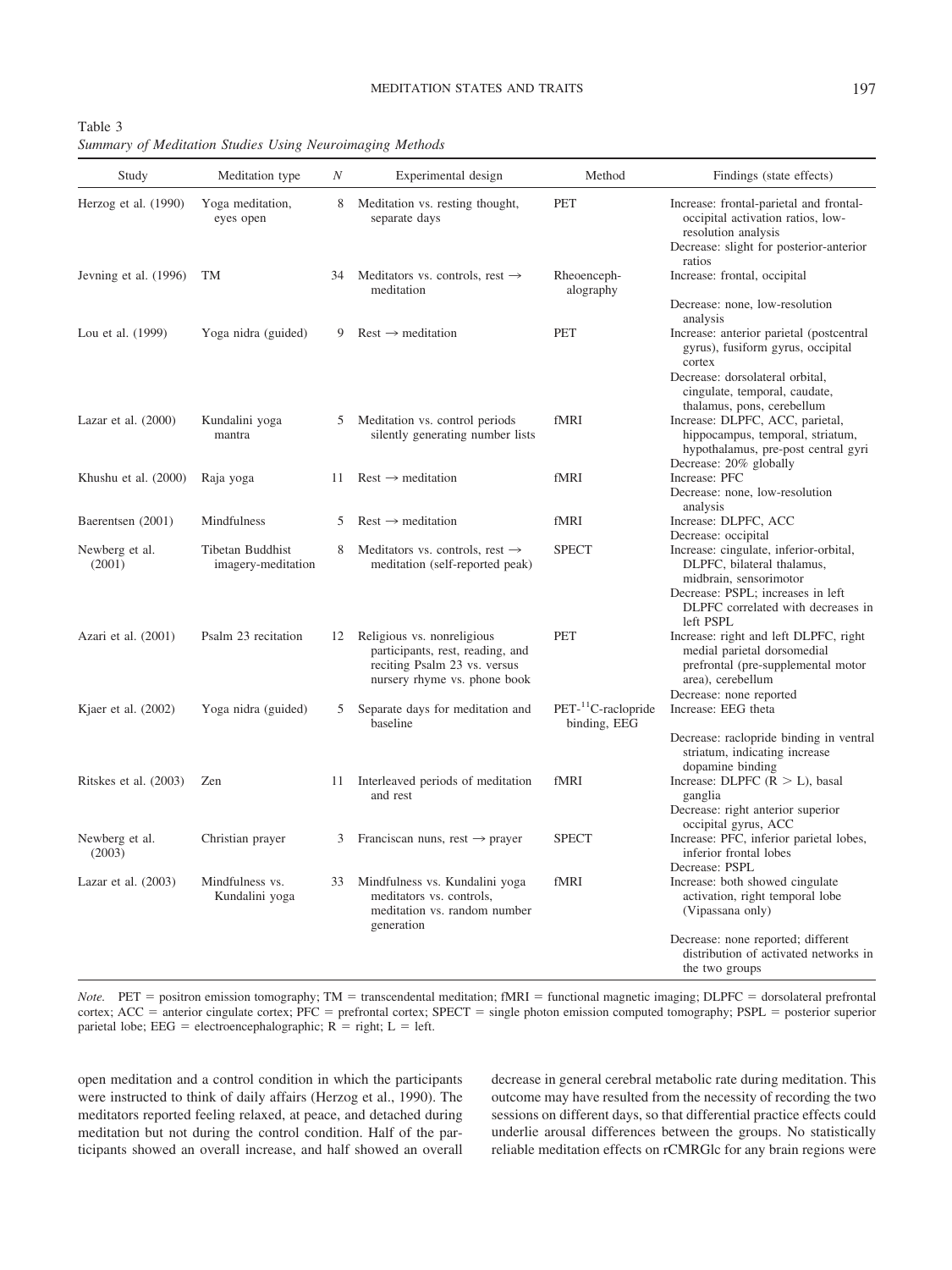obtained, although mean activation decreases in association with meditation were observed in the superior-parietal (6.30%) and occipital (9.95%) cortices. The rCMRGlc ratios of meditation to control activity yielded three results: (a) The intermediate frontal– occipital ratio increased (from 0.99 to 1.12), (b) intermediate frontal–temporo-occipital activity increased (from 1.18 to 1.25), and (c) superior frontal–superior parietal activation increased (from 1.07 to 1.14). These patterns suggest that the decrease in the occipital area might reflect an inhibition of visual processing during yogic meditation, whereas the relative increase in the frontal cortex could reflect the sustained attention required for meditation. Combined EEG and PET imaging techniques also have demonstrated an association between increased anterior cingulate cortex and dorsolateral prefrontal cortex glucose utilization with frontal midline theta production (Pizzagalli, Oakes, & Davidson, 2003).

A related technique, *rheoencephalography,* quantifies blood flow changes originating from associated variation in electrical impedance. This measure has been shown to index relative cerebral activity reliably, although its resolution is low compared with other methods (Jacquy et al., 1974; Jevning, Fernando, & Wilson, 1989). TM meditators while meditating compared with nonmeditator controls who sat quietly resting demonstrated increased frontal (20%) and occipital (17%) flow rates with no parietal changes observed (Jevning et al., 1996). Because overall arousal level is positively correlated with increased cerebral blood flow (Balkin et al., 2002), these findings are consistent with the subjective reports of increased alertness during TM and bolster the distinction between TM and Stage I–II sleep, because in these states cerebral blood flow is decreased rather than increased (cf. Lazar et al., 2000; Stigsby et al., 1981; Williams & West, 1975).

A PET  $(^{15}O-H<sub>2</sub>O)$  study of yoga meditators was conducted while participants listened to a tape recording, with a general instruction followed by distinct and different phases of guided meditative experience (Lou et al., 1999). The control condition consisted of replaying only the instruction phase after meditation conditions, and all sessions were recorded on the same day. A common experience of emotional and volitional detachment was reported throughout the meditation session but not during the control sessions. The meditating individuals practiced intensely for 2 hr before the PET scans and listened to the previously heard tape that presented focusing exercises on body sensation, abstract joy, visual imagery, and symbolic representation of self. Across all meditation phases relative to control conditions, overall increases in bilateral hippocampus, parietal, and occipital sensory and association regions were observed along with general decreases in orbitofrontal, dorsolateral prefrontal, anterior cingulate cortices, temporal and inferior parietal lobes, caudate, thalamus, pons, and cerebellum.

However, each of the guided meditation phases was associated with different regional activations during meditation relative to the control condition: Body sensation correlated with increased parietal and superior frontal activation, including the supplemental motor area; abstract sensation of joy was accompanied by left parietal and superior temporal activation, including Wernicke's area; visual imagery produced strong occipital lobe activation, excluding Area V1; and symbolic representation of self was associated with bilateral activation of parietal lobes. Hence, specific activation was obtained for different meditation conditions, although, given the guided nature, differentiation of these from a hypnotic state is difficult. Indeed, simultaneous EEG measures demonstrated an 11% increase in theta power in the meditative states over the control condition, which was observed from all 16 electrodes, thereby indicating a generalized increase in theta.

Body sensation meditation and activation of the supplementary motor areas may be due to covert unconscious motor planning, despite participant self-reports of a distinct lack of volitional activity in this study. The meditation on joy and corresponding left-sided activation may have originated from the abstract and verbal nature of the instructions or alternately from the association between left side-dominant frontal activity and positive emotional valence (R. J. Davidson & Irwin, 1999). The visual imagery meditation produced activations similar to voluntary visual imagery, although greater prefrontal and cingulate activity was often observed in the latter. The participants may have had less volitional control and emotional content than might be present in normal visual scene imagining. Similar patterns are observed for REM sleep except that the anterior cingulate is inactivated (Lou et al., 1999). The lack of V1 activation during the visualization meditation adds to a considerable body of evidence suggesting that it is not part of the necessary neural substrate of visual awareness (Koch, 2004). The symbolic representation of the self condition and associated bilateral parietal activity may reflect bodily representation, with temporal cortex activation also implicated (Karnath, Ferber, & Himmelbach, 2001).

The increased hippocampal activity for overall meditation sessions compared with the control state may underlie the increased theta activity, because the increases were not related to prefrontal activation (Kahana, Seelig, & Madsen, 2001). The areas more active in the control state include those that subserve executive attention such as the dorsolateral prefrontal cortex, which has been shown to specifically activate in preparation for voluntary motor activity. Anterior cingulate cortex activation in the control state is thought to be involved in emotional circuits and executive functions. Moreover, the relative control state striatal activation may index low preparedness for action during meditation. Similar regions also have been shown to be decreased in activity during slow-wave sleep, an outcome attributed to the common decreased executive activity in both deep sleep and this form of guided meditation. The cerebellum can participate in attention, motoric feedback loops, as well as prediction of future events (Allen, Buxton, Wong, & Courchesne, 1997), and this structure was less active in the meditative state. In sum, the meditational states produced activity in the hippocampal and posterior sensory– associative systems related to imagery, whereas the control condition was characterized by increased activity for executive– attentional systems and the cerebellum.

A related study of the same meditative state found that dopaminergic changes were associated with the observed decreases in striatal activity, supporting the hypothesis that endogenous dopamine release may increase during the loss of executive control in meditation (Kjaer et al., 2002). Radioactive <sup>11</sup>C-raclopride selectively and competitively binds to D2 receptors, such that the amount of binding inversely correlates with endogenous dopamine levels. The findings demonstrated a  $7.9\%$  decrease in  $^{11}$ Craclopride binding in the ventral striatum during meditation, results that correspond to an approximate 65% increase in dopamine release based on rat microdialysis studies of  $^{11}$ C-raclopride binding dynamics in relation to dopamine levels. Increased dopamine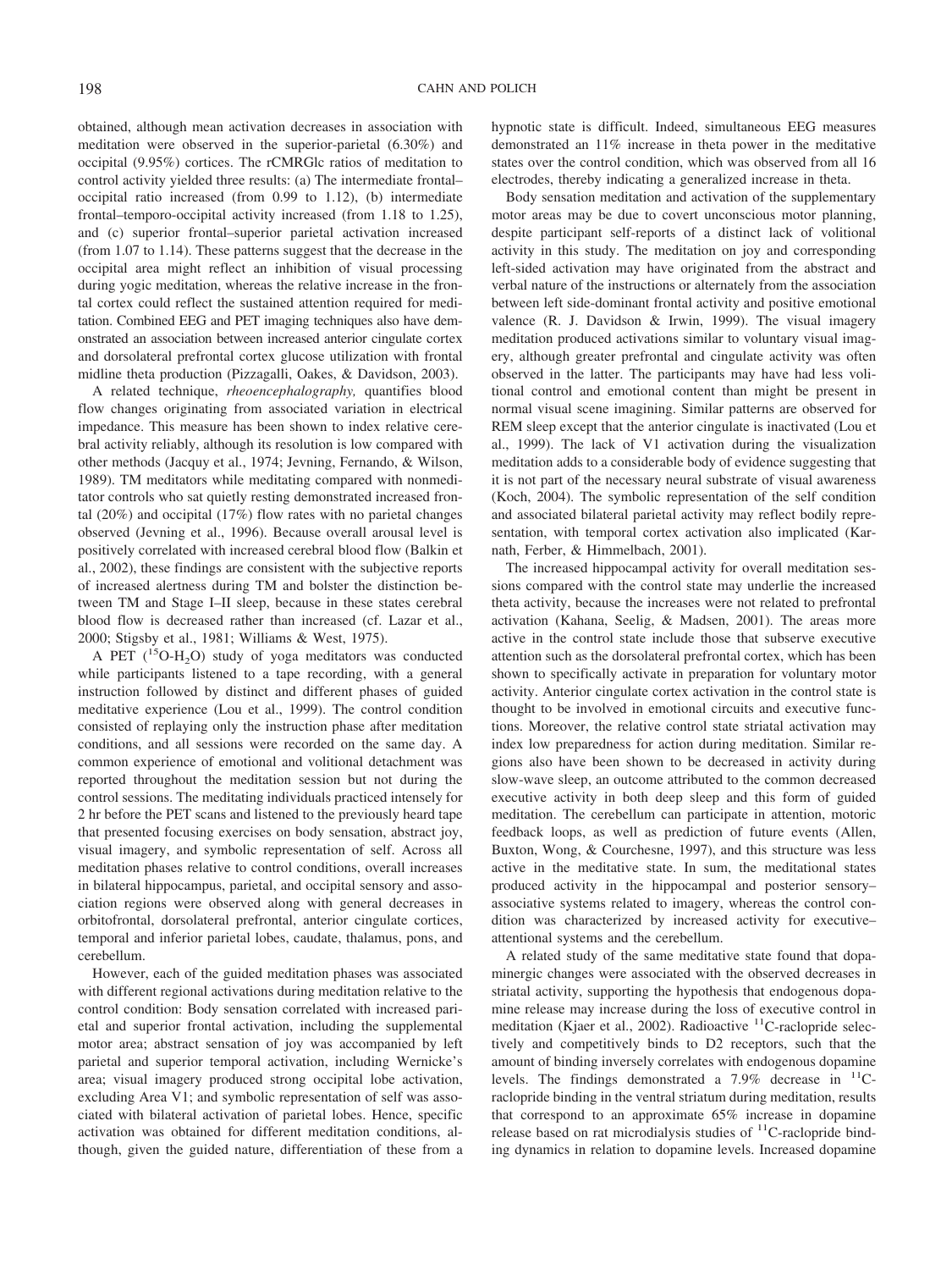tone underlying the meditative experience may thereby reflect its self-reinforcing nature once proficiency is attained, at least for this form of meditation.

A single photon emission computed tomography (SPECT) study was conducted on Tibetan Buddhist meditators in which participants report "becoming one with" the visualized image (Newberg et al., 2001). The meditators were scanned at baseline and after approximately 1 hr, when they had indicated entering into the deepest part of their meditation session. The baseline activation patterns revealed a difference in the thalamic laterality index in which meditators showed a significantly greater rightward dominance of thalamic regional cerebral blood flow relative to controls. Meditation compared with baseline was related to increased activity in the cingulate gyrus, inferior and orbital frontal cortex, dorsolateral prefrontal cortex, midbrain, and thalamus. The midbrain activation may be correlated with alterations in autonomic activity during meditation (Infante et al., 2001; Kubota et al., 2001; Newberg & Iversen, 2003; Orme-Johnson, 1973; Travis, 2001; Travis & Wallace, 1999; Wenger & Bagchi, 1961). Decreased activity in the left posterior superior parietal lobe was negatively correlated with the activity increase observed in left dorsolateral prefrontal cortex.

### *Functional MRI (fMRI)*

A form of Kundalini yoga entailing a mantra combined with heightened breath awareness was assessed with fMRI (Lazar et al., 2000). The control activity was the mental construction of animal names. Each of the 5 meditation participants, who had practiced Kundalini yoga for at least 4 years, listened to a tape of loud fMRI clicking previous to the scanning sessions to promote meditative focus during this possibly distracting stimulus field. The meditation compared with control conditions produced activity increases in the putamen, midbrain, pregenual anterior cingulate cortex, and the hippocampal–parahippocampal formation, as well as areas within the frontal and parietal cortices. Assessment of early versus late meditation states found robust activity increases in these areas, a greater number of activation foci, larger signal changes, and higher proportion of individuals with significant changes during the late meditation states. These results suggest that, with increased meditation time, individuals produce altered brain states that may index changed states of consciousness as they continue their meditation. Indeed, the major increased activity areas were those subserving attention (frontal and parietal cortex, particularly the dorsolateral prefrontal cortex) and those subserving arousal and autonomic control (limbic regions, midbrain, and pregenual anterior cingulate cortex). The authors specifically point out that their findings were distinct from previous studies as a result of the very different meditation styles (cf. Lou et al., 1999); a guided meditation procedure is particularly susceptible to a lack of executive attentional engagement and, therefore, the lack of prefrontal cortex enhancement.

Individuals with extensive training in Kundalini (mantra-based) or Vipassana (mindfulness-based) meditation were imaged with fMRI during meditation and several control tasks (e.g., simple rest, generation of a random list of numbers, and paced breathing; Lazar et al., 2003). The results indicated that each style of meditation was associated with a different pattern of brain activity. In the two meditator groups, similar but nonoverlapping frontal and parietal cortices as well as subcortical structures were engaged, and these patterns differed from those observed during control tasks. The main area of common activation was the dorsal cingulate cortex. Vipassana participants experienced little or no decrease in ventilatory rate, whereas Kundalini participants typically had decreases of greater than four breaths/min during meditation compared with baseline. Based on preliminary analyses, different forms of meditation appear to engage different neural structures, as has been previously reported in multiple meditation studies (Dunn et al., 1999; Lehmann et al., 2001; Lou et al., 1999; Lutz et al., 2003).

Zen practitioners were assessed with fMRI using an on-off design of 45-s blocks in which meditators counted their breath as in normal practice during three meditation periods and engaged in random thoughts during the intervening three 45-s rest periods. Comparing meditation with rest revealed increased activity in the dorsolateral prefrontal cortex that was stronger in the right and bilateral basal ganglia. Decreased activity was found in the right anterior superior occipital gyrus and anterior cingulate (Ritskes, Ritskes-Hoitinga, Stodkilde-Jorgensen, Baerentsen, & Hartman, 2003). Activity decrease in the anterior cingulate was not as strong as the increase in dorsolateral prefrontal cortex and was attributed to a decreased experience of will in the meditative state. Given the evidence for anterior cingulate involvement in other studies, this finding may have been related to the very short periods of time allotted for the successive Zen states. A second fMRI study was conducted on 5 mindfulness meditation practitioners; two repetitions of the onset of meditation were assessed as successive 45-s off– on stages of meditation onset (Baerentsen, 2001). Activations in the paired hippocampi, left frontal, right temporal, and anterior cingulate cortices, with deactivations in the visual cortex and left frontal lobe, were observed. These two fMRI studies of Zen techniques found opposite activation patterns for the anterior cingulate. The small sample sizes, lack of phenomenological measures, and their preliminary nature require verification.

The significant increased activations in cingulate cortex and prefrontal and orbitofrontal cortex have been found in the majority of nonguided meditation studies (Herzog et al., 1990; Khushu, Telles, Kumaran, Naveen, & Tripathi, 2000; Lazar et al., 2000, 2003). Besides the importance of anterior cingulate cortex activation as a marker of the increased attentional focus in meditative states, this structure also appears related to feelings of love (Bartels & Zeki, 2000, 2004). Some meditators consistently report such feelings during meditation (Mahesh Yogi, 1963), although these experiences are not the explicit goal in the most commonly practiced meditation techniques such as TM, Vipassana, and Zen (Goleman, 1996; B. A. Wallace, 1999).

The prefrontal areas are activated in attention-focusing tasks not involving the distinct altered sense of relating to experience seen in meditation but are likely related to the effortful intentional activity involved in most meditative practice (cf. Frith, 1991; Pardo, Fox, & Raichle, 1991). Studies comparing internally generated versus externally generated word rehearsal demonstrated a shift from medial prefrontal activation to more lateral areas (Crosson et al., 2001). The increased activity of the dorsolateral prefrontal cortex may contribute to the self-regulation of brain functioning, because it has been shown to contribute to self-regulating emotional reactions (Beauregard, Levesque, & Bourgouin, 2001; Levesque et al., 2003), and decreased emotional reactivity is reported to ensue from meditative practice (Goleman, 2003; B. A. Wallace, 2000).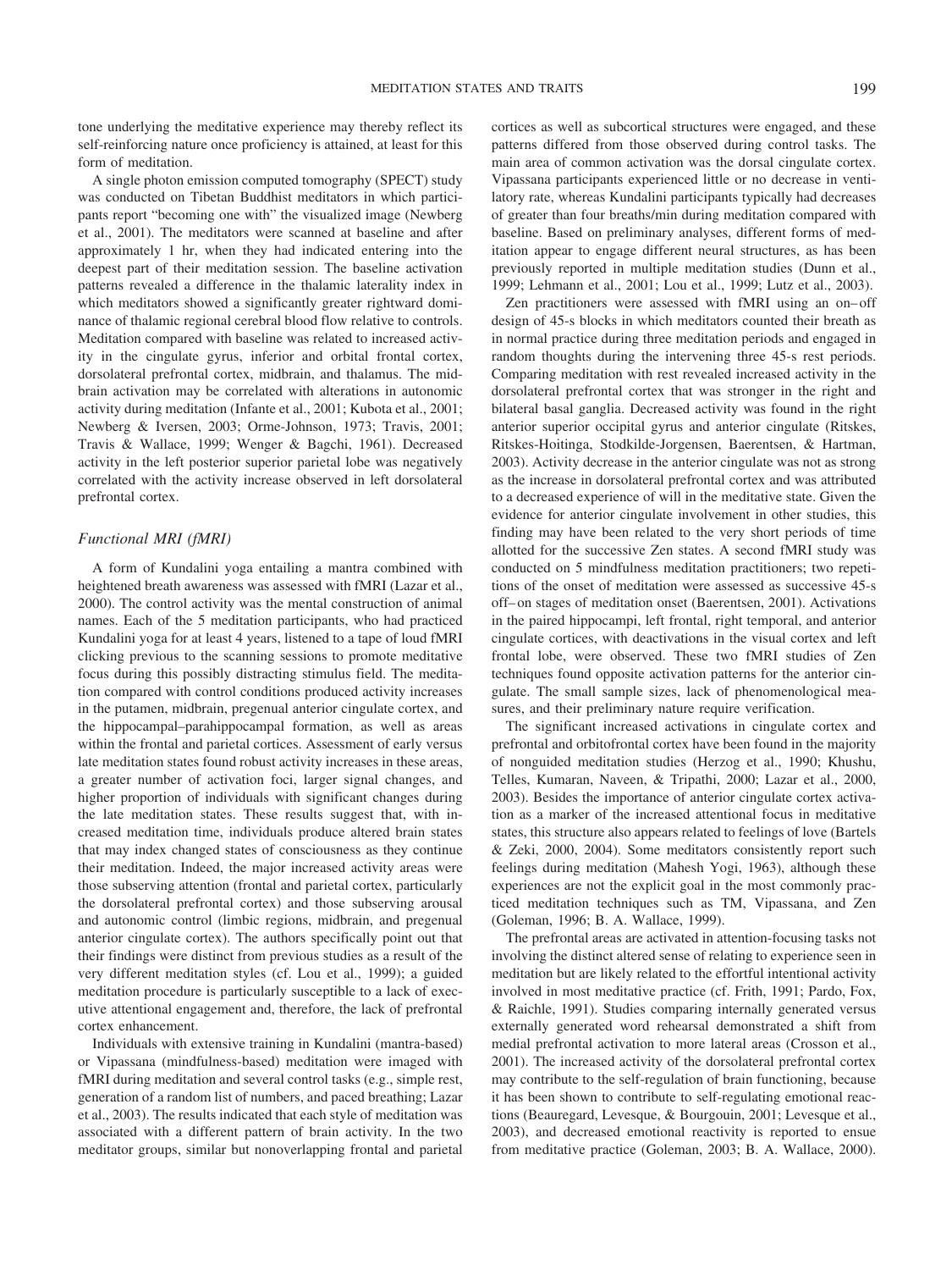Engagement of the left superior parietal lobe during visuospatial orientation tasks so that activity decreases in conjunction with the increase in left dorsolateral prefrontal cortex suggests a neural basis for the altered sense of spatial awareness present in the meditative state (cf. Cohen et al., 1996; D'Esposito et al., 1998). Several investigations have reported decreased posterior superior parietal lobe activity associated with decreased experience of self– nonself boundaries (d'Aquili & Newberg, 1993, 1998, 2000), and one found decreased superior parietal lobe activation (Herzog et al., 1990).

A limited number of studies have been carried out with Christian prayer practices. Religious individuals were compared with a nonreligious group during recitation versus reading of Psalm 23, a popular German nursery rhyme, and a telephone book (Azari et al., 2001). The religious individuals reported achieving a religious state while reciting Psalm 23, and significant activations were found in left and right dorsolateral prefrontal cortex, right medial parietal (precuneus), and dorsomedial prefrontal cortex compared with other readings and with nonreligious control individuals. The increases in right dorsolateral prefrontal cortex and dorsomedial prefrontal cortex were especially strong and significantly increased relative to all comparisons. In contrast, the nonreligious individuals reported experiencing a happy state in reciting the nursery rhyme, which was associated with left amygdala activation that was correlated with affective state (LeDoux, 2003; Morris et al., 1996; Phan, Wager, Taylor, & Liberzon, 2004). The authors speculate that a frontoparietal circuit is involved in cognitive processing with felt emotionality, but the lack of a phenomenological religious experience report limits comparisons with previous studies, because meditative training deemphasizes recursive thought.

Franciscan nuns praying were assessed with SPECT in a fashion similar to Tibetan Buddhist meditators (Newberg, Pourdehnad, Alavi, & d'Aquili, 2003). They engaged in centering prayer, which "requires focused attention on a phrase from the Bible" and involves "opening themselves to being in the presence of God" and "loss of the usual sense of space," making it a relatively good approximation of some forms of mantra-based meditational practices. Compared with baseline, scans during prayer demonstrated increased blood flow in the prefrontal cortex (7.1%), inferior parietal lobes (6.8%), and inferior frontal lobes (9.0%), and a strong inverse correlation between the blood flow changes in the prefrontal cortex and in the ipsilateral superior parietal lobe was found. The findings further suggest that meditative–spiritual experiences are partly mediated through a deafferentiation of the superior parietal lobe, which helps to generate the normal sense of spatial awareness (d'Aquili & Newberg, 2000).

### Conclusions and Directions

The current review of meditation state and trait indicates considerable discrepancy among results, a fact most likely related to the lack of standardized designs for assessing meditation effects across studies, the variegated practices assayed, and a lack of technical expertise applied in some of the early studies. EEG meditation studies have produced some consistency, with power increases in theta and alpha bands and overall frequency slowing generally found. Additional findings of increased power coherence and gamma band effects with meditation are starting to emerge. ERP meditation studies are sparse but suggest increased attentional resources and stimulus processing speed or efficiency. Neuroimaging results are beginning to demonstrate some consistency of localization for meditation practice; frontal and prefrontal areas are shown to be relatively activated. These outcomes appear to index the increased attentional demand of meditative tasks and alterations in self-experience. However, none of the approaches has yet isolated or characterized the neurophysiology that makes explicit how meditation induces altered experience of self. Studies of the reported intense absorptive experience that merges self with the phenomenal world are needed to establish this state effect. Prospective longitudinal assessments are required to establish trait effects that may reflect subtle neural alterations underlying the shift in the locus of self-experience and the development of stable unchanging awareness.

## *Psychological and Clinical Effects*

A number of studies investigating the psychological concomitants to meditation have been conducted and some consistency of results obtained. An important caveat when using subjective reporting of psychological functioning is that the impact of expectancy and performance motivation within meditator participants is difficult to control (Shapiro & Walsh, 1984; West, 1987). Nevertheless, a number of the clinical reports— both psychological and medical—are suggestive of significant effects and, together with the other psychological studies, provide intriguing correlates of the meditation and brain activity findings summarized previously.

The primary psychological domain mediating and affected by meditative practice is attention (R. J. Davidson & Goleman, 1977), but relatively few empirical evaluations of meditation and attention have been conducted. Longitudinal studies of breath-focused meditation in children and adults have reported improved performance on the Embedded Figures Test, which require the individual to ignore distracting stimuli (Kubose, 1976; Linden, 1973). A cross-sectional study of children practicing TM and a cohort of age- and sex-match controls found that meditation practice led to improved measures of attention (Rani & Rao, 1996). Mindfulness and concentrative practices were compared using an auditory counting task susceptible to lapses in sustained attention (Valentine & Sweet, 1995; Wilkins, Shallice, & McCarthy, 1987). Superior attentional performance was obtained for meditators compared with controls as well as long-term compared with short-term meditator status. Further, mindfulness meditators demonstrated better performance than concentrative meditators in a second task assessing sustained attention on unexpected stimuli. In contrast to these trait effects on attentive capacity, short-term meditation effects on a focusing task suggested that TM produced no improvement in concentrative functioning (Sabel, 1980), a finding consistent with the explicit lack of emphasis on concentrative effort using the TM technique.

The CNV studies reviewed previously support the view that attentive capacities are increased in long-term TM meditators relative to controls (Travis et al., 2000, 2002). Given that meditation is a form of attentional training, the neurophysiological findings imply increased activity in the frontal attentional system; additional studies are needed to confirm this hypothesis. A related clinical study assessed the impact of a yogic concentrative meditative practice on attention-deficit/hyperactivity disorder in adolescents; findings indicate a substantial improvement in symptoms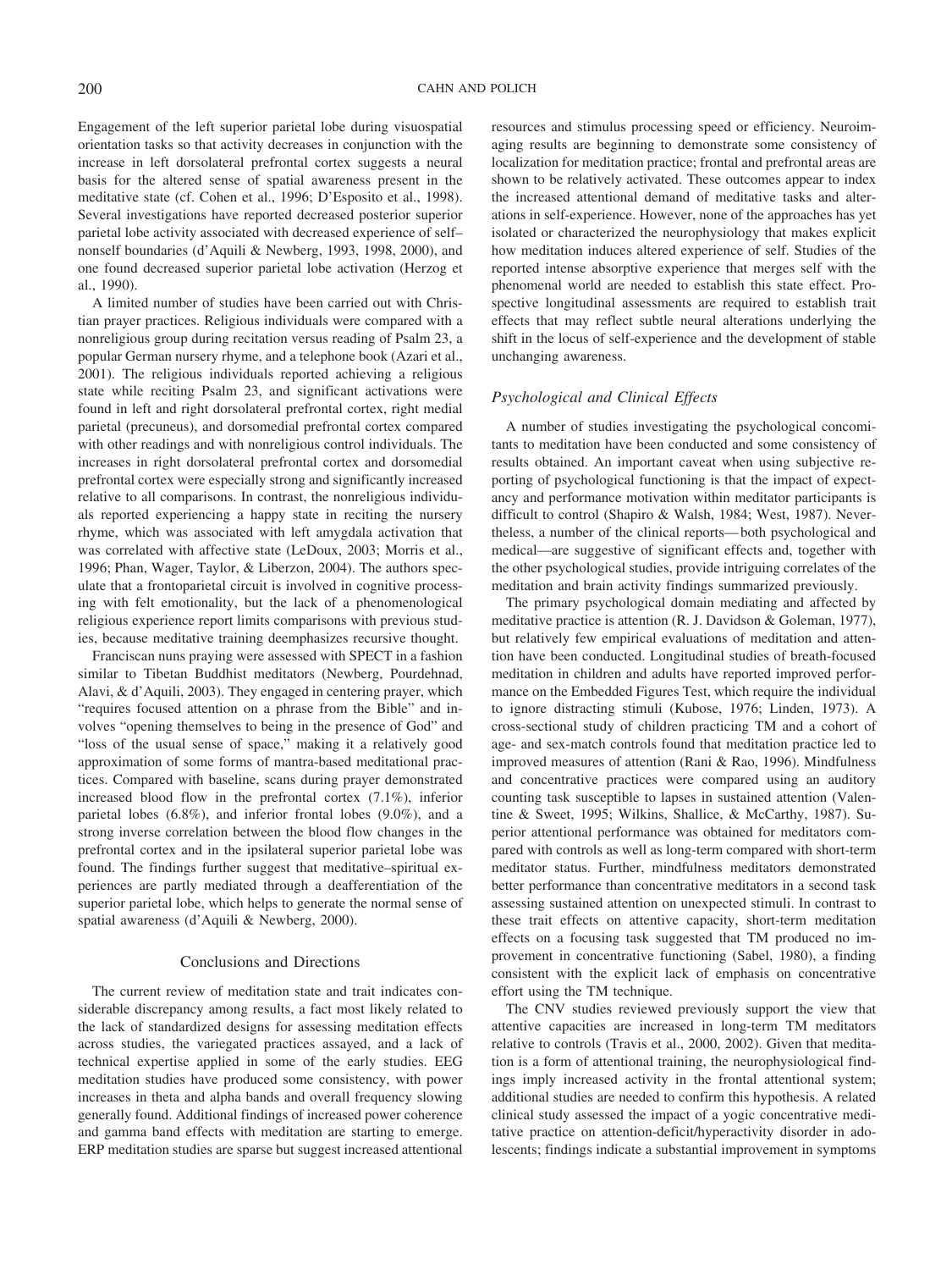after a 6-week training intervention (Harrison, Manoch, & Rubia, 2004).

The psychological trait *absorption* is related to attentional deployment and appears to have relevance to meditative practice (Tellegen & Atkinson, 1974). Absorption refers to the tendency to have episodes of total attention that occupy representational resource mechanisms, thereby leading to transient states of altered self and reality perception. The data suggest that absorption and anxiety reduction are independently related to proficiency in meditative practice, but it is not clear whether this is due to a predisposition for meditative practice or a result of such practice (R. J. Davidson, Goleman, & Schwartz, 1976). Further research assessing the neurophysiological functioning of meditators with regard to absorption might be of benefit in characterizing the individual differences for the range of brain and mind responses to meditative training (Ott, 2003).

Perceptual sensitivity is a psychological domain that appears to be impacted by meditation (Goleman, 1996). The ERP studies reviewed previously are consonant with the general view that meditation may lead to improvements in perceptual acuity or processing, but rigorous tests of perception effects are scarce. A study on perceptually ambiguous visual stimuli with a binocular rivalry task demonstrated that one-pointed concentrative meditation may stabilize one of the perceptual possibilities in awareness (Carter et al., 2005). More germane to reports of enhance perceptual clarity, visual sensitivity threshold to short light flashes was lower in mindfulness meditators than controls, and a 3-month intensive mindfulness meditation retreat seemed to produce further decreases in threshold (D. P. Brown et al., 1984a, 1984b). Studies of yogic concentrative meditation (Sahaj yoga) have found that children, young adults, and adults evince improvements in critical flicker–fusion frequency after training compared with control groups who did not undergo such training (Manjunath & Telles, 1999; Raghuraj & Telles, 2002; Telles, Nagarathna, & Nagendra, 1995). Visual contrast sensitivity was also shown to increase secondary to Sahaj yoga training in a group of epileptic adults (Panjwani et al., 2000). The long-standing descriptions of the enhancement of the perceptual field resulting from meditation combined with the suggestive effects reviewed here and the consistency with event-related potential findings warrant further studies of perceptual acuity, preferably in combination with neurophysiological monitoring.

A considerable body of research supports the idea that meditative training can mitigate the effects of anxiety and stress on psychological and physiological functioning. The functional plasticity of the CNS affords significant neurophysiological state changes that may evolve into trait effects secondary to the long hours of practice, stylized attentional deployment, reframing of cognitive context, and emotional regulation involved in meditative training (R. J. Davidson, 2000). This possibility is consonant with the relationships among increased stress, increased corticosteroid levels, and inhibition of hippocampal neurogenesis (McEwen, 1999). Meditation decreases experienced stress load (Carlson, Speca, Patel, & Goodey, 2003; R. J. Davidson et al., 1976; Eppley, Abrams, & Shear, 1989; Gaylord et al., 1989; Holmes, 1984; Kabat-Zinn et al., 1992; Lehrer et al., 1980), which appears related to decreased cortisol and catecholamine levels (Carlson, Speca, Patel, & Goodey, 2004; Infante et al., 1998, 2001; Kamei et al., 2000; MacLean et al., 1994, 1997; Michaels, Parra, McCann, &

Vander, 1979; Sudsuang, Chentanez, & Veluvan, 1991). Some studies with meditators have assessed physiological responses to stressful stimuli, which is particularly relevant given the purported benefits of decreased automatization and reactivity combined with greater calm and compassion resulting from meditation (Kabat-Zinn, 1990; Goleman, 2003; Mahesh Yogi, 1963). Meditators exhibited a quicker return to baseline for heart rate and skin conductance measures after exposure to stressful film clips (Goleman & Schwartz, 1976). Meditators also were shown to lack frontal gamma induction found for nonmeditators in response to stressful film clips (Aftanas & Golocheikine, 2005). These studies are preliminary but provide motivation to further study neurophysiological response to emotionally challenging stimuli.

Mindfulness-based practices have produced positive clinical outcomes for anxiety, immunoprotective functioning assays, pain, and stress-related skin disorders (Beauchamp-Turner & Levinson, 1992; Carlson et al., 2003, 2004; R. J. Davidson et al., 2003; Kabat-Zinn, 1982, 2003; Kabat-Zinn, Lipworth, & Burney, 1985; Kabat-Zinn et al., 1998; J. J. Miller, Fletcher, & Kabat-Zinn, 1995; Shapiro & Walsh, 2003). These results are consistent with the hypothesis that meditation induces a significant reorganization of frontal hemispheric activity associated with emotional reactivity and outlook perhaps related to the increases in theta and alpha EEG activation (R. J. Davidson, 2000; R. J. Davidson et al., 2003). Concentrative practices also have been examined in medical contexts (Castillo-Richmond et al., 2000; Murthy et al., 1998; Schneider et al., 1995; Zamarra, Schneider, Besseghini, Robinson, & Salerno, 1996); low-effort mantra-based TM is the most frequently evaluated complementary therapy contributing to decreasing the impact of stress (Gelderloos, Walton, Orme-Johnson, & Alexander, 1991; Jevning et al., 1992; Walton, Pugh, Gelderloos, & Macrae, 1995). In this context, it would be helpful to obtain concurrent neurophysiological measures with the assessment of medical or psychological outcome to characterize the neural mediating factors associated with clinical improvement. Examples of this approach include observed left-over-right asymmetry shifts of frontal activity that correlated with increases in immune measures secondary to mindfulness meditation training (R. J. Davidson et al., 2003) as well as increases in auditory P300 amplitude correlated with improvements in depression in response to yogic meditation (Murthy et al., 1997, 1998). Further research into meditation and the biological mechanisms of stress and emotional reactivity would provide needed substantiation for theories implicating such practice in the functional reorganization of stressrelated limbic structures (Esch, Guarna, Bianchi, Zhu, & Stefano, 2004).

Meditative practices using mental role-playing and the generation of specific sustained feelings or intentions of love and compassion have begun to be investigated (Goleman, 2003; Lehmann et al., 2001; Lutz et al., 2004). However, meditation effects on emotional functioning have not been extensively explored with neuroimaging methods, even though clinical studies suggest that the psychological variable mindfulness is enhanced through meditative practice and seems to be a powerful mitigator of susceptibility to depression. In particular, mindfulness-based cognitive therapy, which commonly incorporates mindfulness meditation, has been successful in treating depression (Ma & Teasdale, 2004; Mason & Hargreaves, 2001; Rohan, 2003; Segal, Williams, & Teasdale, 2002; Teasdale, Segal, & Williams, 1995; Teasdale et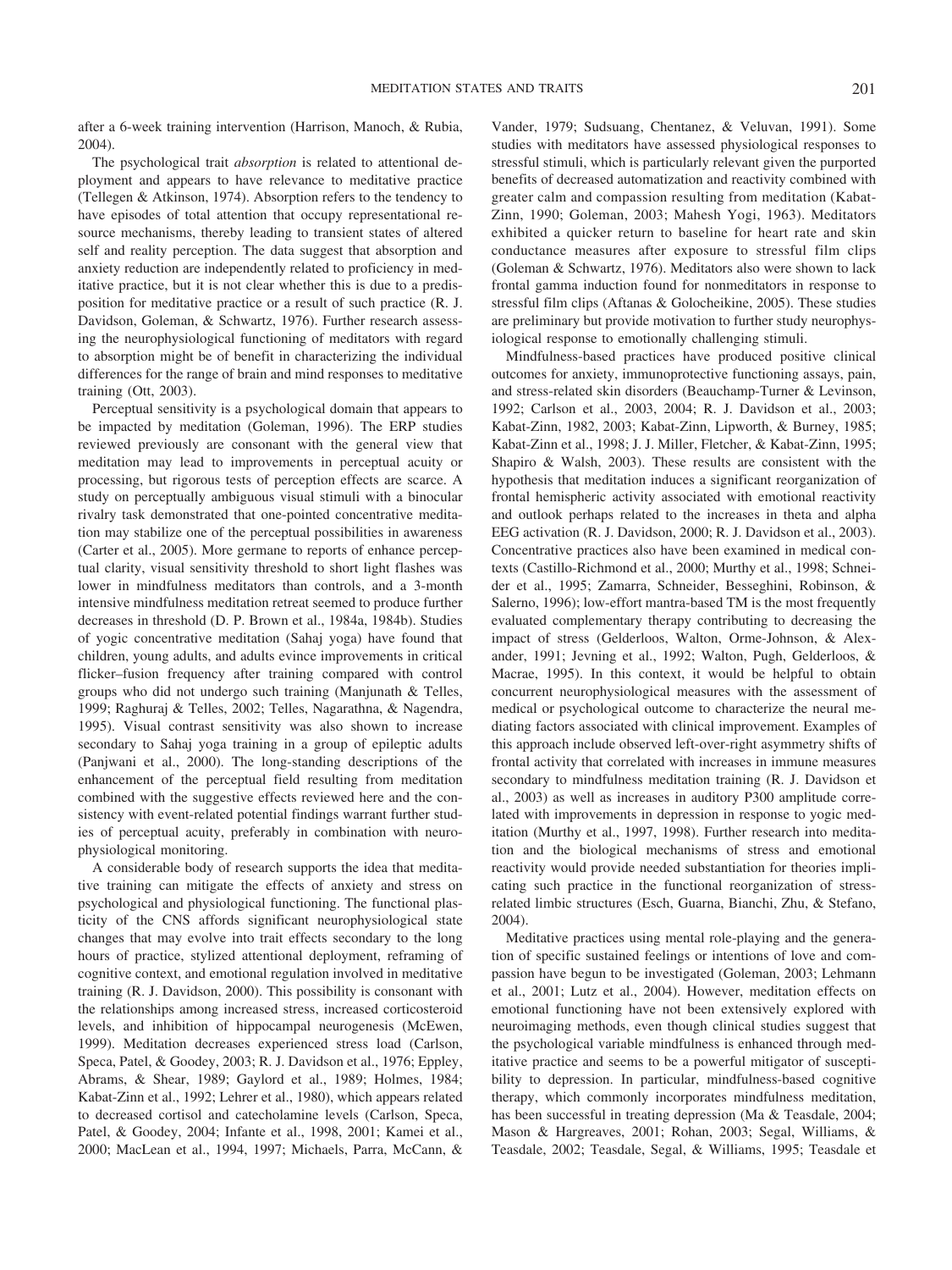al., 2000). The specific effects appear related to the prevention of depression relapse in patients already experiencing three or more previous depressive episodes (Teasdale et al., 2000).

The psychological variable most associated with the increased resistance to depression after mindfulness-based cognitive therapy is metacognitive awareness, the shift toward experiencing negative thoughts as observable mental contents rather than the self (Teasdale et al., 2002). As with stress, depression is linked to increased cortisol and decreased hippocampal neurogenesis (E. S. Brown, Rush, & McEwen, 1999; Gould, Tanapat, Rydel, & Hastings, 2000; B. L. Jacobs, 2002; Malberg & Duman, 2003; Thomas & Peterson, 2003; Vollmayr, Simonis, Weber, Gass, & Henn, 2003), implicating meditative training in eliciting a cascade of neuroprotective events that are possibly related to the enhancement of the frontal attentional control system or the decreased arousal associated with alpha increases. The increase in metacognitive awareness that seems associated with the efficacy of mindfulness-based approaches to therapy is difficult to reconcile with current neuroimaging data but appears related to the fundamental goals of meditative practice in producing lasting impact on the self–nonself relationship (Austin, 2000; Levenson, Jennings, Aldwin, & Shiraishi, 2005; Walsh, 1982). The development of a number of experimental paradigms aiming to assess the subtleties of selfreferential processing in health and illness provides a means to quantify further psychometrically derived claims for changes in self-experience with brain-based measures (Kircher & David, 2003; Kircher et al., 2000; Lou et al., 2004; Platek, Keenan, Gallup, & Mohamed, 2004).

Understanding the state and trait neurophysiological and psychological changes induced through meditative practices requires better psychometric assessment of the elicited states and traits. Several investigators have produced such measures for both state and trait changes (K. W. Brown & Ryan, 2003; Buchheld, Grossman, & Walach, 2001; Levenson et al., 2005; Ott, 2001; Piron, 2001). Such trait-based research suggests that the psychological variable mindfulness, which has influenced theories of psychological intervention, is increased after meditative training and associated with the experience of well-being (K. W. Brown & Ryan, 2003). A proposal to pare down altered states of consciousness into a four-dimensional state space consisting of activation, awareness span, self-awareness, and sensory dynamic constructs is an appealing proposal for meditation research as well (Vaitl et al., 2005). This approach provides encompassing signatures of experienced state that may map more easily than higher dimensional state spaces onto neurophysiological differences, although this limited four-dimensional space may not adequately address the full range of alterations induced by meditation (Travis et al., 2004; Walsh, 1982; Wilber, Engler, & Brown, 1986).

Given the wide range of possible meditation methods and resulting states, it seems likely that different practices will produce different psychological effects and that different psychological types will respond with different psychobiological alterations. Indeed, reports have shown that novices in Zen meditation demonstrated low trait anxiety correlated with frontal alpha coherence effects (Murata et al., 2004), whereas novelty seeking scores correlated with frontal alpha power increases and harm avoidance scores correlated with frontal theta increases (Takahashi et al., 2005). These findings are preliminary in nature but serve as a potentially important model for how psychological set may be related to meditation state neurophysiology. Quantification of the trait changes elicited by given different mental sets may foster insight into specific avenues of meditation's psychobiological impact; rigorous comparison of techniques is needed to identify specific psychological outcomes.

## *Additional Future Directions*

As outlined previously, several studies have suggested that different meditation practices lead to different neurophysiological outcomes, so that the neurophenomenological comparison of meditative practices with other methods of altered state induction are becoming warranted to isolate the functional brain activity associated with psychological states. Assessments of psychological changes, clinical outcomes, and state–trait neuroactivity markers across meditative practices will be necessary for developing the clinical utility of these methods. Targeted assays of theta, alpha, and gamma power as well as coherence effects in both state and trait studies of meditation will help establish a necessary database for future applications.

A major challenge for basic meditation research is the clear quantitative differentiation and topographic mapping of the difference between meditation and early sleep stages. The most widely found state effects of meditation—periods of alpha and theta enhancement— overlap significantly with early drowsing and sleep states (Corby et al., 1978; Pagano et al., 1976; Rechtschaffen & Kales, 1968; Younger et al., 1975). The increases in theta power observed in some long-term meditators may be related to learning to hold awareness at a level of physiological processing similar, but not identical, to sleep Stage I. Awareness maintenance practice may enhance awareness even as deep sleep develops, thereby affecting associated neurophysiological markers.

This hypothesis provides a phenomenological link between the physiological similarities of the meditative- and sleep-related states. In both cases, there is an increased access to a witnessing awareness of state. It may be that the difference between the slow activity in meditative practices and that of normal sleep reflects the distribution of theta versus alpha power changes, the increases in theta and alpha coherence during meditation versus decreases during sleep, and possibly the high-frequency activity that accompanies increases in low-frequency power with meditation practice that are decreased in sleep. The theta increase in meditative states is the frontal midline theta generated by the anterior cingulate, dorsal, and medial prefrontal cortices (Aftanas & Golocheikine, 2001; Asada et al., 1999; Hebert & Lehmann, 1977; Ishii et al., 1999). The theta typically seen at the transition from Stage I to Stage II sleep is less stable across time and also originates from more widespread sources. A comprehensive empirical distinction of these two increased theta states could provide a much-needed differentiation between the phenomenology of meditative experience and that of sleep.

## *Conclusion*

Meditation states and traits are being explored with neuroelectric and other neuroimaging methods. The findings are becoming more cohesive and directed, even though a comprehensive empirical and theoretical foundation is still emerging. CNS function is clearly affected by meditation, but the specific neural changes and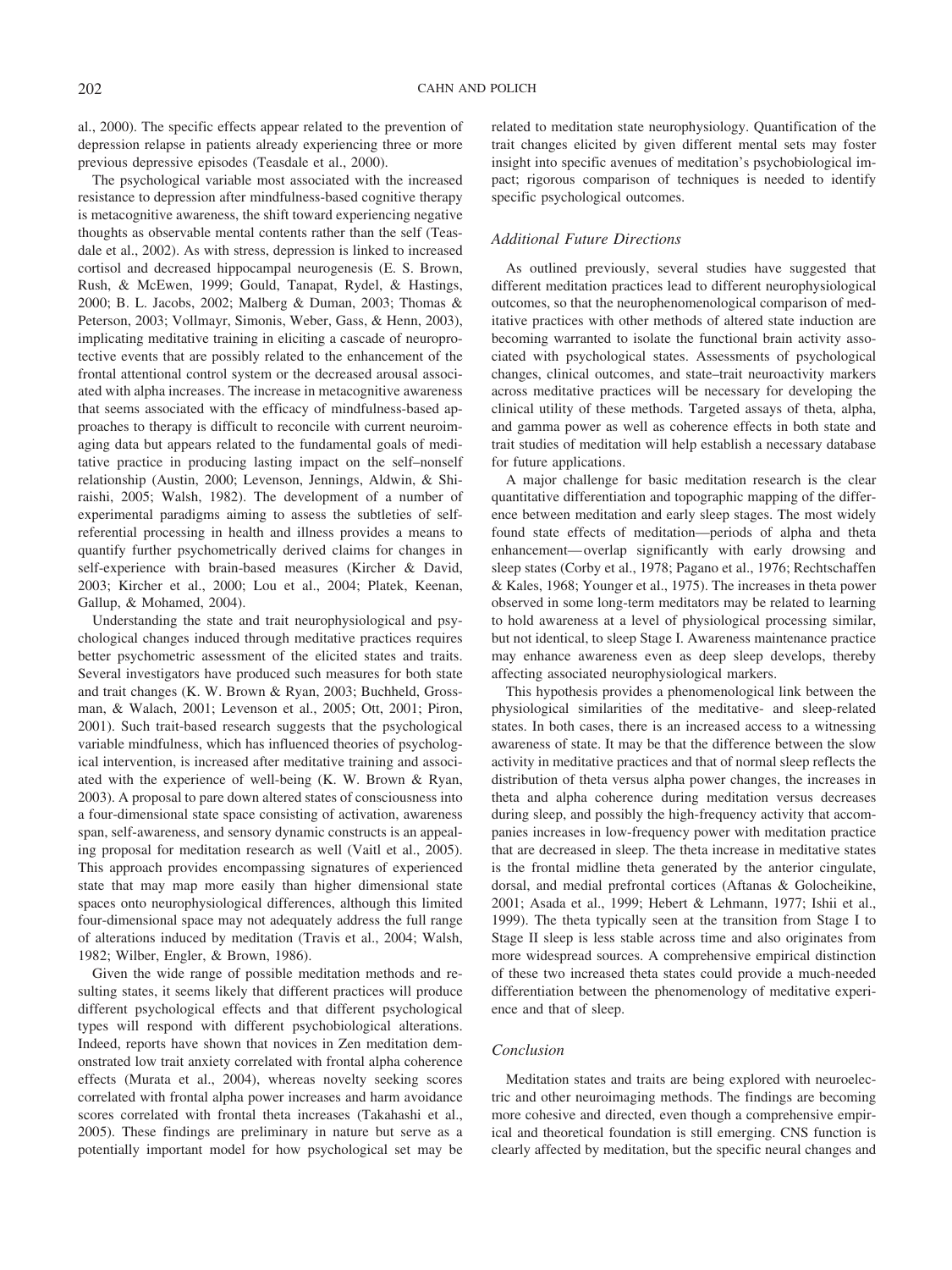differences among practices are far from clear. The likelihood for clinical utility of meditation practice in conjunction with psychological and neuropharmacological therapies is a strong impetus for future studies. The present review has attempted to set the stage for this development by providing an organized state-of-the-art summary of how meditation affects the brain.

#### References

- Aftanas, L. I., & Golocheikine, S. A. (2001). Human anterior and frontal midline theta and lower alpha reflect emotionally positive state and internalized attention: High-resolution EEG investigation of meditation. *Neuroscience Letters, 310,* 57– 60.
- Aftanas, L. I., & Golocheikine, S. A. (2002). Non-linear dynamic complexity of the human EEG during meditation. *Neuroscience Letters, 330,* 143–146.
- Aftanas, L. I., & Golocheikine, S. A. (2003). Changes in cortical activity in altered states of consciousness: The study of meditation by highresolution EEG. *Human Physiology, 29,* 143–151.
- Aftanas, L. I., & Golocheikine, S. A. (2005). Impact of regular meditation practice on EEG activity at rest and during evoked negative emotions. *International Journal of Neuroscience, 115,* 893–909.
- Allen, G., Buxton, R. B., Wong, E. C., & Courchesne, E. (1997). Attentional activation of the cerebellum independent of motor involvement. *Science, 275,* 1940 –1943.
- Anand, B., Chhina, G. S., & Singh, B. (1961). Some aspects of electroencephalographic studies in yogis. *Electroencephalography and Clinical Neurophysiology, 13,* 452– 456.
- Andresen, J. (2000). Meditation meets behavioural medicine: The story of experimental research on meditation. *Journal of Consciousness Studies, 7,* 17–73.
- Arambula, P., Peper, E., Kawakami, M., & Gibney, K. H. (2001). The physiological correlates of Kundalini yoga meditation: A study of a yoga master. *Applied Psychophysiology and Biofeedback, 26,* 147–153.
- Asada, H., Fukuda, Y., Tsunoda, S., Yamaguchi, M., & Tonoike, M. (1999). Frontal midline theta rhythms reflect alternative activation of prefrontal cortex and anterior cingulate cortex in humans. *Neuroscience Letters, 274,* 29 –32.
- Asheim Hansen, B., & Brodtkorb, E. (2003). Partial epilepsy with "ecstatic" seizures. *Epilepsy and Behavior*, 4, 667–673.
- Austin, J. H. (1998). *Zen and the brain: Toward an understanding of meditation and consciousness.* Cambridge, MA: MIT Press.
- Austin, J. H. (2000). Consciousness evolves when the self dissolves. *Journal of Consciousness Studies, 7,* 209 –230.
- Azari, N. P., Nickel, J., Wunderlich, G., Niedeggen, M., Hefter, H., Tellmann, L., et al. (2001). Neural correlates of religious experience. *European Journal of Neuroscience, 13,* 1649 –1652.
- Badawi, K., Wallace, R. K., Orme-Johnson, D., & Rouzere, A. M. (1984). Electrophysiologic characteristics of respiratory suspension periods occurring during the practice of the transcendental meditation program. *Psychosomatic Medicine, 46,* 267–276.
- Baerentsen, K. B. (2001). Onset of meditation explored with fMRI. *Neuroimage, 13,* S297.
- Balkin, T. J., Braun, A. R., Wesensten, N. J., Jeffries, K., Varga, M., Baldwin, P., et al. (2002). The process of awakening: A PET study of regional brain activity patterns mediating the re-establishment of alertness and consciousness. *Brain, 125,* 2308 –2319.
- Banquet, J. P. (1973). Spectral analysis of the EEG in meditation. *Electroencephalography and Clinical Neurophysiology, 35,* 143–151.
- Banquet, J. P., & Lesévre, N. (1980). Event-related potentials in altered states of consciousness. *Progress in Brain Research, 54,* 447– 453.
- Banquet, J. P., & Sailhan, M. (1974). EEG analysis of spontaneous and induced states of consciousness (in French). *Revue*

*d'Electroencephalographie et de Neurophysiologie Clinique, 4,* 445– 453.

- Barlow, J. S. (1985). Methods of analysis of nonstationary EEGs, with emphasis on segmentation techniques: A comparative review. *Clinical Neurophysiology, 2,* 267–304.
- Bartels, A., & Zeki, S. (2000). The neural basis of romantic love. *Neuro-Report, 11,* 3829 –3834.
- Bartels, A., & Zeki, S. (2004). The neural correlates of maternal and romantic love. *Neuroimage, 21,* 1155–1166.
- Barwood, T. J., Empson, J. A., Lister, S. G., & Tilley, A. J. (1978). Auditory evoked potentials and transcendental meditation. *Electroencephalography and Clinical Neurophysiology, 45, 671–673.*
- Başar, E., Başar-Eroglu, C., Karakaş, S., & Schurmann, M. (2001). Gamma, alpha, delta, and theta oscillations govern cognitive processes. *International Journal of Psychophysiology, 39,* 241–248.
- Başar, E., Schurmann, M., Başar-Eroglu, C., & Karakaş, S. (1997). Alpha oscillations in brain functioning: An integrative theory. *International Journal of Psychophysiology, 26,* 5–29.
- Beauchamp-Turner, D. L., & Levinson, D. M. (1992). Effects of meditation on stress, health, and affect. *Medical Psychotherapy: An International Journal, 5,* 123–131.
- Beauregard, M., Levesque, J., & Bourgouin, P. (2001). Neural correlates of conscious self-regulation of emotion. *Journal of Neuroscience, 21,* RC165.
- Becker, D. E., & Shapiro, D. (1980). Directing attention toward stimuli affects the P300 but not the orienting response. *Psychophysiology, 17,* 385–389.
- Becker, D. E., & Shapiro, D. (1981). Physiological responses to clicks during Zen, yoga, and TM meditation. *Psychophysiology, 18,* 694 – 699.
- Bennett, J. E., & Trinder, J. (1977). Hemispheric laterality and cognitive style associated with transcendental meditation. *Psychophysiology, 14,* 293–296.
- Benson, H., Malhotra, M. S., Goldman, R. F., Jacobs, G. D., & Hopkins, P. J. (1990). Three case reports of the metabolic and electroencephalographic changes during advanced Buddhist meditation techniques. *Behavioral Medicine, 16,* 90 –95.
- Berger, H. (1929). Uber das electrenkephalogramm des menschen. *Archiv fu¨r Psychiatrie und Nervenkrankheiten, 87,* 527–570.
- Blake, H., & Gerard, R. W. (1937). Brain potentials during sleep. *American Journal of Physiology, 119,* 692–703.
- Brown, B. B. (1970a). Awareness of EEG-subjective activity relationships detected within a closed feedback system. *Psychophysiology, 7,* 451– 464.
- Brown, B. B. (1970b). Recognition of aspects of consciousness through association with EEG alpha activity represented by a light signal. *Psychophysiology, 6,* 442– 452.
- Brown, D. P. (1977). A model for the levels of concentrative meditation. *International Journal of Clinical and Experimental Hypnosis, 25,* 236 – 273.
- Brown, D. P., Forte, M., & Dysart, M. (1984a). Differences in visual sensitivity among mindfulness meditators and non-meditators. *Perceptual and Motor Skills, 58,* 727–733.
- Brown, D. P., Forte, M., & Dysart, M. (1984b). Visual sensitivity and mindfulness meditation. *Perceptual and Motor Skills, 58,* 775–784.
- Brown, E. S., Rush, A. J., & McEwen, B. S. (1999). Hippocampal remodeling and damage by corticosteroids: Implications for mood disorders. *Neuropsychopharmacology, 21,* 474 – 484.
- Brown, K. W., & Ryan, R. M. (2003). The benefits of being present: Mindfulness and its role in psychological well-being. *Journal of Personality and Social Psychology, 84,* 822– 848.
- Buchheld, N., Grossman, P., & Walach, H. (2001). Measuring mindfulness in insight meditation (Vipassana) and meditation-based psychotherapy: The development of the Freiburg Mindfulness Inventory (FMI). *Journal for Meditation and Meditation Research, 1,* 11–34.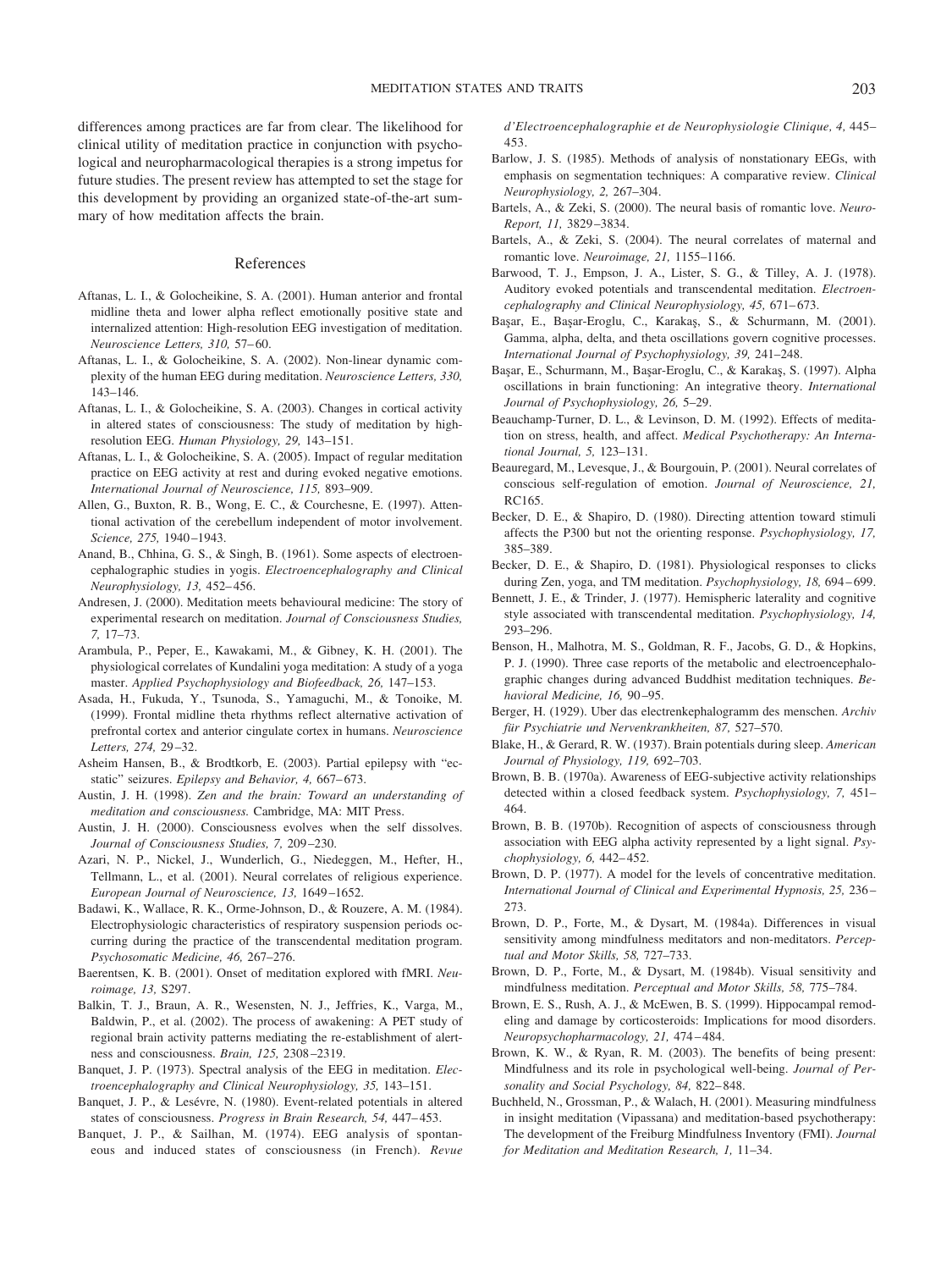- Cantero, J. L., Atienza, M., Salas, R. M., & Gomez, C. M. (1999). Alpha EEG coherence in different brain states: An electrophysiological index of the arousal level in human subjects. *Neuroscience Letters, 271,* 167–170.
- Carlson, L. E., Speca, M., Patel, K. D., & Goodey, E. (2003). Mindfulnessbased stress reduction in relation to quality of life, mood, symptoms of stress, and immune parameters in breast and prostate cancer outpatients. *Psychosomatic Medicine, 65,* 571–581.
- Carlson, L. E., Speca, M., Patel, K. D., & Goodey, E. (2004). Mindfulnessbased stress reduction in relation to quality of life, mood, symptoms of stress and levels of cortisol, dehydroepiandrosterone sulfate (DHEAS) and melatonin in breast and prostate cancer outpatients. *Psychoneuroendocrinology, 29,* 448 – 474.
- Carter, O., Presti, D., Callistemon, C., Ungerer, Y., Liu, G., & Pettigrew, J. (2005). Meditation alters perceptual rivalry in Tibetan Buddhist monks. *Current Biology, 15,* R412–R413.
- Castillo-Richmond, A., Schneider, R. H., Alexander, C. N., Cook, R., Myers, H., Nidich, S., et al. (2000). Effects of stress reduction on carotid atherosclerosis in hypertensive African Americans. *Stroke, 31,* 568 –573.
- Chiappa, K. H. (1996). *Evoked potentials in clinical medicine* (3rd ed.). Philadelphia: Lippincott-Raven.
- Cirignotta, F., Todesco, C. V., & Lugaresi, E. (1980). Temporal lobe epilepsy with ecstatic seizures (so-called Dostoevsky epilepsy). *Epilepsia, 21,* 705–710.
- Coan, J. A., & Allen, J. J. (2004). Frontal EEG asymmetry as a moderator and mediator of emotion. *Biological Psychology, 67,* 7–50.
- Cohen, M. S., Kosslyn, S. M., Breiter, H. C., DiGirolamo, G. J., Thompson, W. L., Anderson, A. K., et al. (1996). Changes in cortical activity during mental rotation. a mapping study using functional MRI. *Brain, 119,* 89 –100.
- Corby, J. C., Roth, W. T., Zarcone, V. P., Jr., & Kopell, B. S. (1978). Psychophysiological correlates of the practice of tantric yoga meditation. *Archives of General Psychiatry, 35,* 571–577.
- Cranson, R., Goddard, P. H., & Orme-Johnson, D. (1990). P300 under conditions of temporal uncertainty and filter attenuation: Reduced latency in long-term practitioners of TM. *Psychophysiology, 27,* S23.
- Critchley, H. D., Melmed, R. N., Featherstone, E., Mathias, C. J., & Dolan, R. J. (2001). Brain activity during biofeedback relaxation: A functional neuroimaging investigation. *Brain, 124,* 1003–1012.
- Critchley, H. D., Melmed, R. N., Featherstone, E., Mathias, C. J., & Dolan, R. J. (2002). Volitional control of autonomic arousal: A functional magnetic resonance study. *Neuroimage, 16,* 909 –919.
- Croft, R. J., Williams, J. D., Haenschel, C., & Gruzelier, J. H. (2002). Pain perception, hypnosis and 40 Hz oscillations. *International Journal of Psychophysiology, 46,* 101–108.
- Crosson, B., Sadek, J. R., Maron, L., Gokcay, D., Mohr, C. M., Auerbach, E. J., et al. (2001). Relative shift in activity from medial to lateral frontal cortex during internally versus externally guided word generation. *Journal of Cognitive Neuroscience, 13,* 272–283.
- Cui, R. Q., & Liu, G. R. (1987). Effects of Qigong state on the flash visual evoked responses: A study on the mechanism during Qigong state. *Journal of Traditional Chinese Medicine, 2,* 34 –38.
- Cuthbert, B., Kristeller, J., Simons, R., Hodes, R., & Lang, P. J. (1981). Strategies of arousal control: Biofeedback, meditation, and motivation. *Journal of Experimental Psychology: General, 110,* 518 –546.
- Dalai Lama, the, & Cutler, H. C. (1998). *The art of happiness.* New York: Riverhead Books.
- d'Aquili, E., & Newberg, A. (1993). Religious and mystical states: A neuropsychological model. *Zygon, 28,* 177–200.
- d'Aquili, E., & Newberg, A. (1998). The neuropsychological basis of religion, or why God won't go away. *Zygon, 33,* 187–201.
- d'Aquili, E., & Newberg, A. (2000). The neuropsychology of aesthetic, spiritual, and mystical states. *Zygon, 35,* 39 –51.

Das, N. N., & Gastaut, H. C. (1955). Variations de l'activite electrique du

cerveau, du coeur et des muscles squelletiques au cours de la meditation et de l'extase yogique. [Variations of the electrical activity of the brain, heart, and skeletal muscles during yogic meditation and trance.] *Electroencephalography and Clinical Neurophysiology,* (Suppl. 6)211–219.

- Davidson, J. M. (1976). The physiology of meditation and mystical states of consciousness. *Perspectives in Biology and Medicine, 19,* 345–379.
- Davidson, R. J. (1988). EEG measures of cerebral asymmetry: Conceptual and methodological issues. *International Journal of Neuroscience, 39,* 71– 89.
- Davidson, R. J. (1992). Anterior cerebral asymmetry and the nature of emotion. *Brain and Cognition, 20,* 125–151.
- Davidson, R. J. (2000). Affective style, psychopathology, and resilience: Brain mechanisms and plasticity. *American Psychologist, 55,* 1196 – 1214.
- Davidson, R. J. (2003). Affective neuroscience and psychophysiology: Toward a synthesis. *Psychophysiology, 40,* 655– 665.
- Davidson, R. J., Ekman, P., Saron, C. D., Senulis, J. A., & Friesen, W. V. (1990). Approach-withdrawal and cerebral asymmetry: Emotional expression and brain physiology: I. *Journal of Personality and Social Psychology, 58,* 330 –341.
- Davidson, R. J., & Goleman, D. J. (1977). The role of attention in meditation and hypnosis: A psychobiological perspective on transformations of consciousness. *International Journal of Clinical and Experimental Hypnosis, 25,* 291–308.
- Davidson, R. J., Goleman, D., & Schwartz, G. E. (1976). Attentional and affective concomitants of meditation: A cross-sectional study. *Journal of Abnormal Psychol*og*y, 85,* 235–238.
- Davidson, R. J., & Irwin, W. (1999). The functional neuroanatomy of emotion and affective style. *Trends in Cognitive Science, 3,* 11–21.
- Davidson, R. J., Jackson, D., & Kalin, N. H. (2000). Emotion, plasticity, context, and regulation: Perspectives from affective neuroscience. *Psychological Bulletin, 126,* 890 –909.
- Davidson, R. J., Kabat-Zinn, J., Schumacher, J., Rosenkranz, M., Muller, D., Santorelli, S. F., et al. (2003). Alterations in brain and immune function produced by mindfulness meditation. *Psychosomatic Medicine, 65,* 564 –570.
- Deepak, K. K., Manchanda, S. K., & Maheshwari, M. C. (1994). Meditation improves clinicoelectroencephalographic measures in drug-resistant epileptics. *Biofeedback and Self Regulation, 19, 25*-40.
- Deikman, A. J. (1966). Implication of experimentally induced contemplative meditation. *Journal of Nervous and Mental Disease, 142,* 101–116.
- Delacour, J. (1997). Neurobiology of consciousness: An overview. *Behavioral Brain Research, 85,* 127–141.
- Delmonte, M. M. (1984a). Electrocortical activity and related phenomena associated with meditation practice: A literature review. *International Journal of Neuroscience, 24,* 217–231.
- Delmonte, M. M. (1984b). Physiological responses during meditation and rest. *Biofeedback and Self Regulation, 9,* 181–200.
- Delmonte, M. M. (1985). Effects of expectancy on physiological responsivity in novice meditators. *Biological Psychology, 21,* 107–121.
- D'Esposito, M., Aguirre, G. K., Zarahn, E., Ballard, D., Shin, R. K., & Lease, J. (1998). Functional MRI studies of spatial and nonspatial working memory. *Cognitive Brain Research, 7,* 1–13.
- Dewhurst, K., & Beard, A. W. (1970). Sudden religious conversions in temporal lobe epilepsy. *British Journal of Psychiatry, 117,* 497–507.
- Dillbeck, M. C., & Bronson, E. C. (1981). Short-term longitudinal effects of the transcendental meditation technique on EEG power and coherence. *International Journal of Neuroscience, 14,* 147–151.
- Dillbeck, M. C., & Vesely, S. A. (1986). Participation in the transcendental meditation program and frontal EEG coherence during concept learning. *International Journal of Neuroscience, 29,* 45–55.
- Dittrich, A. (1998). The standardized psychometric assessment of altered states of consciousness (ASCs) in humans. *Pharmacopsychiatry,* 31(Suppl. 2), 80-84.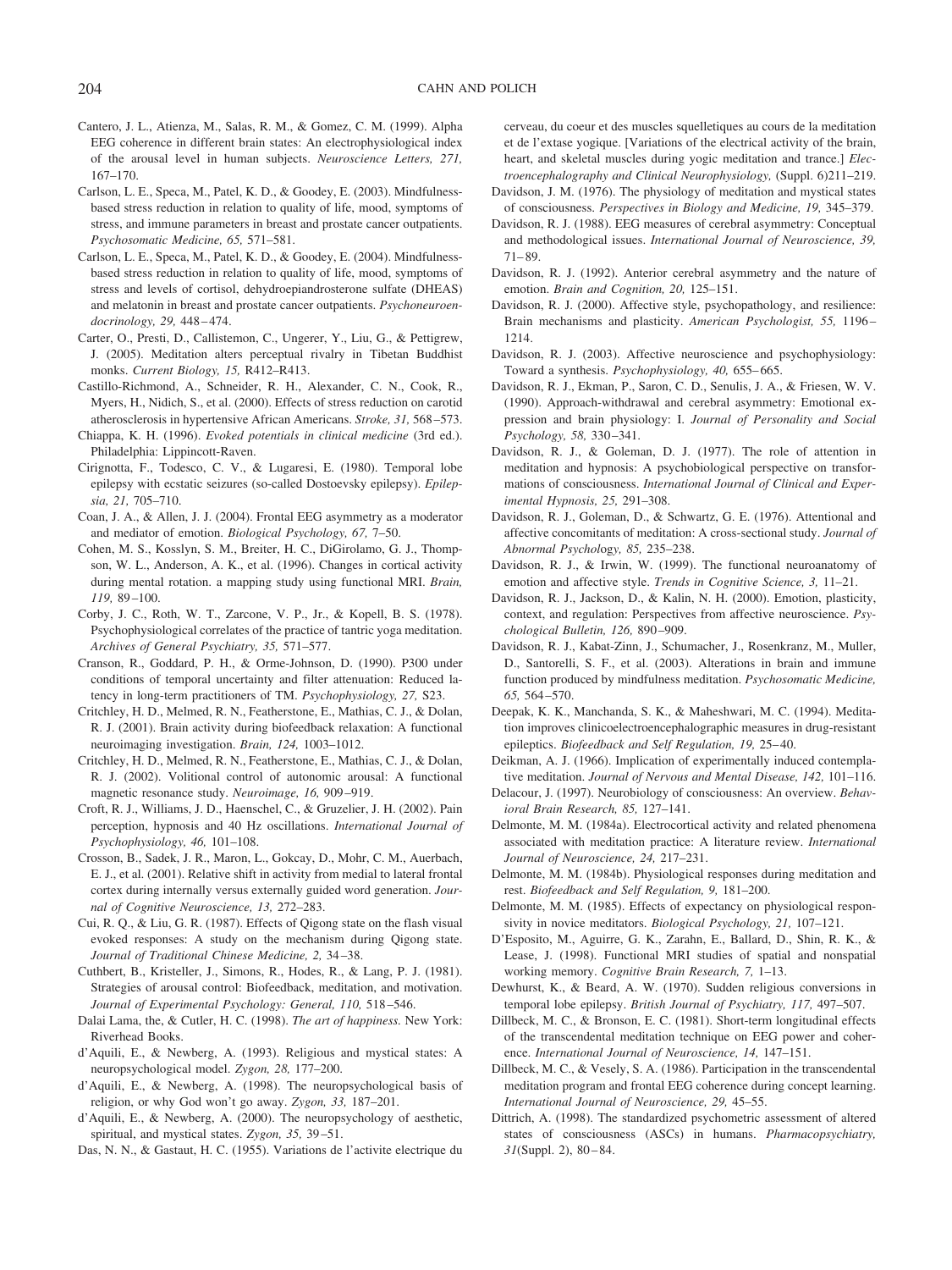- Donchin, E. (1981). Surprise!. . .Surprise? *Psychophysiology, 18,* 1493– 1513.
- Drennen, W. T., & O'Reilly, B. K. (1986). Alpha enhancement: A comparison study of biofeedback, open focus training, and control procedures. Perceptual and Motor Skills, 62, 467-474.
- Dunn, B. R., Hartigan, J. A., & Mikulas, W. L. (1999). Concentration and mindfulness meditations: Unique forms of consciousness? *Applied Psychophysiology and Biofeedback, 24,* 147–165.
- Echenhofer, F. G., Coombs, M. M., & Samten, L. (1992, October). *EEG and P300 differences during meditation and rest in advanced Tibetan Buddhist and beginning meditators.* Paper presented at the meeting of the Society for Psychophysical Research, San Diego, CA.
- Ehrlichman, H., & Wiener, M. S. (1980). EEG asymmetry during covert mental activity. *Psychophysiology, 17,* 228 –235.
- Elson, B. D. (1979). Ananda Marga meditation. *Archives of General Psychiatry, 36,* 605– 606.
- Elson, B. D., Hauri, P., & Cunis, D. (1977). Physiological changes in yoga meditation. *Psychophysiology, 14,* 52–57.
- Engel, A. K., & Singer, W. (2001). Temporal binding and the neural correlates of sensory awareness. *Trends in Cognitive Sciences, 5,* 16 –25.
- Eppley, K. R., Abrams, A. I., & Shear, J. (1989). Differential effects of relaxation techniques on trait anxiety: A meta-analysis. *Journal of Clinical Psycholog*y*, 45,* 957–974.
- Esch, T., Guarna, M., Bianchi, E., Zhu, W., & Stefano, G. B. (2004). Commonalities in the central nervous system's involvement with complementary medical therapies: Limbic morphinergic processes. *Medical Science Monitor, 10, MS6-17.*
- Faber, P. L., Lehmann, D., Gianotti, L. R. R., Kaelin, M., & Pascual-Marqui, R. D. (2004, April). *Scalp and intracerebral (LORETA) theta and gamma EEG coherence in meditation.* Paper presented at the meeting of the International Society for Neuronal Regulation, Winterthur, Switzerland.
- Farrer, C., Franck, N., Georgieff, N., Frith, C. D., Decety, J., & Jeannerod, M. (2003). Modulating the experience of agency: A positron emission tomography study. *Neuroimage, 18,* 324 –333.
- Farrer, C., & Frith, C. D. (2002). Experiencing oneself vs. another person as being the cause of an action: The neural correlates of the experience of agency. *Neuroimage, 15,* 596 – 603.
- Farrow, J. T., & Hebert, J. R. (1982). Breath suspension during the transcendental meditation technique. *Psychosomatic Medicine, 44,* 133– 153.
- Fenwick, P. B. (1987). Meditation and the EEG. In M. A. West (Ed.), *The psychology of meditation* (pp. 104 –117). New York: Clarendon Press.
- Fenwick, P. B., Donaldson, S., Gillis, L., Bushman, J., Fenton, G. W., Perry, I., et al. (1977). Metabolic and EEG changes during transcendental meditation: An explanation. *Biological Psychology, 5,* 101–118.
- Fischer, R. (1971). A cartography of the ecstatic and meditative states. *Science, 174,* 897–904.
- Foote-Smith, E., & Smith, T. J. (1996). Emanuel Swedenborg. *Epilepsia, 37,* 211–218.
- Forman, R. K. C. (1990). *The problem of pure consciousness: Mysticism and philosophy.* New York: Oxford University Press.
- Friedman, H. L. (1983). The self-expansiveness level form: A conceptualization and measurement of a transpersonal construct. *Journal of Transpersonal Psychology, 15,* 37–50.
- Friedman, H. L., & MacDonald, D. A. (1997). Toward a working definition of transpersonal assessment. *Journal of Transpersonal Psychology, 29,* 105–122.
- Frith, C. (1991). Positron emission tomography studies of frontal lobe function: Relevance to psychiatric disease. *Ciba Foundation Symposium, 163,* 181–191.
- Gaillard, A. W. (1977). The late CNV wave: Preparation versus expectancy. *Psychophysiology, 14,* 563–568.
- Gallagher, S. (1997). Mutual enlightenment: Recent phenomenology in cognitive science. *Journal of Consciousness Studies, 4,* 195–214.
- Gaylord, C., Orme-Johnson, D., & Travis, F. (1989). The effects of the transcendental meditation technique and progressive muscle relaxation on EEG coherence, stress reactivity, and mental health in black adults. *International Journal of Neuroscience, 46,* 77– 86.
- Gelderloos, P., Walton, K. G., Orme-Johnson, D. W., & Alexander, C. N. (1991). Effectiveness of the transcendental meditation program in preventing and treating substance misuse: A review. *International Journal of the Addictions, 26,* 293–325.
- Gellhorn, E., & Kiely, W. F. (1972). Mystical states of consciousness: Neurophysiological and clinical aspects. *Journal of Nervous and Mental Disease, 154,* 399 – 405.
- Gevins, A. S., Bressler, S. L., Morgan, N. H., Cutillo, B. A., White, R. M., Greer, D. S., et al. (1989). Event-related covariances during a bimanual visuomotor task: I. Methods and analysis of stimulus- and responselocked data. *Electroencephalography and Clinical Neurophysiology, 74,* 58 –75.
- Gevins, A. S., Cutillo, B. A., Bressler, S. L., Morgan, N. H., White, R. M., Illes, J., et al. (1989). Event-related covariances during a bimanual visuomotor task: II. Preparation and feedback. *Electroencephalography and Clinical Neurophysiology, 74,* 147–160.
- Gevins, A. S., Smith, M. E., McEvoy, L., & Yu, D. (1997). High-resolution EEG mapping of cortical activation related to working memory: Effects of task difficulty, type of processing, and practice. *Cerebral Cortex, 7,* 374 –385.
- Ghista, D. N., Nandagopal, D., Ramamurthi, B., Das, A., Mukherju, A., & Krinivasan, T. M. (1976). Physiological characterisation of the "meditative state" during intuitional practice (the Ananda Marga system of meditation) and its therapeutic value. *Medical and Biological Engineering, 14,* 209 –213.
- Glueck, B. C., & Stroebel, C. F. (1975). Biofeedback and meditation in the treatment of psychiatric illness. *Comparative Psychiatry, 16,* 303–321.
- Goddard, P. H. (1989). Reduced age-related declines of P300 latencies in elderly practicing transcendental meditation. *Psychophysiology, 26,* S29.
- Goddard, P. H. (1992). Transcendental meditation as an intervention in the aging of neurocognitive function: Reduced age-related declines of P300 latencies in elderly practitioners (Doctoral dissertation, Maharishi University of Management, Fairfield, Iowa, 1992). *Dissertation Abstracts International, 53,* 3189B.
- Goldman, R. I., Stern, J. M., Engel, J., Jr., & Cohen, M. S. (2002). Simultaneous EEG and fMRI of the alpha rhythm. *NeuroReport, 13,* 2487–2492.
- Goleman, D. J. (1996). *The meditative mind: Varieties of meditative experience.* New York: Penguin Putnam.
- Goleman, D. J. (2003). *Destructive emotions: How can we overcome them? A scientific dialogue with the Dalai Lama.* New York: Bantam Books.
- Goleman, D. J., & Schwartz, G. E. (1976). Meditation as an intervention in stress reactivity. *Journal of Consulting and Clinical Psychology, 44,* 456 – 466.
- Gordeev, S. A., Baziian, B. K., & Liubimov, N. N. (1992). The dynamics of somatosensory and visual evoked potentials as a correlate of reversible states of altered consciousness. *Biulleten Eksperimentalnoi Biologii i Meditsiny, 114,* 451– 453.
- Gould, E., Tanapat, P., Rydel, T., & Hastings, N. (2000). Regulation of hippocampal neurogenesis in adulthood. *Biological Psychiatry, 48,* 715– 720.
- Hall, J. W. (1992). *Handbook of auditory evoked responses.* Boston: Allyn & Bacon.
- Hardt, J. V., & Kamiya, J. (1978). Anxiety change through electroencephalographic alpha feedback seen only in high anxiety subjects. *Science, 201,* 79 – 81.
- Harinath, K., Malhotra, A. S., Pal, K., Prasad, R., Kumar, R., Kain, T. C., et al. (2004). Effects of Hatha yoga and Omkar meditation on cardio-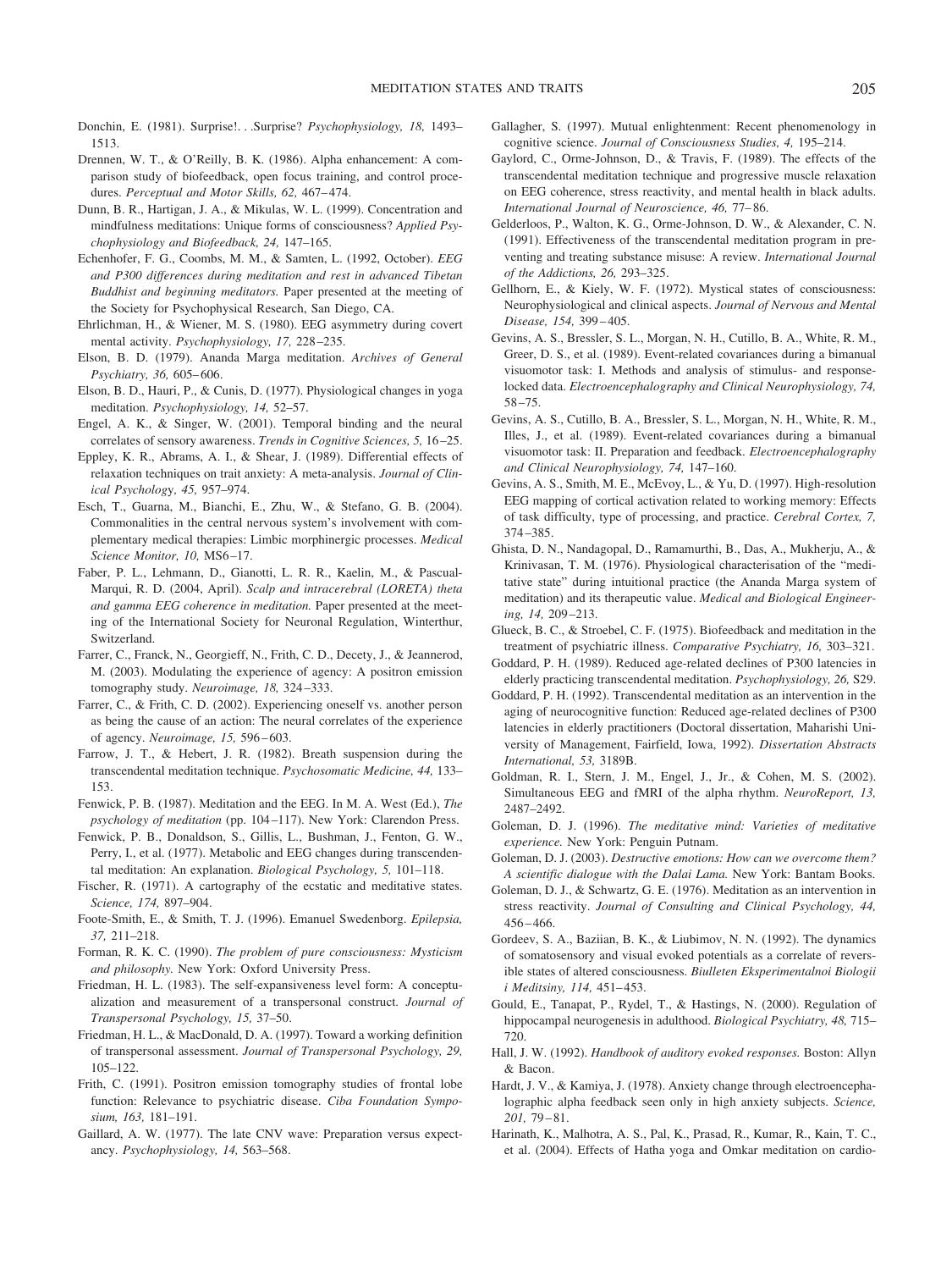respiratory performance, psychologic profile, and melatonin secretion. *Journal of Alternative and Complementary Medicine, 10,* 261–268.

- Harmon-Jones, E. (2004). Contributions from research on anger and cognitive dissonance to understanding the motivational functions of asymmetrical frontal brain activity. *Biological Psychology, 67,* 51–76.
- Harmon-Jones, E., & Allen, J. J. (1998). Anger and frontal brain activity: EEG asymmetry consistent with approach motivation despite negative affective valence. *Journal of Personality and Social Psychology, 74,* 1310 –1316.
- Harrison, L. J., Manoch, R., & Rubia, K. (2004). Sahaja yoga meditation as a family treatment programme for children with attention deficithyperactivity disorder. *Clinical Child Psychology and Psychiatry, 9,* 479 – 497.
- Hebert, R., & Lehmann, D. (1977). Theta bursts: An EEG pattern in normal subjects practicing the transcendental meditation technique. *Electroencephalography and Clinical Neurophysiology, 42,* 397– 405.
- Hebert, R., & Tan, G. (2004, April). *Enhanced EEG alpha phase synchrony in practitioners of the transcendental meditation technique.* Paper presented at the meeting of the International Society for Neuronal Regulation, Winterthur, Switzerland.
- Heide, F. J. (1986). Psychophysiological responsiveness to auditory stimulation during transcendental meditation. *Psychophysiology, 23,* 71–75.
- Herzog, H., Lele, V. R., Kuwert, T., Langen, K. J., Kops, E. R., & Feinendegen, L. E. (1990). Changed pattern of regional glucose metabolism during yoga meditative relaxation. *Neuropsychobiology, 23,* 182– 187.
- Hirai, T. (1974). *Psychophysiology of Zen.* Tokyo: Igaku Shoin.
- Holmes, D. S. (1984). Meditation and somatic arousal reduction. A review of the experimental evidence. *American Psychologist, 39,* 1–10.
- Holroyd, J. (2003). The science of meditation and the state of hypnosis. *American Journal of Clinical Hypnosis, 46,* 109 –128.
- Ikemi, A. (1988). Psychophysiological effects of self-regulation method: EEG frequency analysis and contingent negative variations. *Psychotherapy and Psychosomatics, 49,* 230 –239.
- Ikemi, A., Tomita, S., Kuroda, M., Hayashida, Y., & Ikemi, Y. (1986). Self-regulation method: Psychological, physiological and clinical considerations. An overview. *Psychotherapy and Psychosomatics, 46,* 184 – 195.
- Inanaga, K. (1998). Frontal midline theta rhythm and mental activity. *Psychiatry and Clinical Neurosciences, 52,* 555–566.
- Infante, J. R., Peran, F., Martinez, M., Roldan, A., Poyatos, R., Ruiz, C., et al. (1998). ACTH and beta-endorphin in transcendental meditation. *Physiology and Behavior, 64,* 311–315.
- Infante, J. R., Torres-Avisbal, M., Pinel, P., Vallejo, J. A., Peran, F., Gonzalez, F., et al. (2001). Catecholamine levels in practitioners of the transcendental meditation technique. *Physiology and Behavior, 72,* 141– 146.
- Irwin, D. A., Knott, J. R., McAdam, D. W., & Rebert, C. S. (1966). Motivational determinants of the "contingent negative variation." *Electroencephalography and Clinical Neurophysiology, 21,* 538 –543.
- Ishii, R., Shinosaki, K., Ukai, S., Inouye, T., Ishihara, T., Yoshimine, T., et al. (1999). Medial prefrontal cortex generates frontal midline theta rhythm. *NeuroReport, 10,* 675– 679.
- Jack, A. I., & Roepstorff, A. (2002). Introspection and cognitive brain mapping: From stimulus-response to script-report. *Trends in Cognitive Sciences, 6,* 333–339.
- Jack, A. I., & Shallice, T. (2001). Introspective physicalism as an approach to the science of consciousness. *Cognition, 79,* 161–196.
- Jacobs, B. L. (2002). Adult brain neurogenesis and depression. *Brain, Behavior, and Immunity, 16,* 602– 609.
- Jacobs, G. D., Benson, H., & Friedman, R. (1996). Topographic EEG mapping of the relaxation response. *Biofeedback and Self Regulation, 21,* 121–129.
- Jacobs, G. D., & Lubar, J. F. (1989). Spectral analysis of the central

nervous system effects of the relaxation response elicited by autogenic training. *Behavioral Medicine, 15,* 125–132.

- Jacquy, J., Dekoninck, W. J., Piraux, A., Calay, R., Bacq, J., Levy, D., et al. (1974). Cerebral blood flow and quantitative rheoencephalography. *Electroencephalography and Clinical Neurophysiology, 37,* 507–511.
- James, W. (1985). *The varieties of religious experience.* Cambridge, MA: Harvard University Press. (Original work published 1902)
- Jevning, R., Anand, R., Biedebach, M., & Fernando, G. (1996). Effects on regional cerebral blood flow of transcendental meditation. *Physiology and Behavior, 59,* 399 – 402.
- Jevning, R., Fernando, G., & Wilson, A. F. (1989). Evaluation of consistency among different electrical impedance indices of relative cerebral blood flow in normal resting individuals. *Journal of Biomedical Engineering, 11,* 53–56.
- Jevning, R., Wallace, R. K., & Beidebach, M. (1992). The physiology of meditation: A review. A wakeful hypometabolic integrated response. *Neuroscience and Biobehavioral Reviews, 16,* 415– 424.
- Johnson, R., Jr. (1988). The amplitude of the P300 component of the event-related potential: Review and synthesis. In P. Ackles, J. R. Jennings, & M. G. H. Coles (Eds.), *Advances in psychophysiology: A research annual* (Vol. pp. 69 –137). Greenwich, CT: JAI Press.
- Kabat-Zinn, J. (1982). An outpatient program in behavioral medicine for chronic pain patients based on the practice of mindfulness meditation: Theoretical considerations and preliminary results. *General Hospital Psychiatry, 4,* 33– 47.
- Kabat-Zinn, J. (1990). *Full catastrophe living: Using the wisdom of your body and mind to face stress, pain, and illness.* New York: Dell.
- Kabat-Zinn, J. (2003). Mindfulness-based interventions in context: Past, present, and future. *Clinical Psychology: Science and Practice, 10,* 144 –158.
- Kabat-Zinn, J., Lipworth, L., & Burney, R. (1985). The clinical use of mindfulness meditation for the self-regulation of chronic pain. *Journal of Behavioral Medicine, 8,* 163–190.
- Kabat-Zinn, J., Massion, A. O., Kristeller, J., Peterson, L. G., Fletcher, K. E., Pbert, L., et al. (1992). Effectiveness of a meditation-based stress reduction program in the treatment of anxiety disorders. *American Journal of Psychiatry, 149,* 936 –943.
- Kabat-Zinn, J., Wheeler, E., Light, T., Skillings, A., Scharf, M. J., Cropley, T. G., et al. (1998). Influence of a mindfulness meditation-based stress reduction intervention on rates of skin clearing in patients with moderate to severe psoriasis undergoing phototherapy (UVB) and photochemotherapy (PUVA). Psychosomatic Medicine, 60, 625-632.
- Kahana, M. J., Seelig, D., & Madsen, J. R. (2001). Theta returns. *Current Opinion in Neurobiology, 11,* 739 –744.
- Kamei, T., Toriumi, Y., Kimura, H., Ohno, S., Kumano, H., & Kimura, K. (2000). Decrease in serum cortisol during yoga exercise is correlated with alpha wave activation. *Perceptual and Motor Skills, 90,* 1027– 1032.
- Kamiya, J. (1969). Operant control of the EEG alpha rhythm and some of its reported effects on consciousness. In C. T. Tart (Ed.), *Altered states of consciousness* (pp. 519 –529). New York: Wiley.
- Karnath, H. O., Ferber, S., & Himmelbach, M. (2001). Spatial awareness is a function of the temporal not the posterior parietal lobe. *Nature, 411,* 950 –953.
- Kasamatsu, A., & Hirai, T. (1966). An electroencephalographic study on the Zen meditation (Zazen). *Folia Psychiatrica et Neurologica Japonica, 20,* 315–336.
- Kasamatsu, A., Okuma, T., Takenaka, S., Koga, E., Ikada, K., & Sugiyama, H. (1957). The EEG of "Zen" and "Yoga" practitioners. *Electroencephalography and Clinical Neurophysiology, 9*, 51–52.
- Keenan, J. P., Nelson, A., O'Connor, M., & Pascual-Leone, A. (2001). Self-recognition and the right hemisphere. *Nature, 409,* 305.
- Keenan, J. P., Wheeler, M. A., Gallup, G. G., Jr., & Pascual-Leone, A.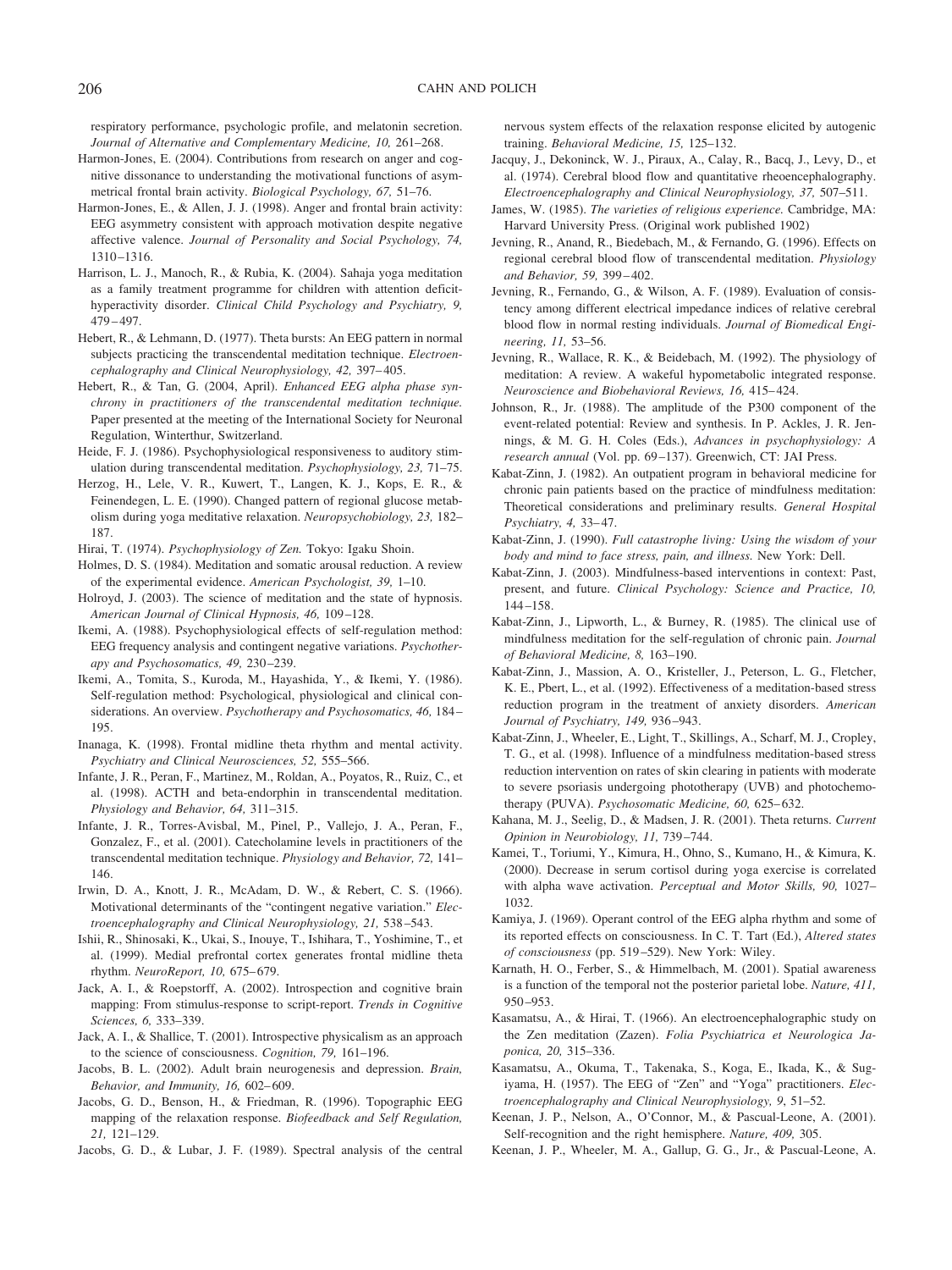(2000). Self-recognition and the right prefrontal cortex. *Trends in Cognitive Sciences, 4,* 338 –344.

- Khare, K. C., & Nigam, S. K. (2000). A study of electroencephalogram in meditators. *Indian Journal of Physiology and Pharmacology, 44,* 173– 178.
- Khushu, S., Telles, S., Kumaran, S., Naveen, K. V., & Tripathi, R. P. (2000). Frontal activation during meditation based on functional magnetic resonance imaging (fMRI). *Indian Journal of Physiology and Pharmacology, 44,* 34.
- Kinoshita, K. (1975). A study on response of EEG during Zen meditation—Alpha-blocking to name calling. *Seishin Shinkeigaku Zasshi Psychiatria et Neurologia Japonica, 77,* 623– 658.
- Kircher, T. T., & David, A. (Eds.). (2003). *The self in neuroscience and psychiatry.* Cambridge, UK: Cambridge University Press.
- Kircher, T. T., Senior, C., Phillips, M. L., Benson, P. J., Bullmore, E. T., & Brammer, M., et al. (2000). Towards a functional neuroanatomy of self processing: Effects of faces and words. *Cognitive Brain Research, 10,* 133–144.
- Kjaer, T. W., Bertelsen, C., Piccini, P., Brooks, D., Alving, J., & Lou, H. C. (2002). Increased dopamine tone during meditation-induced change of consciousness. *Cognitive Brain Research, 13,* 255–259.
- Koch, C. (2004). *The quest for consciousness: A neurobiological approach.* Englewood, CO: Roberts.
- Kubose, S. K. (1976). An experimental investigation of psychological aspects of meditation. *Psychologia, 19,* 1–10.
- Kubota, Y., Sato, W., Toichi, M., Murai, T., Okada, T., Hayashi, A., et al. (2001). Frontal midline theta rhythm is correlated with cardiac autonomic activities during the performance of an attention demanding meditation procedure. *Cognitive Brain Research, 11,* 281–287.
- Kwon, J. S., Hahm, B. J., & Rhi, B. Y. (1996). EEG changes during "Danhak" (Korean traditional meditation). In C. Ogura, Y. Koga, & M. Shimokochi (Eds.), *Recent advances in event-related potential research* (pp. 16 –21). Amsterdam: Elsevier.
- Lantz, G., Michel, C. M., Pascual-Marqui, R. D., Spinelli, L., Seeck, M., Seri, S., et al. (1997). Extracranial localization of intracranial interictal epileptiform activity using LORETA (low resolution electromagnetic tomography). *Electroencephalography and Clinical Neurophysiology, 102,* 414 – 422.
- Lazar, S. W., Bush, G., Gollub, R. L., Fricchione, G. L., Khalsa, G., & Benson, H. (2000). Functional brain mapping of the relaxation response and meditation. *NeuroReport, 11,* 1581–1585.
- Lazar, S. W., Rosman, I. S., Vangel, M., Rao, V., Dusek, H., Benson, H., et al. (2003, November). *Functional brain imaging of mindfulness and mantra-based meditation.* Paper presented at the meeting of the Society for Neuroscience, New Orleans, LA.
- LeDoux, J. (2003). The emotional brain, fear, and the amygdala. *Cellular and Molecular Neurobiology, 23,* 727–738.
- Lee, M. S., Bae, B. H., Ryu, H., Sohn, J. H., Kim, S. Y., & Chung, H. T. (1997). Changes in alpha wave and state anxiety during Chun Do Sun Bup Qi-training in trainees with open eyes. *American Journal of Chinese Medicine, 25,* 289 –299.
- Lehmann, D., Faber, P. L., Achermann, P., Jeanmonod, D., Gianotti, L. R., & Pizzagalli, D. (2001). Brain sources of EEG gamma frequency during volitionally meditation-induced, altered states of consciousness, and experience of the self. *Psychiatry Research, 108,* 111–121.
- Lehrer, P. M., Schoicket, S., Carrington, P., & Woolfolk, R. L. (1980). Psychophysiological and cognitive responses to stressful stimuli in subjects practicing progressive relaxation and clinically standardized meditation. *Behaviour Research and Therapy, 18,* 293–303.
- Lehrer, P. M., Woolfolk, R. L., Rooney, A. J., McCann, B., & Carrington, P. (1983). Progressive relaxation and meditation. A study of psychophysiological and therapeutic differences between two techniques. *Be*haviour Research and Therapy, 21, 651-662.
- Levenson, M. R., Jennings, P. A., Aldwin, C. M., & Shiraishi, R. W.

(2005). Self-transcendence: Conceptualization and measurement. *International Journal of Aging and Human Development, 60,* 127–143.

- Levesque, J., Eugene, F., Joanette, Y., Paquette, V., Mensour, B., Beaudoin, G., et al. (2003). Neural circuitry underlying voluntary suppression of sadness. *Biological Psychiatry, 53,* 502–510.
- Linden, W. (1973). Practicing of meditation by school children and their levels of field dependence-independence, test anxiety and reading achievement. *Journal of Consulting and Clinical Psychology, 41,* 139 – 143.
- Litscher, G., Wenzel, G., Niederwieser, G., & Schwarz, G. (2001). Effects of Qi-Gong on brain function. *Neurological Research, 23,* 501–505.
- Liu, G. L., Cui, R. Q., Li, G. Z., & Huang, C. M. (1990). Changes in brainstem and cortical auditory potentials during Qi-Gong meditation. *American Journal of Chinese Medicine, 18,* 95–103.
- Llinas, R., & Ribary, U. (1993). Coherent 40-Hz oscillation characterizes dream state in humans. *Proceedings of the National Academy of Sciences, USA, 90,* 2078 –2081.
- Lo, P. C., Huang, M. L., & Chang, K. M. (2003). EEG alpha blocking correlated with perception of inner light during Zen meditation. *American Journal of Chinese Medicine, 31,* 629 – 642.
- Lou, H. C., Kjaer, T. W., Friberg, L., Wildschiodtz, G., Holm, S., & Nowak, M. (1999). A  $^{15}O-H_2O$  PET study of meditation and the resting state of normal consciousness. *Human Brain Mapping, 7,* 98 –105.
- Lou, H. C., Luber, B., Crupain, M., Keenan, J. P., Nowak, M., Kjaer, T. W., et al. (2004). Parietal cortex and representation of the mental self. *Proceedings of the National Academy of Sciences, USA, 101,* 6827– 6832.
- Lutz, A., Greischar, L. L., Rawlings, N. B., Ricard, M., & Davidson, R. J. (2004). Long-term meditators self-induced high-amplitude gamma synchrony during mental practice. *Proceedings of the National Academy of Sciences, USA, 101,* 16369 –16373.
- Lutz, A., Greischar, L., Ricard, M., Converse, A., & Davidson, R. J. (2003, November). *Comparative study of synchrony patterns during three meditative states: Preliminary data.* Paper presented at the meeting of the Society for Neuroscience, New Orleans, LA.
- Lutz, A., Lachaux, J. P., Martinerie, J., & Varela, F. J. (2002). Guiding the study of brain dynamics by using first-person data: Synchrony patterns correlate with ongoing conscious states during a simple visual task. *Proceedings of the National Academy of Sciences, USA, 99,* 1586 –1591.
- Lyubimov, N. N. (1999). Changes in electroencephalogram and evoked potentials during application of the specific form of physiological training (meditation). *Human Physiology, 25,* 171–180.
- Ma, S. H., & Teasdale, J. D. (2004). Mindfulness-based cognitive therapy for depression: Replication and exploration of differential relapse prevention effects. *Journal of Consulting and Clinical Psychology, 72,*  $31 - 40.$
- MacDonald, P. A., & Paus, T. (2003). The role of parietal cortex in awareness of self-generated movements: A transcranial magnetic stimulation study. *Cerebral Cortex, 13,* 962–967.
- MacLean, C. R., Walton, K. G., Wenneberg, S. R., Levitsky, D. K., Mandarino, J. V., Waziri, R., et al. (1994). Altered responses of cortisol, GH, TSH and testosterone to acute stress after four months' practice of transcendental meditation (TM). In E. Ronald de Kloet & Efrain C. Azmitia (Ed.), *Annals of the New York Academy of Sciences: Vol. 746. Brain corticosteroid receptors: studies on the mechanism, function, and neurotoxicity of corticosteroid action* (pp. 381–384). New York: New York Academy of Sciences.
- MacLean, C. R., Walton, K. G., Wenneberg, S. R., Levitsky, D. K., Mandarino, J. P., Waziri, R., et al. (1997). Effects of the transcendental meditation program on adaptive mechanisms: Changes in hormone levels and responses to stress after 4 months of practice. *Psychoneuroendocrinology, 22,* 277–295.
- Mahesh Yogi, M. (1963). *The science of being and art of living.* New York: Penguin Books.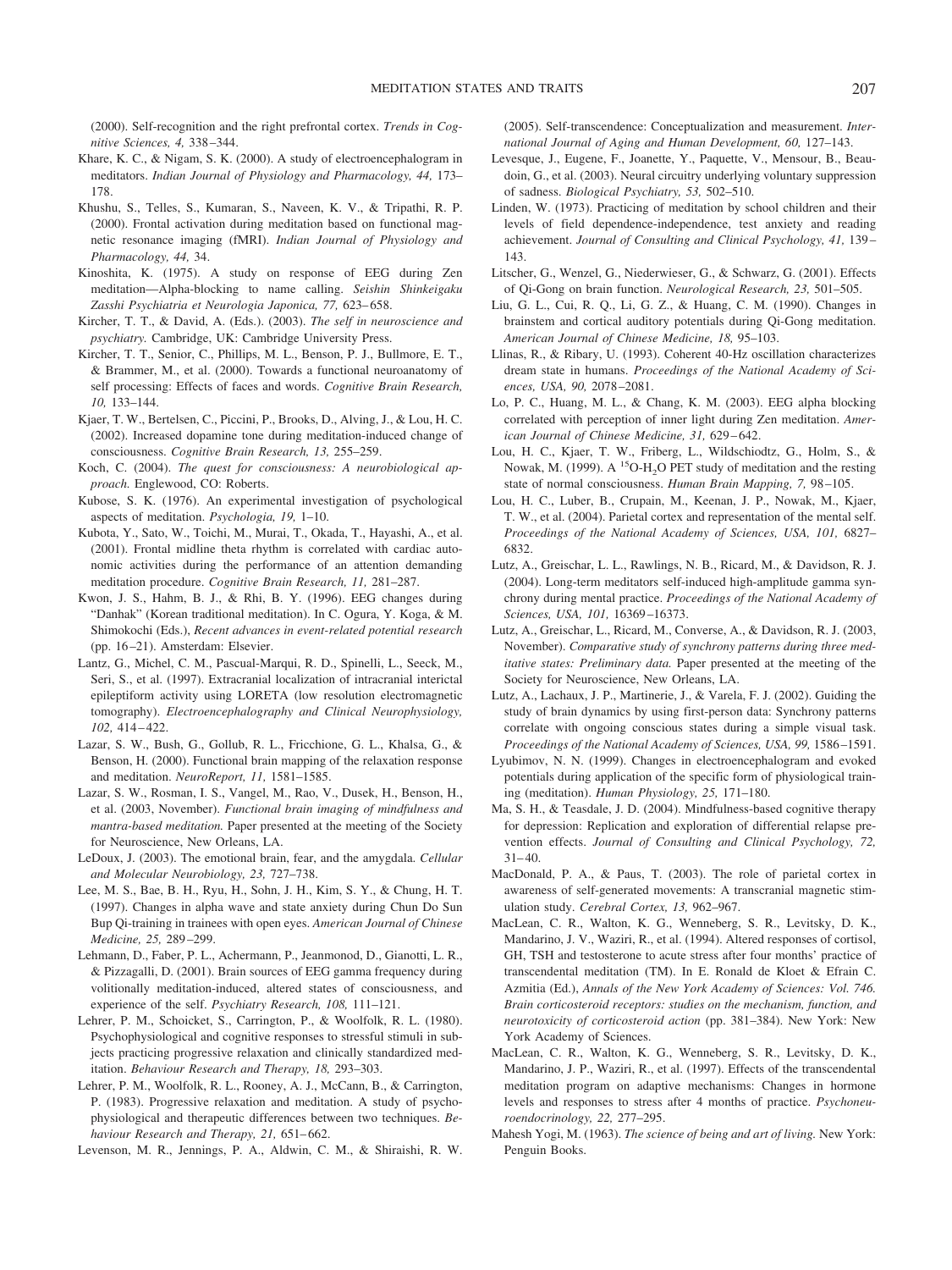Malberg, J. E., & Duman, R. S. (2003). Cell proliferation in adult hippocampus is decreased by inescapable stress: Reversal by fluoxetine treatment. *Neuropsychopharmacology, 28,* 1562–1571.

- Manjunath, N. K., & Telles, S. (1999). Improvement in visual perceptual sensitivity in children following yoga training. *Journal of Indian Psychology, 17,* 41– 45.
- Maslow, A. H. (1964). *Religions, values, and peak-experiences.* Columbus: Ohio State University Press.
- Mason, L. I., Alexander, C. N., Travis, F. T., Marsh, G., Orme-Johnson, D. W., Gackenbach, J., et al. (1997). Electrophysiological correlates of higher states of consciousness during sleep in long-term practitioners of the transcendental meditation program. *Sleep, 20,* 102–110.
- Mason, O., & Hargreaves, I. (2001). A qualitative study of mindfulnessbased cognitive therapy for depression. *British Journal of Medical Psychology, 74,* 197–212.
- Mathew, R. J., Wilson, W. H., Chiu, N. Y., Turkington, T. G., Degrado, T. R., & Coleman, R. E. (1999). Regional cerebral blood flow and depersonalization after tetrahydrocannabinol administration. *Acta Psychiatrica Scandinavica, 100,* 67–75.
- McCaffrey, R., & Fowler, N. L. (2003). Qigong practice: A pathway to health and healing. *Holistic Nursing Practice*, 17, 110-116.
- McEvoy, T. M., Frumkin, L. R., & Harkins, S. W. (1980). Effects of meditation on brainstem auditory evoked potentials. *International Journal of Neuroscience, 10,* 165–170.
- McEwen, B. S. (1999). Stress and hippocampal plasticity. *Annual Review of Neuroscience, 22,* 105–122.
- McIntosh, A. R., Fitzpatrick, S. M., & Friston, K. J. (2001). On the marriage of cognition and neuroscience. *Neuroimage, 14,* 1231–1237.
- Meador, K. J., Ray, P. G., Echauz, J. R., Loring, D. W., & Vachtsevanos, G. J. (2002). Gamma coherence and conscious perception. *Neurology, 59,* 847– 854.
- Michaels, R. R., Parra, J., McCann, D. S., & Vander, A. J. (1979). Renin, cortisol, and aldosterone during transcendental meditation. *Psychosomatic Medicine, 41,* 50 –54.
- Miller, B. L., Seeley, W. W., Mychack, P., Rosen, H. J., Mena, I., & Boone, K. (2001). Neuroanatomy of the self: Evidence from patients with frontotemporal dementia. *Neurology*, 57, 817–821.
- Miller, J. J., Fletcher, K., & Kabat-Zinn, J. (1995). Three-year follow-up and clinical implications of a mindfulness meditation-based stress reduction intervention in the treatment of anxiety disorders. *General Hospital Psychiatry, 17,* 192–200.
- Mizuki, Y., Tanaka, M., Isozaki, H., Nishijima, H., & Ianaga, K. (1980). Periodic appearance of theta rhythm in the frontal midline area during performance of a mental task. *Electroencephalography and Clinical Neurophysiology, 49,* 345–351.
- Morrell, L. K. (1966). Some characteristics of stimulus provoked alpha activity. *Electroencephalography and Clinical Neurophysiology, 21,* 552–561.
- Morris, J. S., Frith, C. D., Perrett, D. I., Rowland, D., Young, A. W., Calder, A. J., et al. (1996). A differential neural response in the human amygdala to fearful and happy facial expressions. *Nature, 383,* 812– 815.
- Morse, D. R., Martin, J. S., Furst, M. L., & Dubin, L. L. (1977). A physiological and subjective evaluation of meditation, hypnosis, and relaxation. *Psychosomatic Medicine, 39,* 304 –324.
- Murata, T., Takahashi, T., Hamada, T., Omori, M., Kosaka, H., Yoshida, H., & Wada, Y. (2004). Individual trait anxiety levels characterizing the properties of Zen meditation. *Neuropsychobiology, 50,* 189 –194.
- Murthy, P. J., Gangadhar, B. N., Janakiramaiah, N., & Subbakrishna, D. K. (1997). Normalization of P300 amplitude following treatment in dysthymia. *Biological Psychiatry, 42,* 740 –743.
- Murthy, P. J., Gangadhar, B. N., Janakiramaiah, N., & Subbakrishna, D. K. (1998). P300 amplitude and antidepressant response to Sudarshan Kriya yoga (SKY). *Journal of Affective Disorders, 50,* 45– 48.

Nagai, Y., Goldstein, L. H., Critchley, H. D., & Fenwick, P. B. (2004).

Influence of sympathetic autonomic arousal on cortical arousal: Implications for a therapeutic behavioural intervention in epilepsy. *Epilepsy Research, 58,* 185–193.

- Naranjo, C., & Ornstein, R. (1971). *On the psychology of meditation.* New York: Viking Press.
- Naveen, K. V., & Telles, S. (2003). Sensory perception during sleep and meditation: Common features and differences. *Perceptual and Motor Skills, 96,* 810 – 811.
- Newberg, A., Alavi, A., Baime, M., Pourdehnad, M., Santanna, J., & d'Aquili, E. (2001). The measurement of regional cerebral blood flow during the complex cognitive task of meditation: A preliminary SPECT study. *Psychiatry Research, 106,* 113–122.
- Newberg, A., & Iversen, J. (2003). The neural basis of the complex mental task of meditation: Neurotransmitter and neurochemical considerations. *Medical Hypotheses, 61,* 282–291.
- Newberg, A., Pourdehnad, M., Alavi, A., & d'Aquili, E. G. (2003). Cerebral blood flow during meditative prayer: Preliminary findings and methodological issues. *Perceptual and Motor Skills, 97,* 625– 630.
- Niedermeyer, E. (1997). Alpha rhythms as physiological and abnormal phenomena. *International Journal of Psychophysiology*, 26, 31–49.
- Niedermeyer, E., & Lopes da Silva, F. H. (1999). *Electroencephalography: Basic principles, clinical applications and related fields.* Baltimore, MD: Williams & Wilkins.
- Nunez, P. L., Silberstein, R. B., Shi, Z., Carpenter, M. R., Srinivasan, R., Tucker, D. M., et al. (1999). EEG coherency: II. Experimental comparisons of multiple measures. *Clinical Neurophysiology, 110,* 469 – 486.
- Nunez, P. L., Srinivasan, R., Westdorp, A. F., Wijesinghe, R. S., Tucker, D. M., Silberstein, R. B., et al. (1997). EEG coherency: I. Statistics, reference electrode, volume conduction, Laplacians, cortical imaging, and interpretation at multiple scales. *Electroencephalography and Clinical Neurophysiology, 103,* 499 –515.
- Orme-Johnson, D. W. (1973). Autonomic stability and transcendental meditation. *Psychosomatic Medicine, 35,* 341–349.
- Orme-Johnson, D. W., & Haynes, C. T. (1981). EEG phase coherence, pure consciousness, creativity, and TM-Siddhi experiences. *International Journal of Neuroscience, 13,* 211–217.
- Ornstein, R. (1972). *The psychology of consciousness.* San Francisco: Freeman.
- Otani, A. (2003). Eastern meditative techniques and hypnosis: A new synthesis. *American Journal of Clinical Hypnosis, 46,* 97–108.
- Ott, U. (2001). The EEG and the depth of meditation. *Journal for Medi*tation and Meditation Research, 1, 55-68.
- Ott, U. (2003). The role of absorption for the study of yoga. *Journal for Meditation and Meditation Research, 3,* 21–26.
- Pagano, R. R., Rose, R. M., Stivers, R. M., & Warrenburg, S. (1976). Sleep during transcendental meditation. *Science, 191,* 308 –310.
- Pagano, R. R., & Warrenburg, S. (1983). Meditation: In search of a unique effect. In R. J. Davidson, G. E. Schwartz, & D. Shapiro (Eds.), *Consciousness and self-regulation* (Vol. 3, pp. 152–210). New York: Plenum Press.
- Pan, W., Zhang, L., & Xia, Y. (1994). The difference in EEG theta waves between concentrative and non-concentrative qigong states: Power spectrum and topographic mapping study. *Journal of Traditional Chinese Medicine, 14,* 212–218.
- Panjwani, U., Selvamurthy, W., Singh, S. H., Gupta, H. L., Mukhopadhyay, S., & Thakur, L. (2000). Effect of Sahaja yoga meditation on auditory evoked potentials (AEP) and visual contrast sensitivity (VCS) in epileptics. *Applied Psychophysiology and Biofeedback, 25,* 1–12.
- Pardo, J. V., Fox, P. T., & Raichle, M. E. (1991). Localization of a human system for sustained attention by positron emission tomography. *Nature, 349,* 61– 64.
- Pascual-Marqui, R. D., Michel, C. M., & Lehmann, D. (1994). Low resolution electromagnetic tomography: A new method for localizing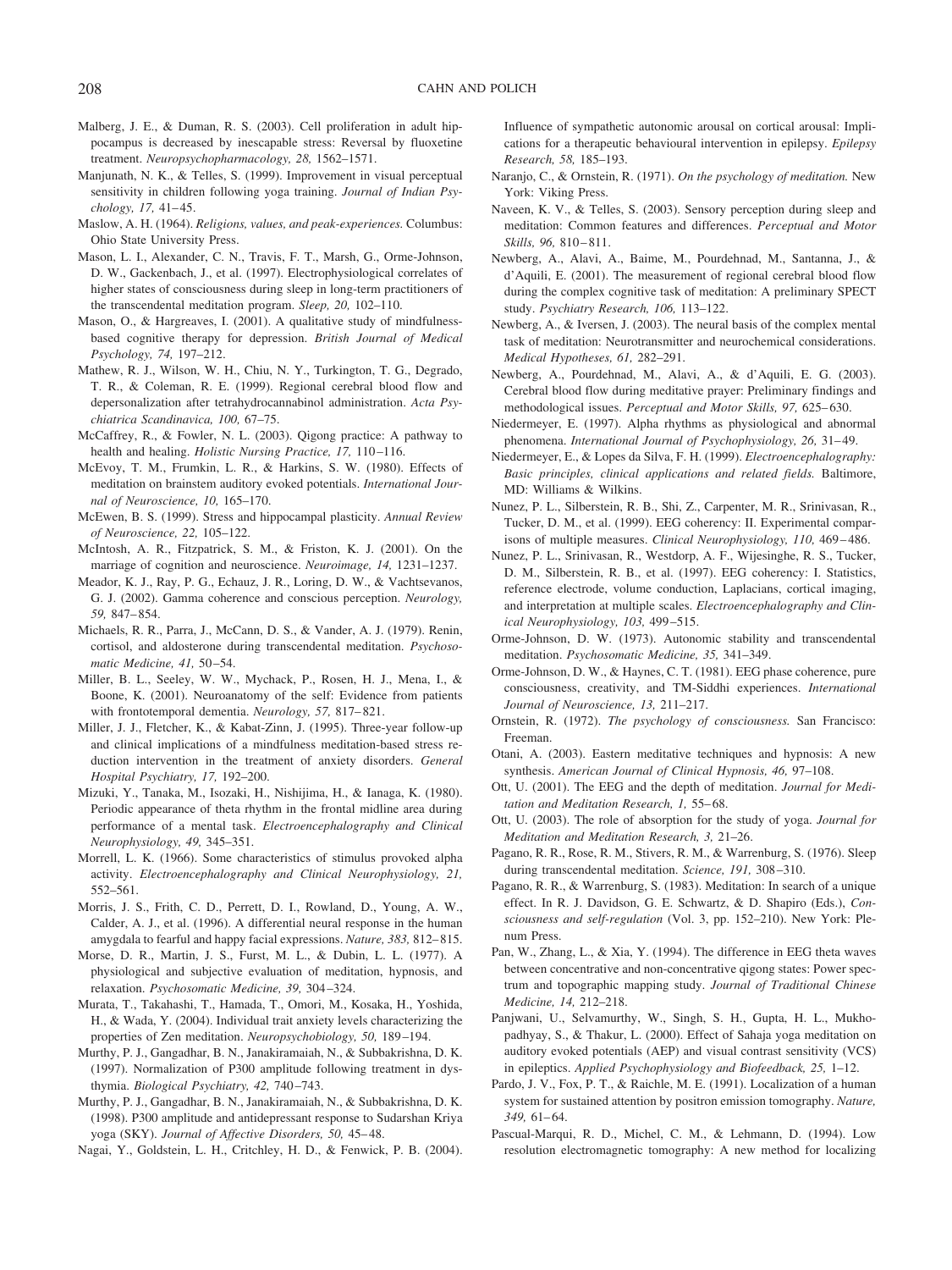electrical activity in the brain. *International Journal of Psychophysiology, 18,* 49 – 65.

- Paty, J., Brenot, P., Tignol, J., & Bourgeois, M. (1978). Evoked cerebral activity (contingent negative variation and evoked potentials) and modified states of consciousness (sleeplike relaxation, transcendental meditation). *Annales Medico-Psychologiques, 136,* 143–169.
- Persinger, M. A. (1983). Religious and mystical experiences as artifacts of temporal lobe function: A general hypothesis. *Perceptual and Motor Skills, 57,* 1255–1262.
- Persinger, M. A. (1984). Striking EEG profiles from single episodes of glossolalia and transcendental meditation. *Perceptual and Motor Skills, 58,* 127–133.
- Persinger, M. A. (1993). Paranormal and religious beliefs may be mediated differentially by subcortical and cortical phenomenological processes of the temporal (limbic) lobes. *Perceptual and Motor Skills, 76,* 247–251.
- Petrenko, E. V., Orlova, T. V., & Liubimov, N. N. (1993). The cerebral control of afferent somatosensory projections. *Biulleten Eksperimentalnoi Biologii i Meditsiny, 116,* 229 –231.
- Phan, K. L., Wager, T. D., Taylor, S. F., & Liberzon, I. (2004). Functional neuroimaging studies of human emotions. *CNS Spectrum, 9,* 258 –266.
- Picton, T. W. (1992). The P300 wave of the human event-related potential. *Journal of Clinical Neurophysiology, 9,* 456 – 479.
- Picton, T. W., & Hillyard, S. A. (1974). Human auditory evoked potentials: II. Effects of attention. *Electroencephalography and Clinical Neurophysiology, 36,* 191–199.
- Picton, T. W., Hillyard, S. A., Krausz, H. I., & Galambos, R. (1974). Human auditory evoked potentials: I. Evaluation of components. *Electroencephalography and Clinical Neurophysiology, 36,* 179 –190.
- Piron, H. (2001). The meditation depth index (MEDI) and the meditation depth questionnaire (MEDEQ). *Journal for Meditation and Meditation Research, 1,* 69 –92.
- Pizzagalli, D. A., Oakes, T. R., & Davidson, R. J. (2003). Coupling of theta activity and glucose metabolism in the human rostral anterior cingulate cortex: An EEG/PET study of normal and depressed subjects. *Psychophysiology, 40,* 939 –949.
- Platek, S. M., Keenan, J. P., Gallup, G. G., & Mohamed, F. B. (2004). Where am I? The neurological correlates of self and other. *Cognitive Brain Research, 19,* 114 –122.
- Polich, J. (1996). Meta-analysis of P300 normative aging studies. *Psychophysiology, 33,* 334 –353.
- Polich, J. (1997). EEG and ERP assessment of normal aging. *Electroencephalography and Clinical Neurophysiology, 104,* 244 –256.
- Polich, J. (2003). Overview of P3a and P3b. In J. Polich (Ed.), *Detection of change: Event-related potential and fMRI findings* (pp. 83–98). Boston: Kluwer Academic Press.
- Polich, J. (2004). Neuropsychology of P3a and P3b: A theoretical overview. In N. C. Moore & K. Arikan (Eds.), *Brainwaves and mind: Recent developments* (pp. 15–29). Wheaton, IL: Kjellberg.
- Polich, J., & Starr, A. (1983). Middle-, late-, and long-latency auditory evoked potentials. In E. J. Moore (Ed.), *Bases of auditory brain-stem evoked responses* (pp. 345–361). New York: Grune & Stratton.
- Raghuraj, P., & Telles, S. (2002). Improvement in spatial and temporal measures of visual perception following yoga training. *Journal of Indian Psychology, 20,* 23–31.
- Rainville, P., Duncan, G. H., Price, D. D., Carrier, B., & Bushnell, M. C. (1997). Pain affect encoded in human anterior cingulate but not somatosensory cortex. *Science, 277,* 968 –971.
- Rainville, P., Hofbauer, R. K., Bushnell, M. C., Duncan, G. H., & Price, D. D. (2002). Hypnosis modulates activity in brain structures involved in the regulation of consciousness. *Journal of Cognitive Neuroscience, 14,* 887–901.
- Rainville, P., Hofbauer, R. K., Paus, T., Duncan, G. H., Bushnell, M. C., & Price, D. D. (1999). Cerebral mechanisms of hypnotic induction and suggestion. *Journal of Cognitive Neuroscience*, 11, 110-125.
- Rainville, P., & Price, D. D. (2003). Hypnosis phenomenology and the neurobiology of consciousness. *International Journal of Clinical and Experimental Hypnosis, 51,* 105–129.
- Rani, N. J., & Rao, P. V. K. (1996). Meditation and attention regulation. *Journal of Indian Psychology, 14,* 26 –30.
- Rapgay, L., Rinpoche, V. L., & Jessum, R. (2000). Exploring the nature and functions of the mind: A Tibetan Buddhist meditative perspective. *Progress in Brain Research, 122,* 507–515.
- Rechtschaffen, A., & Kales, A. (1968). *A manual of standardized terminology, techniques, and scoring system for sleep stages of human subjects.* Los Angeles: BIS/BRI University of California, Los Angeles.
- Ritskes, R., Ritskes-Hoitinga, M., Stodkilde-Jorgensen, H., Baerentsen, K., & Hartman, T. (2003). MRI scanning during Zen meditation: The picture of enlightenment? *Constructivism in the Human Sciences, 8,* 85–90.
- Rodriguez, E., George, N., Lachaux, J. P., Martinerie, J., Renault, B., & Varela, F. J. (1999). Perception's shadow: Long-distance synchronization of human brain activity. *Nature*, 397, 430-433.
- Rohan, K. J. (2003). Mindfulness-based cognitive therapy for depression: A new approach to preventing relapse and overcoming resistance in cognitive therapy. *Psychiatry: Interpersonal & Biological Processes, 66,* 272–281.
- Rohrbaugh, J. W., Dunham, D. N., Stewart, P. A., Bauer, L. O., Kuperman, S., O'Connor, S. J., et al. (1997). Slow brain potentials in a visual-spatial memory task: Topographic distribution and inter-laboratory consistency. *International Journal of Psychophysiology, 25,* 111–122.
- Sabel, B. (1980). Transcendental meditation and concentration ability. *Perceptual and Motor Skills, 50,* 799 – 802.
- Sadato, N., Nakamura, S., Oohashi, T., Nishina, E., Fuwamoto, Y., Waki, A., et al. (1998). Neural networks for generation and suppression of alpha rhythm: A PET study. *NeuroReport, 9,* 893– 897.
- Saletu, B. (1987). Brain function during hypnosis, acupuncture and transcendental meditation: Quantitative EEG studies. *Advances in Biological Psychiatry, 16,* 18 – 40.
- Satyanarayana, M., Rajeswari, K. R., Rani, N. J., Krishna, C. S., & Rao, P. V. (1992). Effect of Santhi Kriya on certain psychophysiological parameters: A preliminary study. *Indian Journal of Physiology and Pharmacology, 36,* 88 –92.
- Sauve, K. (1999). Gamma-band synchronous oscillations: Recent evidence regarding their functional significance. *Consciousness and Cognition, 8,* 213–224.
- Schacter, D. L. (1977). EEG theta waves and psychological phenomena: A review and analysis. *Biological Psychology, 5,* 47– 82.
- Schneider, R. H., Staggers, F., Alexander, C. N., Sheppard, W., Rainforth, M., Kondwani, K., et al. (1995). A randomized controlled trial of stress reduction for hypertension in older African Americans. *Hypertension, 26,* 820 – 827.
- Schreckenberger, M., Lange-Asschenfeld, C., Lochmann, M., Mann, K., Siessmeier, T., Buchholz, H. G., et al. (2004). The thalamus as the generator and modulator of EEG alpha rhythm: A combined PET/EEG study with lorazepam challenge in humans. *Neuroimage, 22,* 637– 644.
- Schuman, M. (1980). The psychophysiological model of meditation and altered states of consciousness: A critical review. In J. M. Davidson & R. J. Davidson (Eds.), *The psychobiology of consciousness* (pp. 333– 378). New York: Plenum Press.
- Schurmann, M., & Başar, E. (2001). Functional aspects of alpha oscillations in the EEG. *International Journal of Psychophysiology, 39,* 151– 158.
- Segal, Z. V., Williams, J. M. G., & Teasdale, J. D. (2002). *Mindfulnessbased cognitive therapy for depression: A new approach to preventing relapse.* New York: Guilford Press.
- Sewards, T. V., & Sewards, M. A. (2001). On the correlation between synchronized oscillatory activities and consciousness. *Consciousness and Cognition, 10,* 485– 495.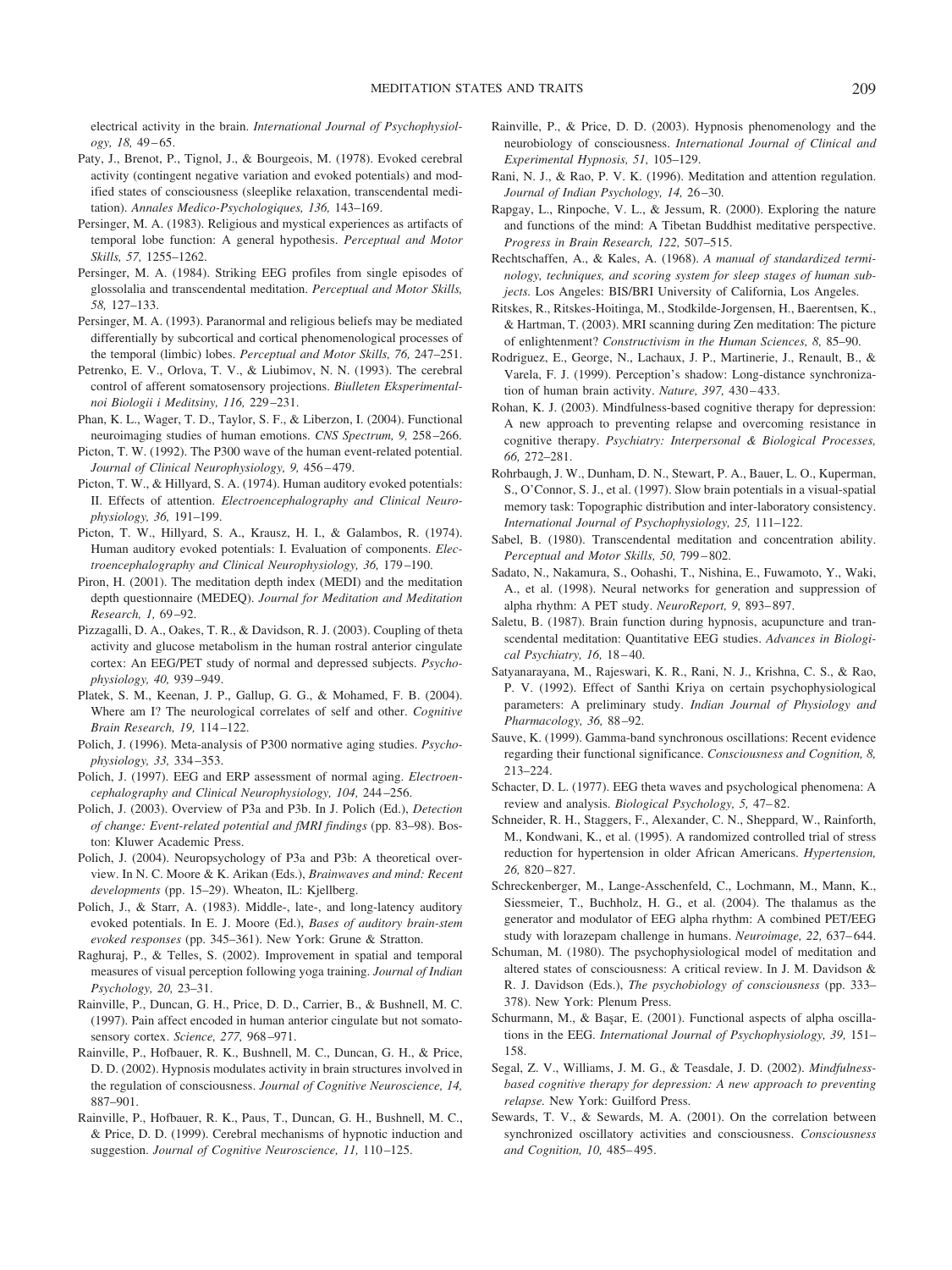- Shapiro, D. H. (1980). *Meditation: Self-regulation strategy and altered state of consciousness.* New York: Aldine.
- Shapiro, D. H., & Walsh, R. N. (1984). *Meditation: Classical and contemporary perspectives.* New York: Aldine.
- Shapiro, S. L., & Walsh, R. (2003). An analysis of recent meditation research and suggestions for future directions. *Humanistic Psychologist, 31,* 86 –114.
- Shaw, J. C. (1984). Correlation and coherence analysis of the EEG: A selective tutorial review. *International Journal of Psychophysiology, 1,* 255–266.
- Shimokochi, M. (1996). EEG synchronization and an altered state of consciousness. In C. Ogura, Y. Koga, & M. Shimokochi (Eds.), *Recent advances in event-related potential research* (pp. 11–15). Amsterdam: Elsevier Science & Technology Books.
- Sierra, M., Lopera, F., Lambert, M. V., Phillips, M. L., & David, A. S. (2002). Separating depersonalisation and derealisation: The relevance of the "lesion method." *Journal of Neurology, Neurosurgery and Psychiatry, 72,* 530 –532.
- Simeon, D., Guralnik, O., Hazlett, E. A., Spiegel-Cohen, J., Hollander, E., & Buchsbaum, M. S. (2000). Feeling unreal: A PET study of depersonalization disorder. *American Journal of Psychiatry, 157,* 1782–1788.
- Smith, J. C. (2004). Alterations in brain and immune function produced by mindfulness meditation: Three caveats. *Psychosomatic Medicine, 66,* 148 –152.
- Solberg, E. E., Holen, A., Ekeberg, O., Osterud, B., Halvorsen, R., & Sandvik, L. (2004). The effects of long meditation on plasma melatonin and blood serotonin. *Medical Science Monitor, 10,* CR96 –101.
- Steriade, M. (2000). Corticothalamic resonance, states of vigilance and mentation. *Neuroscience, 101,* 243–276.
- Stigsby, B., Rodenberg, J. C., & Moth, H. B. (1981). Electroencephalographic findings during mantra meditation (transcendental meditation). A controlled, quantitative study of experienced meditators. *Electroencephalography and Clinical Neurophysiology, 51,* 434 – 442.
- Sudsuang, R., Chentanez, V., & Veluvan, K. (1991). Effect of Buddhist meditation on serum cortisol and total protein levels, blood pressure, pulse rate, lung volume and reaction time. *Physiology and Behavior, 50,* 543–548.
- Takahashi, T., Murata, T., Hamada, T., Omori, M., Kosaka, H., Kikuchi, M., et al.. (2005). Changes in EEG and autonomic nervous activity during meditation and their association with personality traits. *International Journal of Psychophysiology, 55,* 199 –207.
- Taneli, B., & Krahne, W. (1987). EEG changes of transcendental meditation practitioners. *Advances in Biological Psychiatry, 16,* 41–71.
- Teasdale, J. D., Moore, R. G., Hayhurst, H., Pope, M., Williams, S., & Segal, Z. V. (2002). Metacognitive awareness and prevention of relapse in depression: Empirical evidence. *Journal of Consulting and Clinical Psychology, 70,* 275–287.
- Teasdale, J. D., Segal, Z., & Williams, J. M. G. (1995). How does cognitive therapy prevent depressive relapse and why should attentional control (mindfulness) training help? *Behaviour Research and Therapy, 33,* 25–39.
- Teasdale, J. D., Segal, Z. V., Williams, J. M. G., Ridgeway, V. A., Soulsby, J. M., & Lau, M. A. (2000). Prevention of relapse/recurrence in major depression by mindfulness-based cognitive therapy. *Journal of Consulting and Clinical Psychology, 68,* 615– 623.
- Tebecis, A. K. (1975). A controlled study of the EEG during transcendental meditation: Comparison with hypnosis. *Folia Psychiatrica et Neurologica Japonica, 29,* 305–313.
- Tellegen, A., & Atkinson, G. (1974). Openness to absorbing experience and self-altering experiences ("absorption"), a trait related to hypnotic susceptibility. *Journal of Abnormal Psychology, 83,* 268 –277.
- Telles, S., & Desiraju, T. (1993). Recording of auditory middle latency evoked potentials during the practice of meditation with the syllable "OM." *Indian Journal of Medical Research, 98,* 237–239.
- Telles, S., Nagarathna, R., & Nagendra, H. R. (1995). Improvement in visual perception following yoga training. *Journal of Indian Psychology, 13,* 30 –32.
- Telles, S., Nagarathna, R., Nagendra, H. R., & Desiraju, T. (1994). Alterations in auditory middle latency evoked potentials during meditation on a meaningful symbol—"Om." *International Journal of Neuroscience, 76,* 87–93.
- Telles, S., & Naveen, K. V. (2004). Changes in middle latency auditory evoked potentials during meditation. *Psychological Reports, 94,* 398 – 400.
- Thatcher, R. W., Krause, P. J., & Hrybyk, M. (1986). Cortico-cortical associations and EEG coherence: A two-compartmental model. *Electroencephalography and Clinical Neurophysiology, 64,* 123–143.
- Thomas, R. M., & Peterson, D. A. (2003). A neurogenic theory of depression gains momentum. *Molecular Intervention*, 3, 441-444.
- Tooley, G. A., Armstrong, S. M., Norman, T. R., & Sali, A. (2000). Acute increases in night-time plasma melatonin levels following a period of meditation. *Biological Psychology, 53,* 69 –78.
- Travis, F. (1991). Eyes open and TM EEG patterns after one and eight years of TM practice. *Psychophysiology, 28,* 58.
- Travis, F. (2001). Autonomic and EEG patterns distinguish transcending from other experiences during transcendental meditation practice. *International Journal of Psychophysiology, 42,* 1–9.
- Travis, F., & Arenander, A. (2004). EEG asymmetry and mindfulness meditation. *Psychosomatic Medicine, 66,* 147–148.
- Travis, F., Arenander, A., & DuBois, D. (2004). Psychological and physiological characteristics of a proposed object-referral/self-referral continuum of self-awareness. *Consciousness and Cognition, 13, 401-420*.
- Travis, F., & Miskov, S. (1994). P300 latency and amplitude during eyes-closed rest and transcendental meditation practice. *Psychophysiology, 31,* S67.
- Travis, F., & Pearson, C. (1999). Pure consciousness: Distinct phenomenological and physiological correlates of "consciousness itself." *International Journal of Neuroscience, 100,* 77– 89.
- Travis, F., Tecce, J., Arenander, A., & Wallace, R. K. (2002). Patterns of EEG coherence, power, and contingent negative variation characterize the integration of transcendental and waking states. *Biological Psychology, 61,* 293–319.
- Travis, F., Tecce, J. J., & Guttman, J. (2000). Cortical plasticity, contingent negative variation, and transcendent experiences during practice of the transcendental meditation technique. *Biological Psychology, 55,* 41–55.
- Travis, F., & Wallace, R. K. (1997). Autonomic patterns during respiratory suspensions: Possible markers of transcendental consciousness. *Psychophysiology, 34,* 39 – 46.
- Travis, F., & Wallace, R. K. (1999). Autonomic and EEG patterns during eyes-closed rest and transcendental meditation (TM) practice: The basis for a neural model of TM practice. *Consciousness and Cognition, 8,* 302–318.
- Uchida, S., Nakayama, H., Maehara, T., Hirai, N., Arakaki, H., Nakamura, M., et al. (2000). Suppression of gamma activity in the human medial temporal lobe by sevoflurane anesthesia. *NeuroReport, 11,* 39 – 42.
- Vaitl, D., Birbaumer, N., Gruzelier, J., Jamieson, G. A., Kotchoubey, B., Kubler, A., et al. (2005). Psychobiology of altered states of consciousness. *Psychological Bulletin, 131,* 98 –127.
- Valentine, E. R., & Sweet, P. L. G. (1999). Meditation and attention: A comparison of the effects of concentrative and mindfulness meditation on sustained attention. *Mental Health, Religion and Culture, 2,* 59 –70.
- Varela, F. J. (1996). Neurophenomenology, a methodological remedy for the hard problem. *Journal of Consciousness Studies, 3,* 330 –349.
- Varela, F. J. (Ed.). (1997). *Sleeping, dreaming, and dying: An exploration of consciousness with the Dalai Lama.* Boston: Wisdom.
- Vassiliadis, A. (1973). Physiological effects of transcendental meditation: A longitudinal study. In D. Kanellakos & J. Lukas (Eds.), *The psycho-*